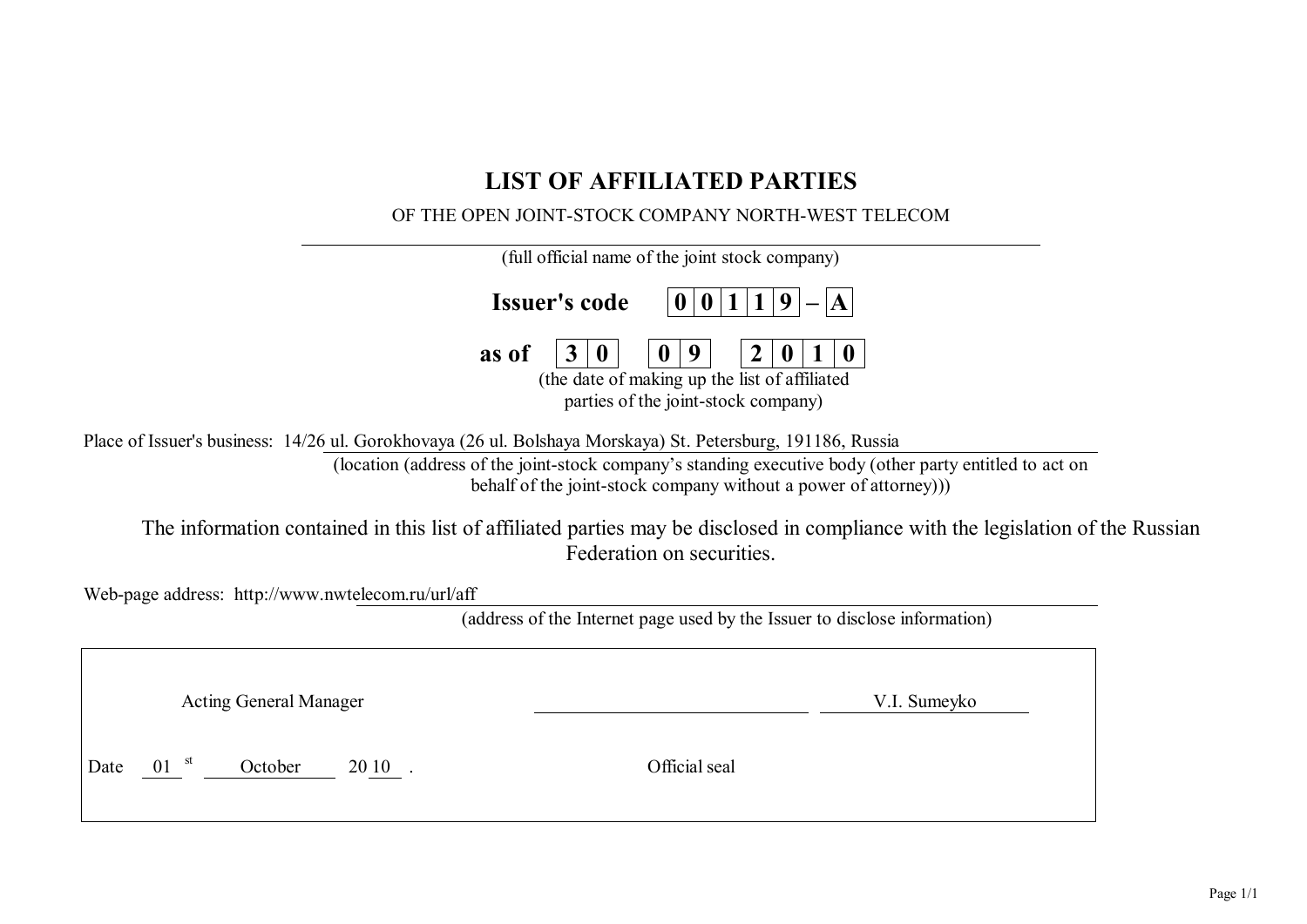| <b>Issuer's codes</b>     |               |  |  |  |  |  |
|---------------------------|---------------|--|--|--|--|--|
| TIN (Taxpayer's           |               |  |  |  |  |  |
| Identification            |               |  |  |  |  |  |
| No.)                      | 7808020593    |  |  |  |  |  |
| <b>BSRN</b> (Basic        |               |  |  |  |  |  |
| <b>State Registration</b> |               |  |  |  |  |  |
| Jο.                       | 1027809169849 |  |  |  |  |  |



| No. | Full official name (name for non-profit<br>organization) or full name of the affiliated<br>party | Location for a legal entity or place<br>of residence for a natural person<br>(may only be provided by the<br>consent of a natural person) | Ground (grounds) in virtue of which the party shall be<br>considered as affiliated                                                                                                                                                                       | Date on which<br>the ground<br>takes effect:                          | Affiliated party's<br>interest in the<br>authorized capital of<br>the joint-stock<br>company, $\%$ | Percentage of joint-<br>stock company's<br>common stock held by<br>the affiliated party, % |
|-----|--------------------------------------------------------------------------------------------------|-------------------------------------------------------------------------------------------------------------------------------------------|----------------------------------------------------------------------------------------------------------------------------------------------------------------------------------------------------------------------------------------------------------|-----------------------------------------------------------------------|----------------------------------------------------------------------------------------------------|--------------------------------------------------------------------------------------------|
|     | 2                                                                                                | 3                                                                                                                                         |                                                                                                                                                                                                                                                          | $\mathfrak{S}$                                                        | 6                                                                                                  | $\tau$                                                                                     |
|     | Vladimir Alexandrovich Akulich                                                                   | St. Petersburg, Russia                                                                                                                    | The person is the General Manager of the Company<br>The person is the General Manager of the Company<br>The person is the Chairperson of the Company's<br>Management Board<br>The party belongs to the group of parties, to which<br>the Company belongs | starting from<br>23.08.2004<br>24.08.2010<br>03.08.2010<br>23.08.2004 | $\Omega$                                                                                           |                                                                                            |
| 2   | Valentina Fyodorovna Veremyanina                                                                 | Moscow, Russia                                                                                                                            | The person is a Member of the Board of Directors of<br>the Company                                                                                                                                                                                       | 19.06.2010                                                            | $\theta$                                                                                           | $\overline{0}$                                                                             |
| 3   | Denis Viktorovich Kulikov                                                                        | Moscow, Russia                                                                                                                            | The person is a Member of the Board of Directors of<br>the Company                                                                                                                                                                                       | 19.06.2010                                                            | $\theta$                                                                                           | $\overline{0}$                                                                             |
| 4   | Dmitry Vladimirovich Levkovsky                                                                   | Moscow, Russia                                                                                                                            | The person is a Member of the Board of Directors of<br>the Company                                                                                                                                                                                       | 19.06.2010                                                            | $\mathbf{0}$                                                                                       | $\overline{0}$                                                                             |
| 5   | Alexey Anatolyevich Malysh                                                                       | Moscow, Russia                                                                                                                            | The person is a Member of the Board of Directors of<br>the Company                                                                                                                                                                                       | 19.06.2010                                                            | $\mathbf{0}$                                                                                       | $\overline{0}$                                                                             |
| 6   | Oxana Valeryevna Petrova                                                                         | Moscow, Russia                                                                                                                            | The person is a Member of the Board of Directors of<br>the Company                                                                                                                                                                                       | 19.06.2010                                                            | $\mathbf{0}$                                                                                       | $\overline{0}$                                                                             |
| 7   | Alexandr Yurievich Provotorov                                                                    | Moscow, Russia                                                                                                                            | The person is a Member of the Board of Directors of<br>the Company<br>The party belongs to the group of parties, to which<br>the Company belongs                                                                                                         | 19.06.2010<br>14.07.2010                                              | $\theta$                                                                                           | 0                                                                                          |
| 8   | Ivan Ivanovich Rodionov                                                                          | Moscow, Russia                                                                                                                            | The person is a Member of the Board of Directors of<br>the Company                                                                                                                                                                                       | 19.06.2010                                                            | $\mathbf{0}$                                                                                       | $\boldsymbol{0}$                                                                           |
| 9   | Georgy Alexeyevich Romsky                                                                        | Moscow, Russia                                                                                                                            | The person is a Member of the Board of Directors of<br>the Company                                                                                                                                                                                       | 19.06.2010                                                            | 0,0004                                                                                             | 0,0005                                                                                     |
| 10  | Yelena Vladimirovna Umnova                                                                       | Moscow, Russia                                                                                                                            | The person is a Member of the Board of Directors of<br>the Company                                                                                                                                                                                       | 19.06.2010                                                            | $\mathbf{0}$                                                                                       | 0                                                                                          |
| 11  | Nadezhda Valentinovna Filippova                                                                  | Moscow, Russia                                                                                                                            | The person is a Member of the Board of Directors of<br>the Company                                                                                                                                                                                       | 19.06.2010                                                            | $\boldsymbol{0}$                                                                                   | $\boldsymbol{0}$                                                                           |
| 12  | Yevgeniy Valeryevich Yurchenko                                                                   | Moscow, Russia                                                                                                                            | The person is a Member of the Board of Directors of<br>the Company<br>The party belongs to the group of parties, to which<br>the Company belongs                                                                                                         | 19.06.2010<br>10.02.2009                                              | 1,886                                                                                              | 2,004                                                                                      |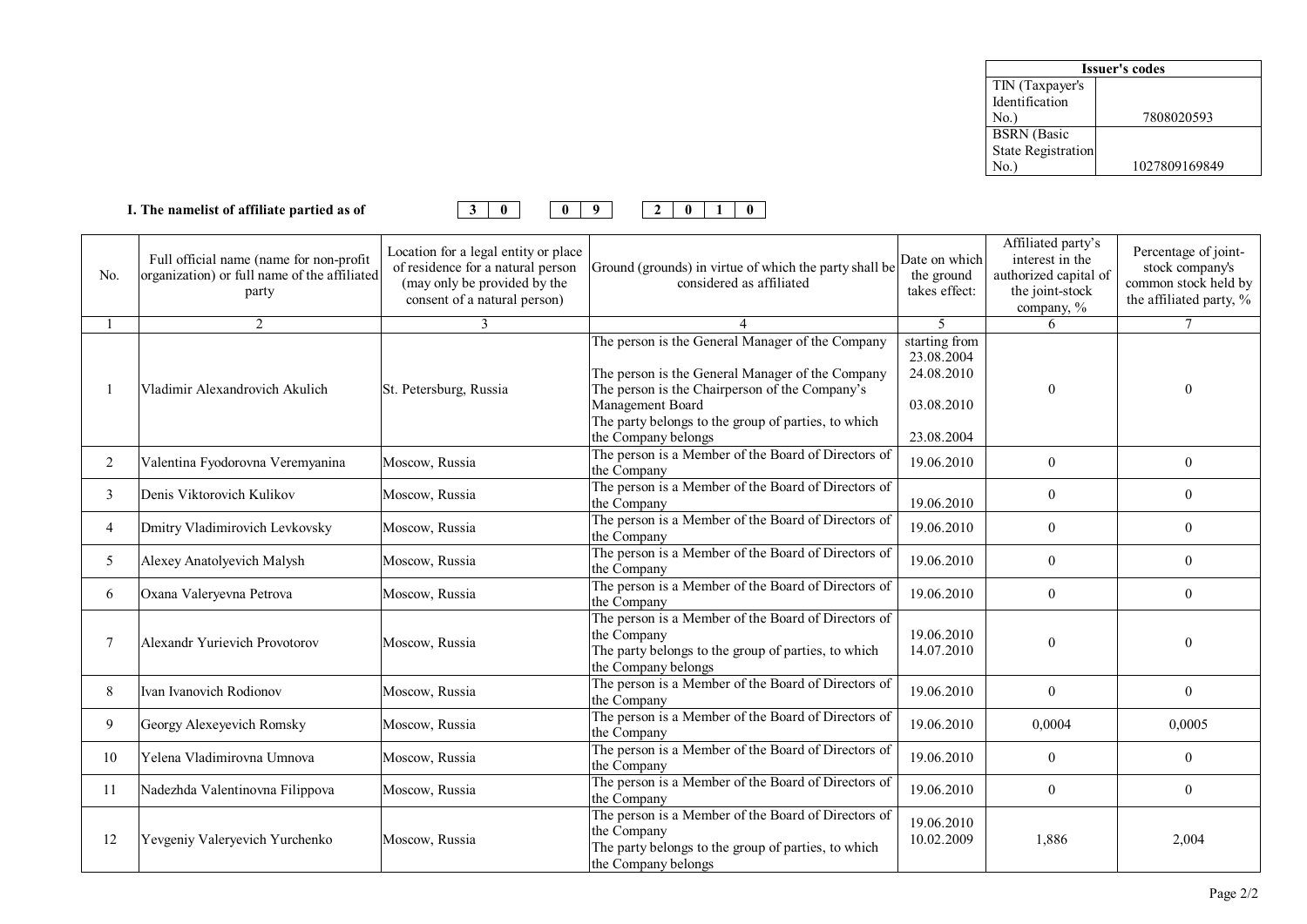| No. | Full official name (name for non-profit<br>organization) or full name of the affiliated<br>party | Location for a legal entity or place<br>of residence for a natural person<br>(may only be provided by the<br>consent of a natural person) | Ground (grounds) in virtue of which the party shall be<br>considered as affiliated                                                                                                                                           | Date on which<br>the ground<br>takes effect: | Affiliated party's<br>interest in the<br>authorized capital of<br>the joint-stock<br>company, % | Percentage of joint-<br>stock company's<br>common stock held by<br>the affiliated party, % |
|-----|--------------------------------------------------------------------------------------------------|-------------------------------------------------------------------------------------------------------------------------------------------|------------------------------------------------------------------------------------------------------------------------------------------------------------------------------------------------------------------------------|----------------------------------------------|-------------------------------------------------------------------------------------------------|--------------------------------------------------------------------------------------------|
|     | 2                                                                                                |                                                                                                                                           |                                                                                                                                                                                                                              | 5                                            | 6                                                                                               | 7                                                                                          |
| 13  | Andrey Stepanovich Ganov                                                                         | Vologda, Russia                                                                                                                           | The person is a Member of the Company's<br>Management Board                                                                                                                                                                  | 03.08.2010                                   | $\mathbf{0}$                                                                                    | $\boldsymbol{0}$                                                                           |
| 14  | Viktor Ivanovich Plyachenko                                                                      | St. Petersburg, Russia                                                                                                                    | The person is a Member of the Company's<br>Management Board                                                                                                                                                                  | 03.08.2010                                   | 0,0087                                                                                          | 0,0067                                                                                     |
| 15  | Oleg Viktorovich Popov                                                                           | St. Petersburg, Russia                                                                                                                    | The person is a Member of the Company's<br>Management Board                                                                                                                                                                  | 03.08.2010                                   | $\boldsymbol{0}$                                                                                | 0                                                                                          |
| 16  | Oleg Anatolyevich Semanov                                                                        | St. Petersburg, Russia                                                                                                                    | The person is a Member of the Company's<br>Management Board                                                                                                                                                                  | 03.08.2010                                   | 0,002                                                                                           | 0,002                                                                                      |
| 17  | Maya Mikhailovna Semchenko                                                                       | St. Petersburg, Russia                                                                                                                    | The person is a Member of the Company's<br>Management Board                                                                                                                                                                  | 03.08.2010                                   | $\boldsymbol{0}$                                                                                | 0                                                                                          |
| 18  | Ella Ivanovna Tomilina                                                                           | St. Petersburg, Russia                                                                                                                    | The person is a Member of the Company's<br>Management Board                                                                                                                                                                  | 03.08.2010                                   | $\boldsymbol{0}$                                                                                | $\boldsymbol{0}$                                                                           |
| 19  | Irina Vladimirovna Tambovskaya                                                                   | St. Petersburg, Russia                                                                                                                    | The person is a Member of the Company's<br>Management Board                                                                                                                                                                  | 03.08.2010                                   | $\boldsymbol{0}$                                                                                | $\mathbf{0}$                                                                               |
| 20  | Alexey Vladimirovich Shalagin                                                                    | St. Petersburg, Russia                                                                                                                    | The person is a Member of the Company's<br>Management Board                                                                                                                                                                  | 03.08.2010                                   | $\boldsymbol{0}$                                                                                | $\mathbf{0}$                                                                               |
| 21  | Grigory Borisovich Chernyak                                                                      | St. Petersburg, Russia                                                                                                                    | The person is a Member of the Company's<br>Management Board                                                                                                                                                                  | 03.08.2010                                   | 0,033                                                                                           | 0,035                                                                                      |
| 22  | Vladimir Ivanovich Shumeyko                                                                      | St. Petersburg, Russia                                                                                                                    | The person is a Member of the Company's<br>Management Board                                                                                                                                                                  | 03.08.2010                                   | 0.0001                                                                                          | 0.0001                                                                                     |
| 23  | Closed Joint-Stock Company "AMT"                                                                 | 24, ul. Bolshaya Morskaya, suite<br>235, St. Petersburg, 191186,<br>Russian Federation                                                    | The Company is entitled to have at its disposal over<br>20 per cent of the total number of the votes granted<br>by the voting shares or shares (contributions, parts)<br>making the authorized (equity) capital of the party | 26.07.2005                                   | 0.02                                                                                            | 0.0001                                                                                     |
| 24  | Vladimir Alexandrovich Sokolov                                                                   | St. Petersburg, Russia                                                                                                                    | The party belongs to the group of parties, to which<br>the Company belongs                                                                                                                                                   | 22.08.2009                                   | $\boldsymbol{0}$                                                                                | $\boldsymbol{0}$                                                                           |
| 25  | Closed Joint-Stock Company "Novgorod<br>Datacom"                                                 | 20, ul. Mikhaylova, Veliky<br>Novgorod, 173000                                                                                            | The Company is entitled to have at its disposal over<br>20 per cent of the total number of the votes granted<br>by the voting shares or shares (contributions, parts)<br>making the authorized (equity) capital of the party | 02.02.2009                                   | $\mathbf{0}$                                                                                    | 0                                                                                          |
| 26  | Igor Sergeyevich Sopov                                                                           | Veliky Novgorod, Russia                                                                                                                   | The party belongs to the group of parties, to which<br>the Company belongs                                                                                                                                                   | 02.02.2009                                   | $\boldsymbol{0}$                                                                                | $\boldsymbol{0}$                                                                           |
| 27  | Closed Joint-Stock Company "Svyazist"<br>Recreation and Disease Prevention<br>Centre"            | poselok Petrovskoye, Priozersky<br>rayon, Leningrad oblast, 188732                                                                        | The Company is entitled to have at its disposal over<br>20 per cent of the total number of the votes granted<br>by the voting shares or shares (contributions, parts)<br>making the authorized (equity) capital of the party | 04.02.2009                                   | $\boldsymbol{0}$                                                                                | 0                                                                                          |
| 28  | Yury Nikolayevich Vinogradov                                                                     | St. Petersburg, Russia                                                                                                                    | The party belongs to the group of parties, to which<br>the Company belongs                                                                                                                                                   | 04.02.2009                                   | $\boldsymbol{0}$                                                                                | $\boldsymbol{0}$                                                                           |
| 29  | Limited Liability Company<br>"N.W.Telecom-Finance"                                               | 26, ul. Bolshaya Morskaya, suite<br>422, St. Petersburg, 191186                                                                           | The Company is entitled to have at its disposal over<br>20 per cent of the total number of the votes granted<br>by the voting shares or shares (contributions, parts)<br>making the authorized (equity) capital of the party | 11.10.2004                                   | $\boldsymbol{0}$                                                                                | $\boldsymbol{0}$                                                                           |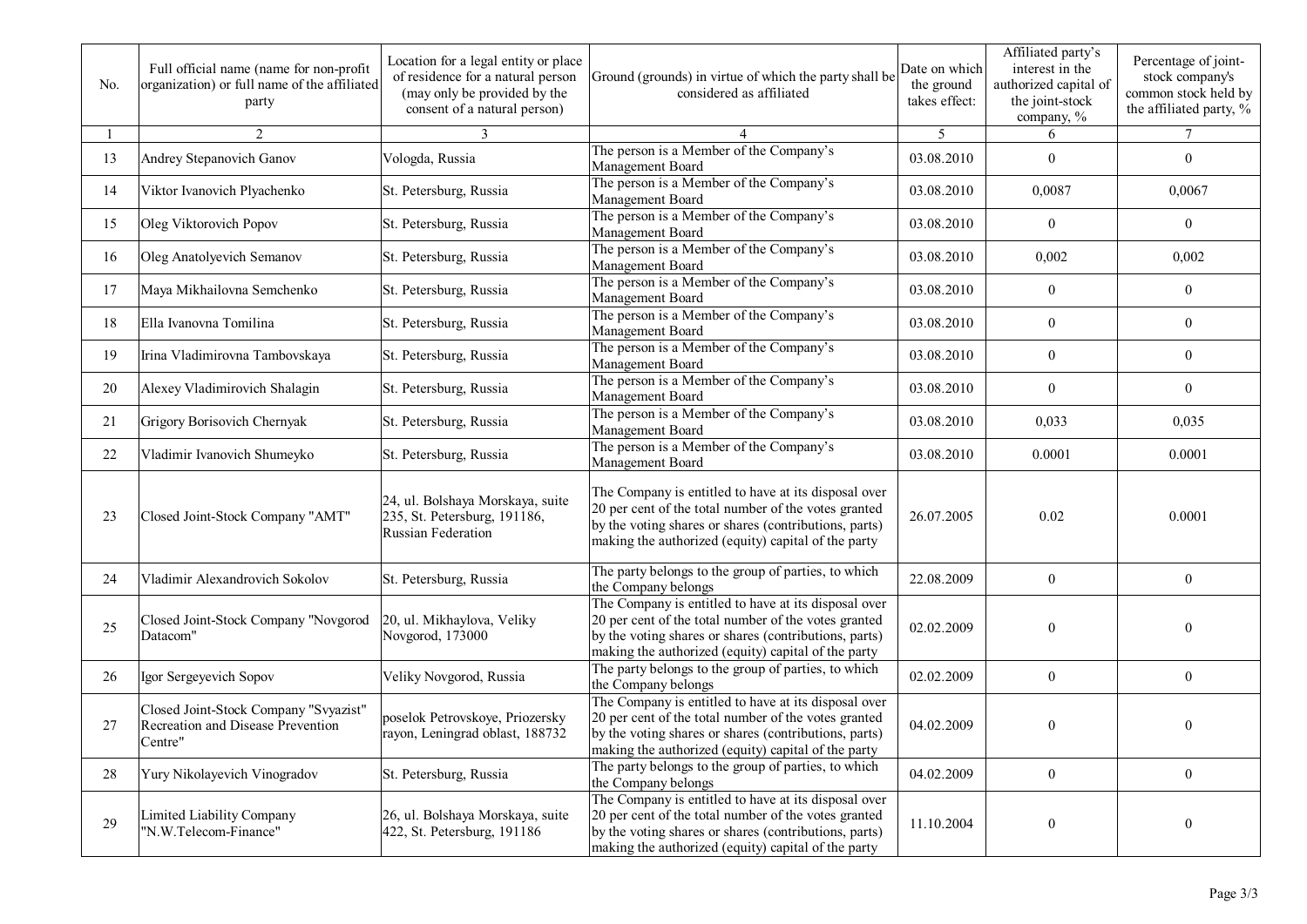| No. | Full official name (name for non-profit<br>organization) or full name of the affiliated<br>party | Location for a legal entity or place<br>of residence for a natural person<br>(may only be provided by the<br>consent of a natural person) | Ground (grounds) in virtue of which the party shall be<br>considered as affiliated                                                                                                                                                                                                                           | Date on which<br>the ground<br>takes effect: | Affiliated party's<br>interest in the<br>authorized capital of<br>the joint-stock<br>company, % | Percentage of joint-<br>stock company's<br>common stock held by<br>the affiliated party, % |
|-----|--------------------------------------------------------------------------------------------------|-------------------------------------------------------------------------------------------------------------------------------------------|--------------------------------------------------------------------------------------------------------------------------------------------------------------------------------------------------------------------------------------------------------------------------------------------------------------|----------------------------------------------|-------------------------------------------------------------------------------------------------|--------------------------------------------------------------------------------------------|
|     | 2                                                                                                | $\mathcal{F}$                                                                                                                             |                                                                                                                                                                                                                                                                                                              | 5                                            | 6                                                                                               | $\tau$                                                                                     |
| 30  | Sergey Vladimirovich Statkevich                                                                  | St. Petersburg, Russia                                                                                                                    | The party belongs to the group of parties, to which<br>the Company belongs                                                                                                                                                                                                                                   | 15.09.2008                                   | $\mathbf{0}$                                                                                    | 0                                                                                          |
| 31  | Closed Joint-Stock Company "Parma<br>Inform"                                                     | 86/1, ul. Pervomayskaya,<br>Syktyvkar, the Komi Republic,<br>167982                                                                       | The Company is entitled to have at its disposal over<br>20 per cent of the total number of the votes granted<br>by the voting shares or shares (contributions, parts)<br>making the authorized (equity) capital of the party                                                                                 | 02.02.2009                                   | $\mathbf{0}$                                                                                    | 0                                                                                          |
| 32  | <b>Eduard Anatolievich Rozhkov</b>                                                               | Syktyvkar, Republic of Komi                                                                                                               | The party belongs to the group of parties, to which<br>the Company belongs                                                                                                                                                                                                                                   | 02.02.2009                                   | $\boldsymbol{0}$                                                                                | $\bf{0}$                                                                                   |
| 33  | Open Joint-Stock Company<br>'Kolatelecom"                                                        | 5/23, ul. Vorovskogo, Murmansk,<br>183038                                                                                                 | The Company is entitled to have at its disposal over<br>20 per cent of the total number of the votes granted<br>by the voting shares or shares (contributions, parts)<br>making the authorized (equity) capital of the party.<br>The party belongs to the group of parties, to which<br>the Company belongs. | 31.10.2002                                   | $\theta$                                                                                        | 0                                                                                          |
| 34  | Viktor Alexandrovich Nikitin                                                                     | Murmansk, Russia                                                                                                                          | The party belongs to the group of parties, to which<br>the Company belongs                                                                                                                                                                                                                                   | 28.05.2010                                   | 0,022                                                                                           | 0,027                                                                                      |
| 35  | Closed Joint-Stock Company "WestBalt<br>Telecom"                                                 | 2, pl. Vasilevskogo, Kaliningrad,<br>236016                                                                                               | The Company is entitled to have at its disposal over<br>20 per cent of the total number of the votes granted<br>by the voting shares or shares (contributions, parts)<br>making the authorized (equity) capital of the party                                                                                 | 31.10.2002                                   | $\boldsymbol{0}$                                                                                | $\overline{0}$                                                                             |
| 36  | Closed Joint-Stock Company "St.<br>Petersburg Payphones"                                         | 24, ul. Bolshaya Morskaya, St.<br>Petersburg, 191186, Russia                                                                              | The party belongs to the group of parties, to which<br>the Company belongs                                                                                                                                                                                                                                   | 27.08.2008                                   | $\boldsymbol{0}$                                                                                | $\overline{0}$                                                                             |
| 37  | Denis Alexeevich Pustovoit                                                                       | St. Petersburg, Russia                                                                                                                    | The party belongs to the group of parties, to which<br>the Company belongs                                                                                                                                                                                                                                   | 27.05.2009                                   | $\mathbf{0}$                                                                                    | $\mathbf{0}$                                                                               |
| 38  | Open Joint-Stock Company "Investment<br>Communication Company"                                   | 55, ul. Plyushchikha, building 2,<br>Moscow, 119121                                                                                       | The party belongs to the group of parties to which the<br>Company belongs (1. the party is entitled to control<br>over 50% of the Company's voting shares, 2. over<br>50% of the members of the Company's Board of<br>Directors have been elected upon proposal of the<br>party                              | 12.05.1998                                   | 39.53                                                                                           | 50.76                                                                                      |
| 39  | Closed Joint-Stock Company "Mobile<br>Telecommunications"                                        | 55, ul. Plyushchikha, building 2,<br>Moscow, 119121                                                                                       | The party belongs to the group of parties, to which<br>the Company belongs                                                                                                                                                                                                                                   | 12.05.1998                                   | $\mathbf{0}$                                                                                    | $\mathbf{0}$                                                                               |
| 40  | Irena Gennadievna Balikoyeva                                                                     | Moscow                                                                                                                                    | The party belongs to the group of parties, to which<br>the Company belongs                                                                                                                                                                                                                                   | 05.10.2007                                   | $\mathbf{0}$                                                                                    | 0                                                                                          |
| 41  | Limited Liability Company Private<br>Security Enterprise "Rostelecom<br>Bezopasnost"             | 2, ul. Deguninskaya, block 2,<br>Moscow, 127486                                                                                           | The party belongs to the group of parties, to which<br>the Company belongs                                                                                                                                                                                                                                   | 29.07.2002                                   | $\boldsymbol{0}$                                                                                |                                                                                            |
| 42  | Closed Joint-Stock Company<br>"STARTCOM"                                                         | 6, 2nd Spasonalivkovsky per., GSP-<br>1, Moscow, 117909                                                                                   | The party belongs to the group of parties, to which<br>the Company belongs                                                                                                                                                                                                                                   | 20.08.1998                                   | $\overline{0}$                                                                                  | $\boldsymbol{0}$                                                                           |
| 43  | Boris Vitalyevich Onikul                                                                         | Moscow                                                                                                                                    | The party belongs to the group of parties, to which<br>the Company belongs                                                                                                                                                                                                                                   | 08.11.2009                                   | $\boldsymbol{0}$                                                                                | $\boldsymbol{0}$                                                                           |
| 44  | Open Joint-Stock Company<br>"Volgatelecom"                                                       | The House of Communication, pl.<br>Maxima Gorkogo, Nizhny<br>Novgorod, 603000                                                             | The party belongs to the group of parties, to which<br>the Company belongs                                                                                                                                                                                                                                   | 12.05.1998                                   | $\boldsymbol{0}$                                                                                | $\boldsymbol{0}$                                                                           |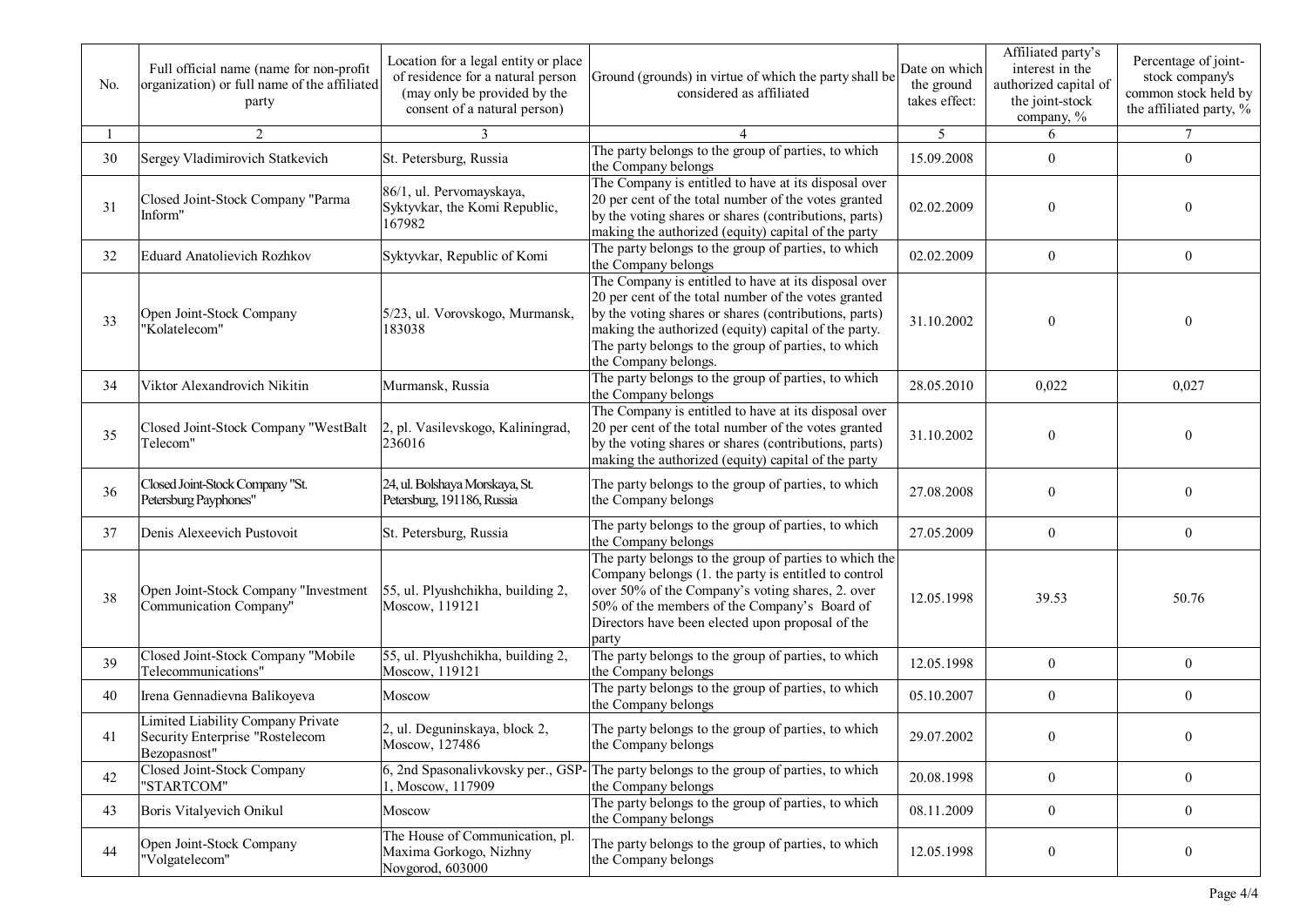| No. | Full official name (name for non-profit<br>organization) or full name of the affiliated<br>party | Location for a legal entity or place<br>of residence for a natural person<br>(may only be provided by the<br>consent of a natural person) | Ground (grounds) in virtue of which the party shall be<br>considered as affiliated | Date on which<br>the ground<br>takes effect: | Affiliated party's<br>interest in the<br>authorized capital of<br>the joint-stock<br>company, % | Percentage of joint-<br>stock company's<br>common stock held by<br>the affiliated party, % |
|-----|--------------------------------------------------------------------------------------------------|-------------------------------------------------------------------------------------------------------------------------------------------|------------------------------------------------------------------------------------|----------------------------------------------|-------------------------------------------------------------------------------------------------|--------------------------------------------------------------------------------------------|
|     | 2                                                                                                |                                                                                                                                           |                                                                                    | 5                                            | 6                                                                                               |                                                                                            |
| 45  | Vladimir Ilyich Rybakin                                                                          | Veliky Novgorod                                                                                                                           | The party belongs to the group of parties, to which<br>the Company belongs         | 27.04.2009                                   | $\overline{0}$                                                                                  | $\mathbf{0}$                                                                               |
| 46  | Limited Liability Company "Nizhny<br>Novgorod Teleservice"                                       | The House of Communication, pl.<br>Maxima Gorkogo, Nizhny<br>Novgorod, 603000                                                             | The party belongs to the group of parties, to which<br>the Company belongs         | 14.07.2005                                   | $\overline{0}$                                                                                  | $\overline{0}$                                                                             |
| 47  | Sergey Anatolievich Zakharov                                                                     | Nizhny Novgorod                                                                                                                           | The party belongs to the group of parties, to which<br>the Company belongs         | 01.10.2009                                   | $\overline{0}$                                                                                  | $\theta$                                                                                   |
| 48  | Limited Liability Company "Volga-<br>Finance"                                                    | 8, ul. Lesnaya, Veliky Novgorod,<br>603053                                                                                                | The party belongs to the group of parties, to which<br>the Company belongs         | 24.08.2005                                   | $\overline{0}$                                                                                  | $\overline{0}$                                                                             |
| 49  | Nikolay Mikhailovich Shuleshov                                                                   | Nizhny Novgorod                                                                                                                           | The party belongs to the group of parties, to which<br>the Company belongs         | 23.08.2009                                   | $\overline{0}$                                                                                  | $\mathbf{0}$                                                                               |
| 50  | TELESET NETWORKS PUBLIC<br><b>COMPANY LIMITED</b>                                                | Lemesou, 89 Aglantzia, P.C.<br>2121, Nicosia, Cyprus                                                                                      | The party belongs to the group of parties, to which<br>the Company belongs         | 03.06.2010                                   | $\overline{0}$                                                                                  | $\overline{0}$                                                                             |
| 51  | Elena Valerievna Neverova                                                                        | Nizhny Novgorod                                                                                                                           | The party belongs to the group of parties, to which<br>he Company belongs          | 25.06.2010                                   | $\overline{0}$                                                                                  | $\boldsymbol{0}$                                                                           |
| 52  | Limited Liability Company "Teleset"                                                              | 8, ul. Rakhimova, Kazan,<br>Republic of Tatarstan, 420006                                                                                 | The party belongs to the group of parties, to which<br>the Company belongs         | 03.06.2010                                   | $\overline{0}$                                                                                  | $\boldsymbol{0}$                                                                           |
| 53  | Limited Liability Company "Teleset<br>Invest"                                                    | 8, ul. Rakhimova, Kazan,<br>Republic of Tatarstan, 420006                                                                                 | The party belongs to the group of parties, to which<br>the Company belongs         | 03.06.2010                                   | $\overline{0}$                                                                                  | $\boldsymbol{0}$                                                                           |
| 54  | Open Joint-Stock Company<br>"TNPKO"                                                              | 8, ul. Rakhimova, Kazan,<br>Republic of Tatarstan, 420006                                                                                 | The party belongs to the group of parties, to which<br>the Company belongs         | 03.06.2010                                   | $\overline{0}$                                                                                  | $\boldsymbol{0}$                                                                           |
| 55  | Roman Alexandrovich Shaikhutdinov Kazan, Republic of Tatarstan                                   |                                                                                                                                           | The party belongs to the group of parties, to which<br>the Company belongs         | 03.06.2010                                   | $\overline{0}$                                                                                  | $\overline{0}$                                                                             |
| 56  | Limited Liability Company "Simbirsk 21, ul. Ryabikova, Ulyanovsk,<br>Telecommunication Systems"  | 432045                                                                                                                                    | The party belongs to the group of parties, to which<br>the Company belongs         | 03.06.2010                                   | $\overline{0}$                                                                                  | $\overline{0}$                                                                             |
| 57  | Alexandr Alexeevich Polovov                                                                      | Ulyanovsk                                                                                                                                 | The party belongs to the group of parties, to which<br>the Company belongs         | 03.06.2010                                   | $\overline{0}$                                                                                  | $\mathbf{0}$                                                                               |
| 58  | Limited Liability Company<br>"Svyazinvest"                                                       | 4, blvd Yamasheva,<br>Naberezhnye Chelny, Republic<br>of Tatarstan, 423850                                                                | The party belongs to the group of parties, to which<br>the Company belongs         | 03.06.2010                                   | $\overline{0}$                                                                                  | $\theta$                                                                                   |
| 59  | Closed Joint-Stock Company<br>'Transsvyaz"                                                       | , ul. Chaadaeva, Nizhny<br>Novgorod, 603035                                                                                               | The party belongs to the group of parties, to which<br>the Company belongs         | 20.08.2004                                   | $\overline{0}$                                                                                  | $\boldsymbol{0}$                                                                           |
| 60  | Valery Alexandrovich Roshchin                                                                    | Nizhny Novgorod                                                                                                                           | The party belongs to the group of parties, to which<br>the Company belongs         | 01.08.2008                                   | $\boldsymbol{0}$                                                                                | $\boldsymbol{0}$                                                                           |
| 61  | Closed Joint-Stock Company "Narodny<br>Telefon Saratov" (Saratov People's<br>Telephone)          | 40, ul. Kiseleva, Saratov, 410600                                                                                                         | The party belongs to the group of parties, to which<br>the Company belongs         | 01.12.2002                                   | $\overline{0}$                                                                                  | $\boldsymbol{0}$                                                                           |
| 62  | Mikhail Alexandrovich Khoteyev                                                                   | Saratov                                                                                                                                   | The party belongs to the group of parties, to which<br>the Company belongs         | 29.11.2008                                   | $\overline{0}$                                                                                  | $\boldsymbol{0}$                                                                           |
| 63  | Closed Joint-Stock Company "Nizhny<br>Novgorod Cellular Communication"                           | The House of Communication, pl.<br>Maxima Gorkogo, Nizhny<br>Novgorod, 603000                                                             | The party belongs to the group of parties, to which<br>the Company belongs         | 12.05.1998                                   | $\overline{0}$                                                                                  | $\boldsymbol{0}$                                                                           |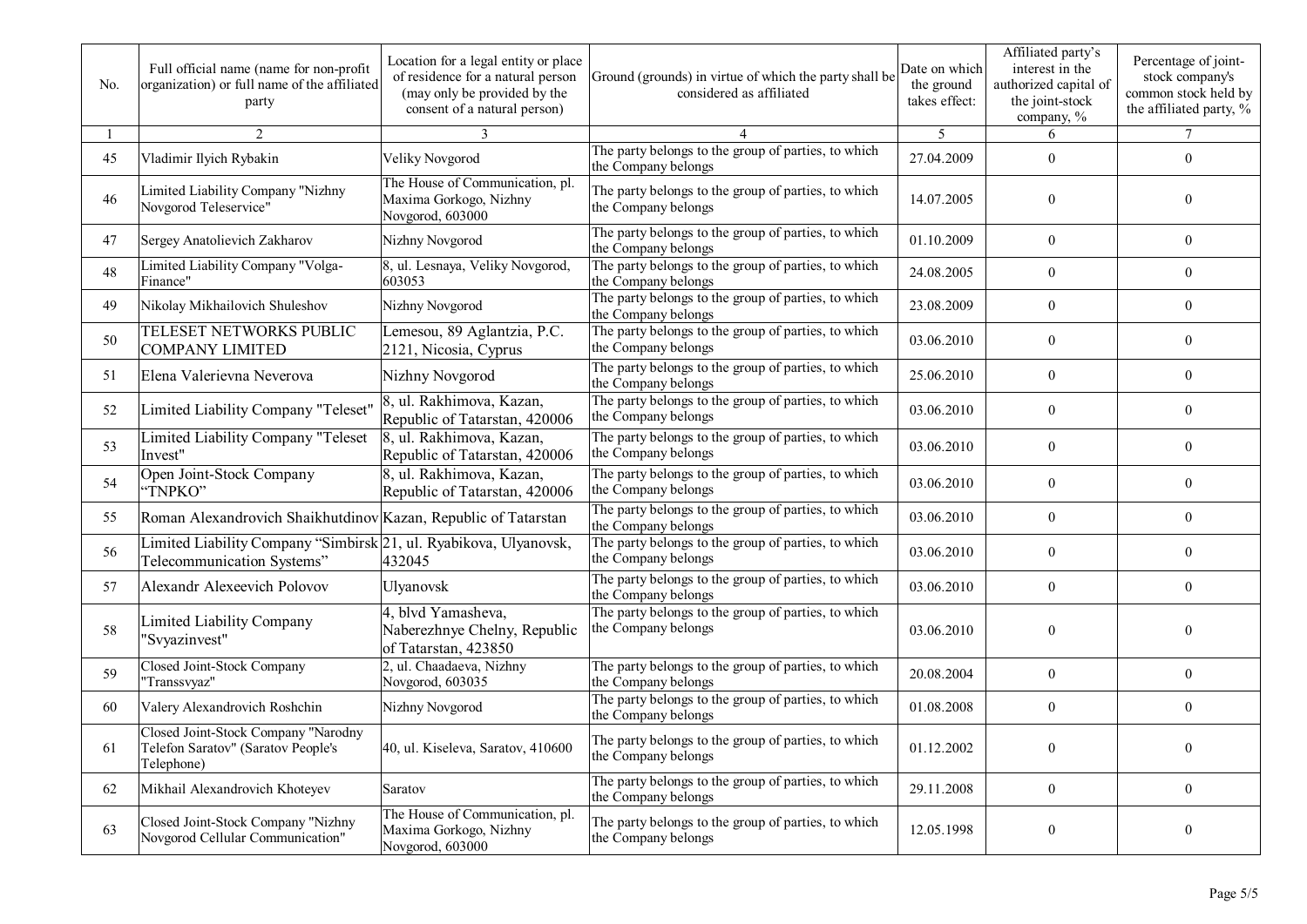| No. | Full official name (name for non-profit<br>organization) or full name of the affiliated<br>party                                                                 | Location for a legal entity or place<br>of residence for a natural person<br>(may only be provided by the<br>consent of a natural person) | Ground (grounds) in virtue of which the party shall be<br>considered as affiliated | Date on which<br>the ground<br>takes effect: | Affiliated party's<br>interest in the<br>authorized capital of<br>the joint-stock<br>company, % | Percentage of joint-<br>stock company's<br>common stock held by<br>the affiliated party, % |
|-----|------------------------------------------------------------------------------------------------------------------------------------------------------------------|-------------------------------------------------------------------------------------------------------------------------------------------|------------------------------------------------------------------------------------|----------------------------------------------|-------------------------------------------------------------------------------------------------|--------------------------------------------------------------------------------------------|
|     | $\overline{2}$                                                                                                                                                   | 3                                                                                                                                         |                                                                                    | 5                                            | 6                                                                                               | $\tau$                                                                                     |
| 64  | Mikhail Viktorovich Petrov                                                                                                                                       | Nizhny Novgorod                                                                                                                           | The party belongs to the group of parties, to which<br>the Company belongs         | 20.11.2009                                   | $\overline{0}$                                                                                  | $\overline{0}$                                                                             |
| 65  | Limited Liability Company "City<br>Telephone Communication"                                                                                                      | 3, ul. Sovetskaya, Sarov, Nizhny<br>Novgorod Oblast                                                                                       | The party belongs to the group of parties, to which<br>the Company belongs         | 05.08.2009                                   | $\overline{0}$                                                                                  | 0                                                                                          |
| 66  | Yury Viktorovich Sevastyanov                                                                                                                                     | Sarov                                                                                                                                     | The party belongs to the group of parties, to which<br>the Company belongs         | 01.07.2009                                   | $\overline{0}$                                                                                  | 0                                                                                          |
| 67  | Closed Joint-Stock Company "Orenburg-<br>GSM"                                                                                                                    | 11, ul. Volodarskogo, Orenburg                                                                                                            | The party belongs to the group of parties, to which<br>the Company belongs         | 12.05.1998                                   | $\overline{0}$                                                                                  | 0                                                                                          |
| 68  | Andrey Borisovich Sobolev                                                                                                                                        | Orenburg                                                                                                                                  | The party belongs to the group of parties, to which<br>the Company belongs         | 04.06.2010                                   | $\overline{0}$                                                                                  | $\overline{0}$                                                                             |
| 69  | Open Joint-Stock Company "Omriks<br>Information Commercial Networks"                                                                                             | 10, ul. Tereshkovoy, Orenburg,<br>Russia                                                                                                  | The party belongs to the group of parties, to which<br>the Company belongs         | 01.12.2002                                   | $\overline{0}$                                                                                  | 0                                                                                          |
| 70  | Alexandr Nikolaevich Tsukanov                                                                                                                                    | Orenburg                                                                                                                                  | The party belongs to the group of parties, to which<br>the Company belongs         | 21.07.2009                                   | $\mathbf{0}$                                                                                    | $\overline{0}$                                                                             |
| 71  | Open Joint-Stock Company "Giprosvyaz'                                                                                                                            | 11, ul. 3rd Khoroshevskaya,<br>Moscow, 123298                                                                                             | The party belongs to the group of parties, to which<br>the Company belongs         | 12.05.1998                                   | $\boldsymbol{0}$                                                                                | $\mathbf{0}$                                                                               |
| 72  | Evgeny Viktorovich Bolshakov                                                                                                                                     | Moscow                                                                                                                                    | The party belongs to the group of parties, to which<br>the Company belongs         | 28.05.2009                                   | $\theta$                                                                                        | $\theta$                                                                                   |
| 73  | Limited Liability Company "Giprosvyaz<br>North-West"                                                                                                             | 25, ul. Krasnogo Kursanta, letter<br>"B", suite 19H, St. Petersburg,<br>Russia                                                            | The party belongs to the group of parties, to which<br>the Company belongs         | 01.02.2005                                   | $\mathbf{0}$                                                                                    | 0                                                                                          |
| 74  | Gennady Grigorievich Khanin                                                                                                                                      | St. Petersburg                                                                                                                            | The party belongs to the group of parties, to which<br>the Company belongs         | 24.08.2009                                   | $\overline{0}$                                                                                  | 0                                                                                          |
| 75  | Limited Liability Company "Giprosvyaz<br>-Siberia"                                                                                                               | 11, pr. Energetikov, Novosibirsk,<br>630108                                                                                               | The party belongs to the group of parties, to which<br>the Company belongs         | 26.05.2004                                   | $\overline{0}$                                                                                  | $\overline{0}$                                                                             |
| 76  | Viktor Vasilievich Stolyarov                                                                                                                                     | Novosibirsk                                                                                                                               | The party belongs to the group of parties, to which<br>the Company belongs         | 21.01.2008                                   | $\overline{0}$                                                                                  | $\overline{0}$                                                                             |
| 77  | Limited Liability Company "Giprosvyaz<br>Consulting"                                                                                                             | 11, ul. 3 <sup>rd</sup> Khoroshevskaya,<br>Moscow, 123298                                                                                 | The party belongs to the group of parties, to which<br>the Company belongs         | 11.03.2001                                   | $\overline{0}$                                                                                  | $\boldsymbol{0}$                                                                           |
| 78  | Vladimir Petrovich Polishchuk                                                                                                                                    | Moscow                                                                                                                                    | The party belongs to the group of parties, to which<br>the Company belongs         | 24.04.2003                                   | $\mathbf{0}$                                                                                    | $\overline{0}$                                                                             |
| 79  | Limited Liability Company "South-<br>Giprosvyaz"                                                                                                                 | 67, ul. Gagarina, Krasnodar                                                                                                               | The party belongs to the group of parties, to which<br>the Company belongs         | 15.01.2003                                   | $\overline{0}$                                                                                  | $\mathbf{0}$                                                                               |
| 80  | Olga Vladimirovna Serbina                                                                                                                                        | Krasnodar                                                                                                                                 | The party belongs to the group of parties, to which<br>the Company belongs         | 16.06.2009                                   | $\overline{0}$                                                                                  | $\mathbf{0}$                                                                               |
| 81  | Open Joint Stock Company for<br>Communication and Information Support   Makhachkala, the Republic of<br>Development in the Republic of Dagestan Dagestan, 367000 | 3, pr-t Rasula Gamzatova,                                                                                                                 | The party belongs to the group of parties, to which<br>the Company belongs         | 12.05.1998                                   | $\theta$                                                                                        | $\theta$                                                                                   |
| 82  | Gamzat Bilalovich Gamzatov                                                                                                                                       | Makhachkala                                                                                                                               | The party belongs to the group of parties, to which<br>the Company belongs         | 02.08.2008                                   | $\boldsymbol{0}$                                                                                | $\boldsymbol{0}$                                                                           |
| 83  | Open Joint-Stock Company "Far-East<br>Company of Electric Communication"                                                                                         | 57, ul. Svetlanskaya, Vladivostok,<br>690650                                                                                              | The party belongs to the group of parties, to which<br>the Company belongs         | 12.05.1998                                   | $\overline{0}$                                                                                  | $\boldsymbol{0}$                                                                           |
| 84  | Andrey Vladimirovich Balatsenko                                                                                                                                  | Vladivostok                                                                                                                               | The party belongs to the group of parties, to which<br>the Company belongs         | 11.06.2009                                   | $\boldsymbol{0}$                                                                                | $\boldsymbol{0}$                                                                           |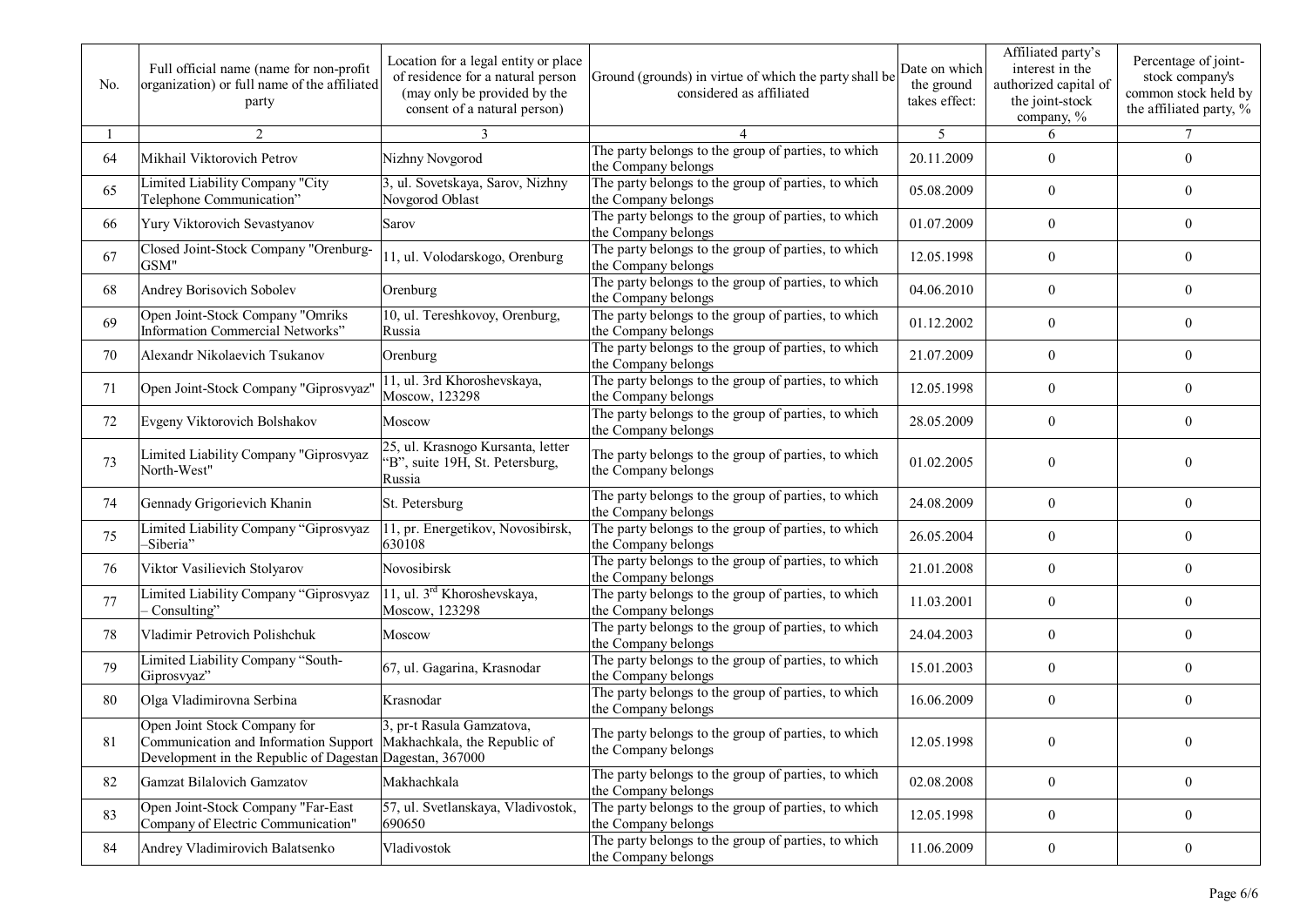| No. | Full official name (name for non-profit<br>organization) or full name of the affiliated<br>party   | Location for a legal entity or place<br>of residence for a natural person<br>(may only be provided by the<br>consent of a natural person) | Ground (grounds) in virtue of which the party shall be<br>considered as affiliated                           | Date on which<br>the ground<br>takes effect: | Affiliated party's<br>interest in the<br>authorized capital of<br>the joint-stock<br>company, % | Percentage of joint-<br>stock company's<br>common stock held by<br>the affiliated party, % |
|-----|----------------------------------------------------------------------------------------------------|-------------------------------------------------------------------------------------------------------------------------------------------|--------------------------------------------------------------------------------------------------------------|----------------------------------------------|-------------------------------------------------------------------------------------------------|--------------------------------------------------------------------------------------------|
|     | $\overline{2}$                                                                                     | 3                                                                                                                                         |                                                                                                              | 5                                            | 6                                                                                               | $\tau$                                                                                     |
| 85  | Open Joint-Stock Company<br>"Sakhatelecom"                                                         | 22, ul. Kurashova, Yakutsk, 677000                                                                                                        | The party belongs to the group of parties, to which<br>the Company belongs                                   | 25.01.2007                                   | $\overline{0}$                                                                                  | $\overline{0}$                                                                             |
| 86  | Konstantin Gennadiyevich Voloshin                                                                  | Yakutsk                                                                                                                                   | The party belongs to the group of parties, to which<br>the Company belongs                                   | 12.04.2007                                   | $\boldsymbol{0}$                                                                                | 0                                                                                          |
| 87  | Limited Liability Company<br>"Interdaltelecom"                                                     | 2-A, ul. Verkhneportovaya,<br>Vladivostok, 690600                                                                                         | The party belongs to the group of parties, to which<br>the Company belongs                                   | 21.01.2008                                   | $\overline{0}$                                                                                  | $\boldsymbol{0}$                                                                           |
| 88  | Alexey Mikhailovich Skrylnikov                                                                     | Vladivostok                                                                                                                               | The party belongs to the group of parties, to which<br>the Company belongs                                   | 21.01.2008                                   | $\boldsymbol{0}$                                                                                | $\overline{0}$                                                                             |
| 89  | Limited Liability Company<br>"Shakhtersksvyaz"                                                     | 26, ul. Mira, Shakhtersk,<br>Uglegorsky rayon, Sakhalin Oblast                                                                            | The party belongs to the group of parties, to which<br>the Company belongs                                   | 25.12.2008                                   |                                                                                                 | $\overline{0}$                                                                             |
| 90  | Viktor Petrovich Lozovoy                                                                           | Shakhtersk                                                                                                                                | The party belongs to the group of parties, to which<br>the Company belongs                                   | 17.11.2008                                   | $\overline{0}$                                                                                  |                                                                                            |
| 91  | Closed Joint-Stock Company "AKOS"                                                                  | 38A, ul. 100 Let Vladivostoku,<br>Vladivostok, Primorsky krai,<br>690048                                                                  | The party belongs to the group of parties, to which<br>the Company belongs                                   | 06.03.2008                                   | $\mathbf{0}$                                                                                    |                                                                                            |
| 92  | Dmitry Viktorovich Temchenko                                                                       | Vladivostok                                                                                                                               | The party belongs to the group of parties, to which<br>the Company belongs                                   | 12.04.2009                                   | $\overline{0}$                                                                                  |                                                                                            |
| 93  | Limited Liability Company "Set Stolitsa"                                                           | 22, ul. Kurashova, Yakutsk, 677000                                                                                                        | The party belongs to the group of parties, to which<br>the Company belongs                                   | 14.05.2008                                   | $\overline{0}$                                                                                  |                                                                                            |
| 94  | Nikolay Vladimirovich Klimontov                                                                    | Yakutsk                                                                                                                                   | The party belongs to the group of parties, to which<br>the Company belongs                                   | 14.05.2008                                   | $\overline{0}$                                                                                  |                                                                                            |
| 95  | Limited Liability Company "Wireless<br>Information Technologies"                                   | 220, ul. Lenina, Yuzhno-<br>Sakhalinsk, 693000                                                                                            | The party belongs to the group of parties, to which<br>the Company belongs                                   | 14.04.2005                                   | $\overline{0}$                                                                                  | $\mathbf{0}$                                                                               |
| 96  | Evgeny Yurievich Popov                                                                             | Yuzhno-Sakhalinsk                                                                                                                         | The party belongs to the group of parties, to which<br>the Company belongs                                   | 21.12.2005                                   | $\boldsymbol{0}$                                                                                |                                                                                            |
| 97  | Open Joint-Stock Company for Long-<br>Distance and International<br>Telecommunication "Rostelecom" | 15, ul. Dostoyevskaya,<br>St. Petersburg, 191002                                                                                          | The party belongs to the group of parties, to which<br>the Company belongs                                   | 12.05.1998                                   | 0.002                                                                                           | 0.002                                                                                      |
| 98  | Anton Yurievich Kolpakov                                                                           | Moscow                                                                                                                                    | The party belongs to the group of parties, to which<br>the Company belongs                                   | 04.06.2009                                   | $\boldsymbol{0}$                                                                                | $\boldsymbol{0}$                                                                           |
| 99  | Closed Joint-Stock Company<br>"Vestelcom"                                                          | 7, ul. Butlerova, Moscow, 117485                                                                                                          | The party belongs to the group of parties, to which<br>the Company belongs                                   | 12.05.1998                                   | $\boldsymbol{0}$                                                                                | 0                                                                                          |
| 100 | Oleg Stanislavovich Shedenkov                                                                      | Moscow                                                                                                                                    | The party belongs to the group of parties, to which<br>the Company belongs                                   | 24.08.2004                                   | $\boldsymbol{0}$                                                                                | 0                                                                                          |
| 101 | Closed Joint-Stock Company "GlobalTel<br>Space Telecommunications" (CJSC<br>GlobalTel)             | building 2, 147427                                                                                                                        | 25, ul. Dubovaya roshcha, Moscow, The party belongs to the group of parties, to which<br>the Company belongs | 12.05.1998                                   | $\mathbf{0}$                                                                                    | 0                                                                                          |
| 102 | Limited Liability Company "InfoTeKS<br>Taganrog Telecom"                                           | 19, ul. Oktyabrskaya, Taganrog,<br>347935                                                                                                 | The party belongs to the group of parties, to which<br>the Company belongs                                   | 10.10.2002                                   | $\boldsymbol{0}$                                                                                | $\boldsymbol{0}$                                                                           |
| 103 | Alexandr Grigorievich Petrov                                                                       | Taganrog                                                                                                                                  | The party belongs to the group of parties, to which<br>the Company belongs                                   | 01.08.2009                                   | $\overline{0}$                                                                                  | $\overline{0}$                                                                             |
| 104 | Closed Joint-Stock Company "Rosmedia"                                                              | 15, ul. Dostoyevskogo,<br>St. Petersburg, 191002                                                                                          | The party belongs to the group of parties, to which<br>the Company belongs                                   | 21.07.2009                                   | $\overline{0}$                                                                                  | $\overline{0}$                                                                             |
| 105 | Andrey Ivanovich Fedorov                                                                           | St. Petersburg                                                                                                                            | The party belongs to the group of parties, to which<br>the Company belongs                                   | 01.05.2010                                   | $\overline{0}$                                                                                  | $\bf{0}$                                                                                   |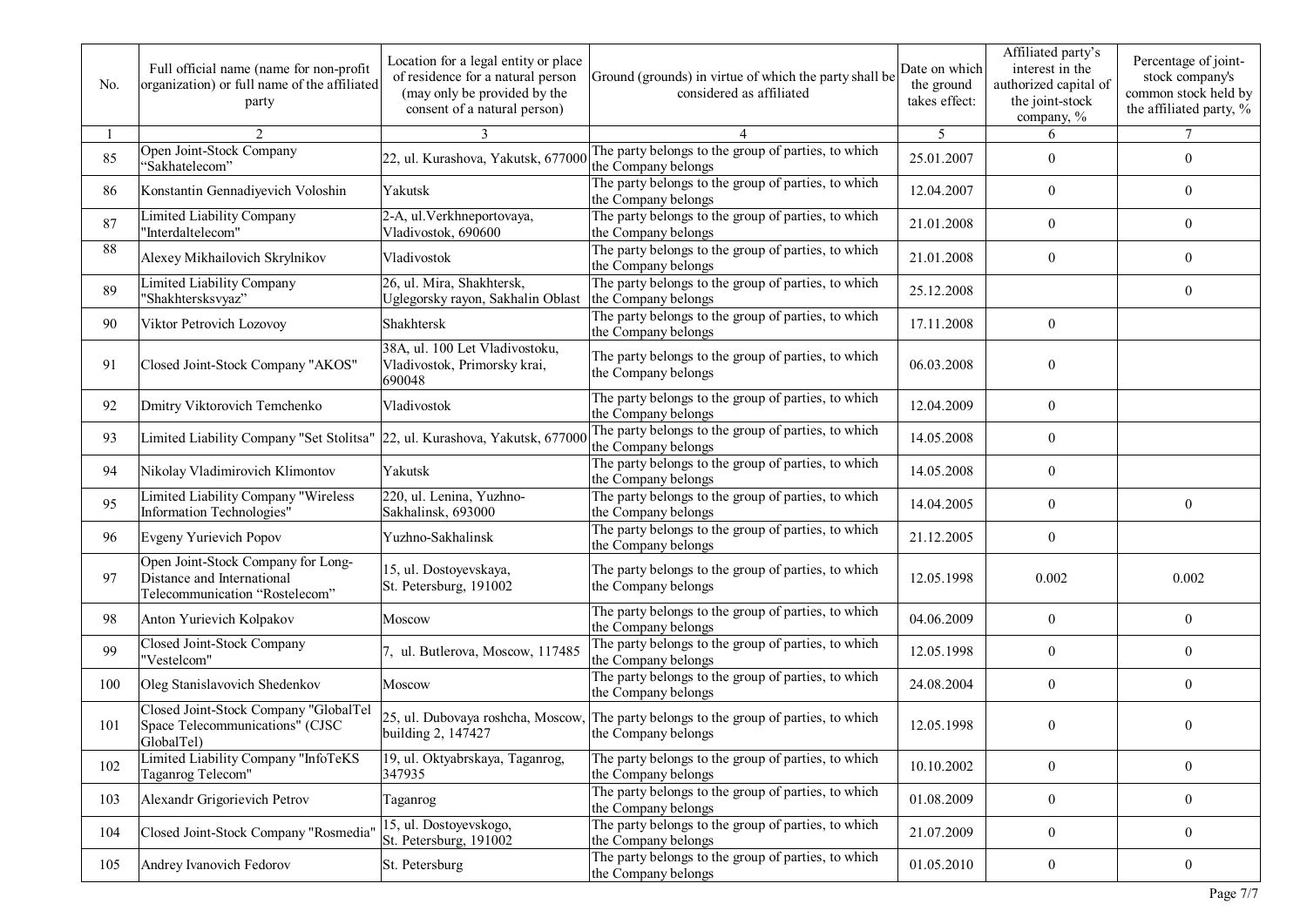| No. | Full official name (name for non-profit<br>organization) or full name of the affiliated<br>party           | Location for a legal entity or place<br>of residence for a natural person<br>(may only be provided by the<br>consent of a natural person) | Ground (grounds) in virtue of which the party shall be<br>considered as affiliated                            | Date on which<br>the ground<br>takes effect: | Affiliated party's<br>interest in the<br>authorized capital of<br>the joint-stock<br>company, % | Percentage of joint-<br>stock company's<br>common stock held by<br>the affiliated party, % |
|-----|------------------------------------------------------------------------------------------------------------|-------------------------------------------------------------------------------------------------------------------------------------------|---------------------------------------------------------------------------------------------------------------|----------------------------------------------|-------------------------------------------------------------------------------------------------|--------------------------------------------------------------------------------------------|
|     | 2                                                                                                          |                                                                                                                                           | 4                                                                                                             | 5                                            | 6                                                                                               |                                                                                            |
| 106 | Limited Liability Company "Istochnik<br>and Co."                                                           | Bekasovo Training Center, Naro-<br>Fomisk town, Naro-Fominsk<br>district, Moscow Oblast, 143380                                           | The party belongs to the group of parties, to which<br>the Company belongs                                    | 18.08.2009                                   | $\theta$                                                                                        | $\Omega$                                                                                   |
| 107 | Maria Alexeevna Bormotova                                                                                  | Moscow Oblast                                                                                                                             | The party belongs to the group of parties, to which<br>the Company belongs                                    | 18.08.2009                                   | $\theta$                                                                                        | $\overline{0}$                                                                             |
| 108 | Closed Joint-Stock Company "Incom"                                                                         | 27/26, Zubovsky b-r, building 3,<br>Moscow, 121021                                                                                        | The party belongs to the group of parties, to which<br>the Company belongs                                    | 12.05.1998                                   | $\mathbf{0}$                                                                                    | $\theta$                                                                                   |
| 109 | Valery Petrovich Ryzhiy                                                                                    | Moscow                                                                                                                                    | The party belongs to the group of parties, to which<br>the Company belongs                                    | 05.12.2008                                   | $\theta$                                                                                        | $\theta$                                                                                   |
| 110 | Closed Joint-Stock Company "Moscow<br>Centre for New Technologies and<br>Telecommunications" (CJSC MC NTT) | 46 ul. Arbat, building 1, Moscow,<br>121002                                                                                               | The party belongs to the group of parties, to which<br>the Company belongs                                    | 12.05.1998                                   | $\theta$                                                                                        | $\theta$                                                                                   |
| 111 | Andrey Leonidovich Petrov                                                                                  | Moscow                                                                                                                                    | The party belongs to the group of parties, to which<br>the Company belongs                                    | 27.09.2004                                   | $\theta$                                                                                        | $\overline{0}$                                                                             |
| 112 | Closed Joint-Stock Company "Kostars<br>Insurance Company"                                                  | 3, Moscow, 121021                                                                                                                         | 27/26 Zubovsky boulevard, building The party belongs to the group of parties, to which<br>the Company belongs | 12.05.1998                                   | $\mathbf{0}$                                                                                    | $\theta$                                                                                   |
| 113 | Evgeny Alexandrovich Ustinov                                                                               | Moscow                                                                                                                                    | The party belongs to the group of parties, to which<br>the Company belongs                                    | 21.11.2008                                   | $\theta$                                                                                        | $\theta$                                                                                   |
| 114 | Closed Joint-Stock Company "Globus-<br>Telecom"                                                            | 38, ul. Obraztsova, Moscow,<br>127018                                                                                                     | The party belongs to the group of parties, to which<br>the Company belongs                                    | 03.04.2006                                   | $\theta$                                                                                        | $\theta$                                                                                   |
| 115 | Sergey Valerievich Semenov                                                                                 | Moscow                                                                                                                                    | The party belongs to the group of parties, to which<br>the Company belongs                                    | 04.07.2008                                   | $\mathbf{0}$                                                                                    | $\overline{0}$                                                                             |
| 116 | Closed Joint-Stock Company "Zebra-<br>Telecom"                                                             | 24, ul. Trubnaya, block 3, Moscow,<br>103051                                                                                              | The party belongs to the group of parties, to which<br>the Company belongs                                    | 13.06.2006                                   | $\mathbf{0}$                                                                                    | $\overline{0}$                                                                             |
| 117 | Sergey Viktorovich Kudrin                                                                                  | Moscow                                                                                                                                    | The party belongs to the group of parties, to which<br>the Company belongs                                    | 01.07.2009                                   | $\theta$                                                                                        | $\overline{0}$                                                                             |
| 118 | Open Joint-Stock Company<br>"RTComm.RU"                                                                    | 13, ul. 2 <sup>nd</sup> Zvenigorodskaya,<br>building 43, Moscow, 123022                                                                   | The party belongs to the group of parties, to which<br>the Company belongs                                    | 30.06.2008                                   | $\theta$                                                                                        | $\theta$                                                                                   |
| 119 | Valery Petrovich Lokhin                                                                                    | Moscow                                                                                                                                    | The party belongs to the group of parties, to which<br>the Company belongs                                    | 12.08.2008                                   | $\mathbf{0}$                                                                                    | $\overline{0}$                                                                             |
| 120 | Closed Joint-Stock Company "RTCOM-<br>Siberia"                                                             | 86, ul. Kirova, Novosibirsk, 630102                                                                                                       | The party belongs to the group of parties, to which<br>the Company belongs                                    | 30.06.2008                                   | $\mathbf{0}$                                                                                    | $\mathbf{0}$                                                                               |
| 121 | Alexandr Vladimirovich Ivanov                                                                              | Novosibirsk                                                                                                                               | The party belongs to the group of parties, to which<br>the Company belongs                                    | 30.06.2008                                   | $\mathbf{0}$                                                                                    | $\overline{0}$                                                                             |
| 122 | Limited Liability Company "RTComm-<br>South"                                                               | 54, ul. Myasnikova, Rostov-on-<br>Don, 344019                                                                                             | The party belongs to the group of parties, to which<br>the Company belongs                                    | 30.06.2008                                   | $\mathbf{0}$                                                                                    | $\theta$                                                                                   |
| 123 | Evgeny Vasilievich Egorshin                                                                                | Rostov-on-Don                                                                                                                             | The party belongs to the group of parties, to which<br>the Company belongs                                    | 30.06.2008                                   | $\boldsymbol{0}$                                                                                | $\boldsymbol{0}$                                                                           |
| 124 | <b>Limited Liability Company "RTComm-</b><br>Volga-Ural"                                                   | 11/2, ul. 50-letiya Oktyabrya, suite<br>420, Ufa, Bashkortostan, 450005                                                                   | The party belongs to the group of parties, to which<br>the Company belongs                                    | 30.06.2008                                   | $\boldsymbol{0}$                                                                                | $\overline{0}$                                                                             |
| 125 | Ilgiz Rafikovich Yakupov                                                                                   | Ufa                                                                                                                                       | The party belongs to the group of parties, to which<br>the Company belongs                                    | 30.06.2008                                   | $\overline{0}$                                                                                  | $\bf{0}$                                                                                   |
| 126 | Subsidiary company "Health and Rest<br>Center "Malakhit"                                                   | 15, ul. Shcherbaka, Yalta,<br>Autonomous Republic of Crimea,<br>Ukraine, 98635                                                            | The party belongs to the group of parties, to which<br>the Company belongs                                    | 12.05.1998                                   | $\boldsymbol{0}$                                                                                | $\bf{0}$                                                                                   |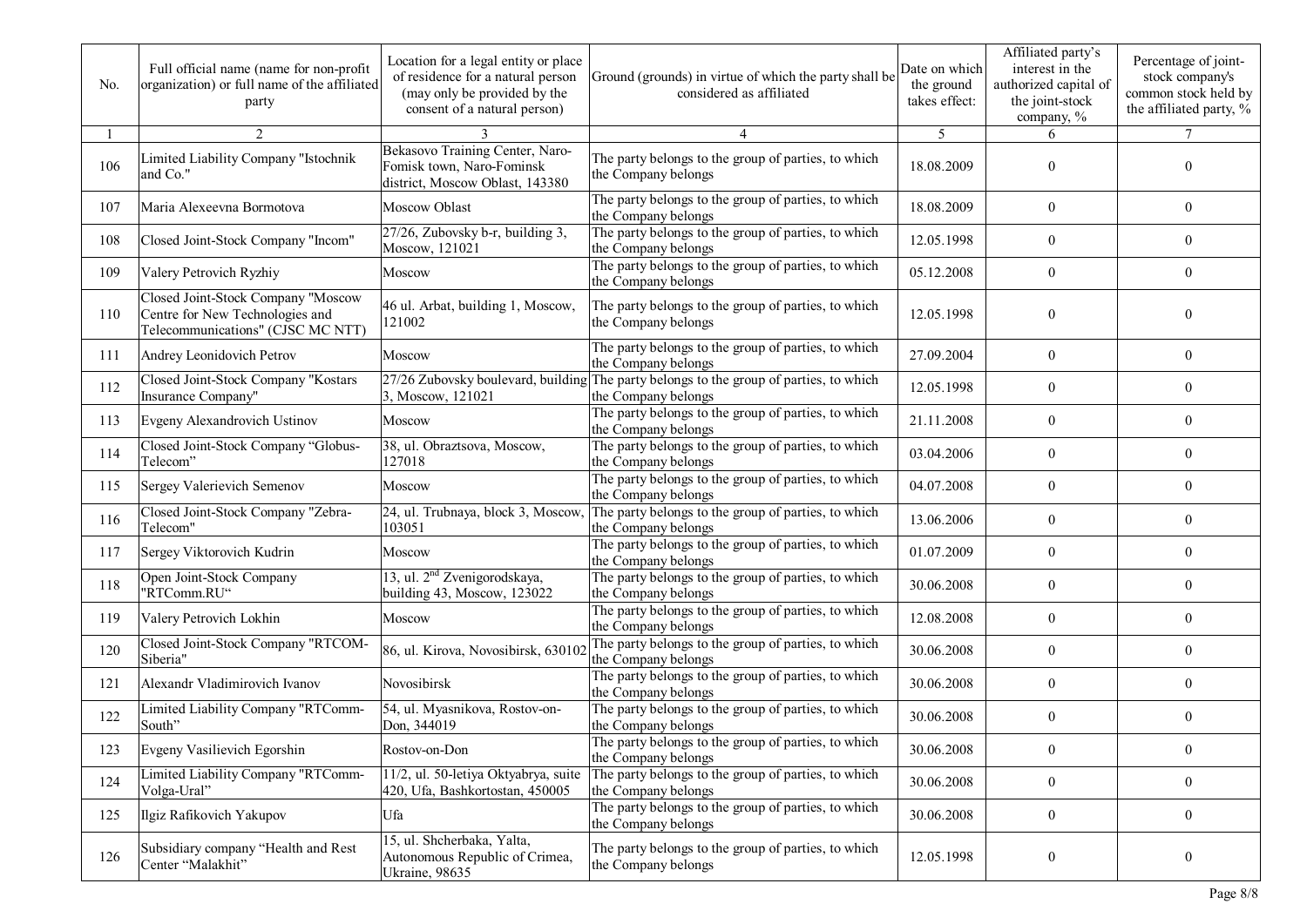| No. | Full official name (name for non-profit<br>organization) or full name of the affiliated<br>party     | Location for a legal entity or place<br>of residence for a natural person<br>(may only be provided by the<br>consent of a natural person) | Ground (grounds) in virtue of which the party shall be<br>considered as affiliated | Date on which<br>the ground<br>takes effect: | Affiliated party's<br>interest in the<br>authorized capital of<br>the joint-stock<br>company, % | Percentage of joint-<br>stock company's<br>common stock held by<br>the affiliated party, % |
|-----|------------------------------------------------------------------------------------------------------|-------------------------------------------------------------------------------------------------------------------------------------------|------------------------------------------------------------------------------------|----------------------------------------------|-------------------------------------------------------------------------------------------------|--------------------------------------------------------------------------------------------|
|     | 2                                                                                                    | 3                                                                                                                                         |                                                                                    | 5                                            | 6                                                                                               | $\tau$                                                                                     |
| 127 | Olga Efimovna Rykolenko                                                                              | Yalta                                                                                                                                     | The party belongs to the group of parties, to which<br>the Company belongs         | 04.09.2006                                   | $\theta$                                                                                        | $\overline{0}$                                                                             |
| 128 | Open Joint-Stock Company<br>"Sibirtelecom"                                                           | 86, ul. M. Gorkogo, Novosibirsk,<br>630099                                                                                                | The party belongs to the group of parties, to which<br>the Company belongs         | 12.05.1998                                   | $\overline{0}$                                                                                  | 0                                                                                          |
| 129 | Ivan Vitalyevich Dadykin                                                                             | Novosibirsk                                                                                                                               | The party belongs to the group of parties, to which<br>the Company belongs         | 01.05.2009                                   | $\theta$                                                                                        | $\boldsymbol{0}$                                                                           |
| 130 | Closed Joint-Stock Company "ChitaNET                                                                 | 22, ul. Chaikovskogo, Chita,<br>672000                                                                                                    | The party belongs to the group of parties, to which<br>the Company belongs         | 25.08.2004                                   | $\overline{0}$                                                                                  | $\overline{0}$                                                                             |
| 131 | Konstantin Gennadievich Motlyakh                                                                     | Chita                                                                                                                                     | The party belongs to the group of parties, to which<br>the Company belongs         | 29.12.2009                                   | $\overline{0}$                                                                                  | $\overline{0}$                                                                             |
| 132 | Closed Joint-Stock Company<br>"Baikalwestcom"                                                        | 68, ul. 2-ya Zheleznodorozhnaya,<br>Irkutsk, 664005                                                                                       | The party belongs to the group of parties, to which<br>the Company belongs         | 12.05.1998                                   | $\overline{0}$                                                                                  | $\mathbf{0}$                                                                               |
| 133 | Vladimir Nikolaevich Shapovalov                                                                      | Irkutsk                                                                                                                                   | The party belongs to the group of parties, to which<br>the Company belongs         | 26.10.2006                                   | $\overline{0}$                                                                                  | $\boldsymbol{0}$                                                                           |
| 134 | Closed Joint-Stock Company "Novocom"                                                                 | 17A, ul. Oktyabrskaya,<br>Novosibirsk, 630099                                                                                             | The party belongs to the group of parties, to which<br>the Company belongs         | 23.04.2008                                   | $\overline{0}$                                                                                  | $\mathbf{0}$                                                                               |
| 135 | Alexandr Lvovich Nekhaev                                                                             | Novosibirsk                                                                                                                               | The party belongs to the group of parties, to which<br>the Company belongs         | 28.05.2008                                   | $\overline{0}$                                                                                  | $\overline{0}$                                                                             |
| 136 | Closed Joint-Stock Company<br>"Eniseytelecom"                                                        | 20, ul. Kachinskaya, Krasnoyarsk,<br>660020                                                                                               | The party belongs to the group of parties, to which<br>the Company belongs         | 12.05.1998                                   | $\overline{0}$                                                                                  | $\overline{0}$                                                                             |
| 137 | Nikolay Alexandrovich Grishko                                                                        | Krasnoyarsk                                                                                                                               | The party belongs to the group of parties, to which<br>the Company belongs         | 01.07.2009                                   | $\overline{0}$                                                                                  | $\overline{0}$                                                                             |
| 138 | Closed Joint-Stock Company "Cellular<br>Telephone of Kuzbass GSM" (CJSC<br>CTeK GSM)                 | 61, pr. Sovetsky, Kemerovo,<br>650099                                                                                                     | The party belongs to the group of parties, to which<br>the Company belongs         | 12.02.2007                                   | $\theta$                                                                                        | 0                                                                                          |
| 139 | Alexandr Gennadievich Bartyshev                                                                      | Kemerovo                                                                                                                                  | The party belongs to the group of parties, to which<br>the Company belongs         | 26.06.2007                                   | $\overline{0}$                                                                                  | $\overline{0}$                                                                             |
| 140 | Open Joint-Stock Company "Altaysvyaz'                                                                | 61 A, Krasnoarmeysky pr., Barnaul,<br>656049                                                                                              | The party belongs to the group of parties, to which<br>the Company belongs         | 24.02.2005                                   | $\overline{0}$                                                                                  | $\overline{0}$                                                                             |
| 141 | Tatiana Konstantinovna Dashkova                                                                      | Barnaul                                                                                                                                   | The party belongs to the group of parties, to which<br>the Company belongs         | 16.02.2008                                   | $\overline{0}$                                                                                  | $\boldsymbol{0}$                                                                           |
| 142 | Closed Joint-Stock Company "ATS-41"<br>(Telephone Exchange 32)                                       | 11"A", Pionerskaya ul., building 1.<br>Bratsk, Irkutsk oblast, 665708                                                                     | The party belongs to the group of parties, to which<br>the Company belongs         | 06.12.2006                                   | $\overline{0}$                                                                                  | $\overline{0}$                                                                             |
| 143 | Closed Joint-Stock Company "ATS-32"<br>(Telephone Exchange 32)                                       | 94, ul. Mira, Irkutsk, 644002                                                                                                             | The party belongs to the group of parties, to which<br>the Company belongs         | 27.06.2006                                   | $\theta$                                                                                        | $\overline{0}$                                                                             |
| 144 | Oleg Petrovich Shirshov                                                                              | <b>Irkutsk</b>                                                                                                                            | The party belongs to the group of parties, to which<br>the Company belongs         | 29.12.2009                                   | $\overline{0}$                                                                                  | $\overline{0}$                                                                             |
| 145 | Open Joint-Stock Company "Regional<br>Information Networks" (OJSC RINET)                             | 1, ul. Trudovaya, Novosibirsk,<br>630099                                                                                                  | The party belongs to the group of parties, to which<br>the Company belongs         | 12.05.1998                                   | $\boldsymbol{0}$                                                                                | $\boldsymbol{0}$                                                                           |
| 146 | Alexey Sergeevich Sukontsev                                                                          | Novosibirsk                                                                                                                               | The party belongs to the group of parties, to which<br>the Company belongs         | 28.02.2008                                   | $\overline{0}$                                                                                  | $\bf{0}$                                                                                   |
| 147 | Open Joint Stock Company<br>"MobileTelecom Stock Company for<br>Telephone Communication Development" | 7, ul. Sukhe-Batora, Ulan-Ude,<br>670000                                                                                                  | The party belongs to the group of parties, to which<br>the Company belongs         | 30.06.2004                                   | $\boldsymbol{0}$                                                                                | $\boldsymbol{0}$                                                                           |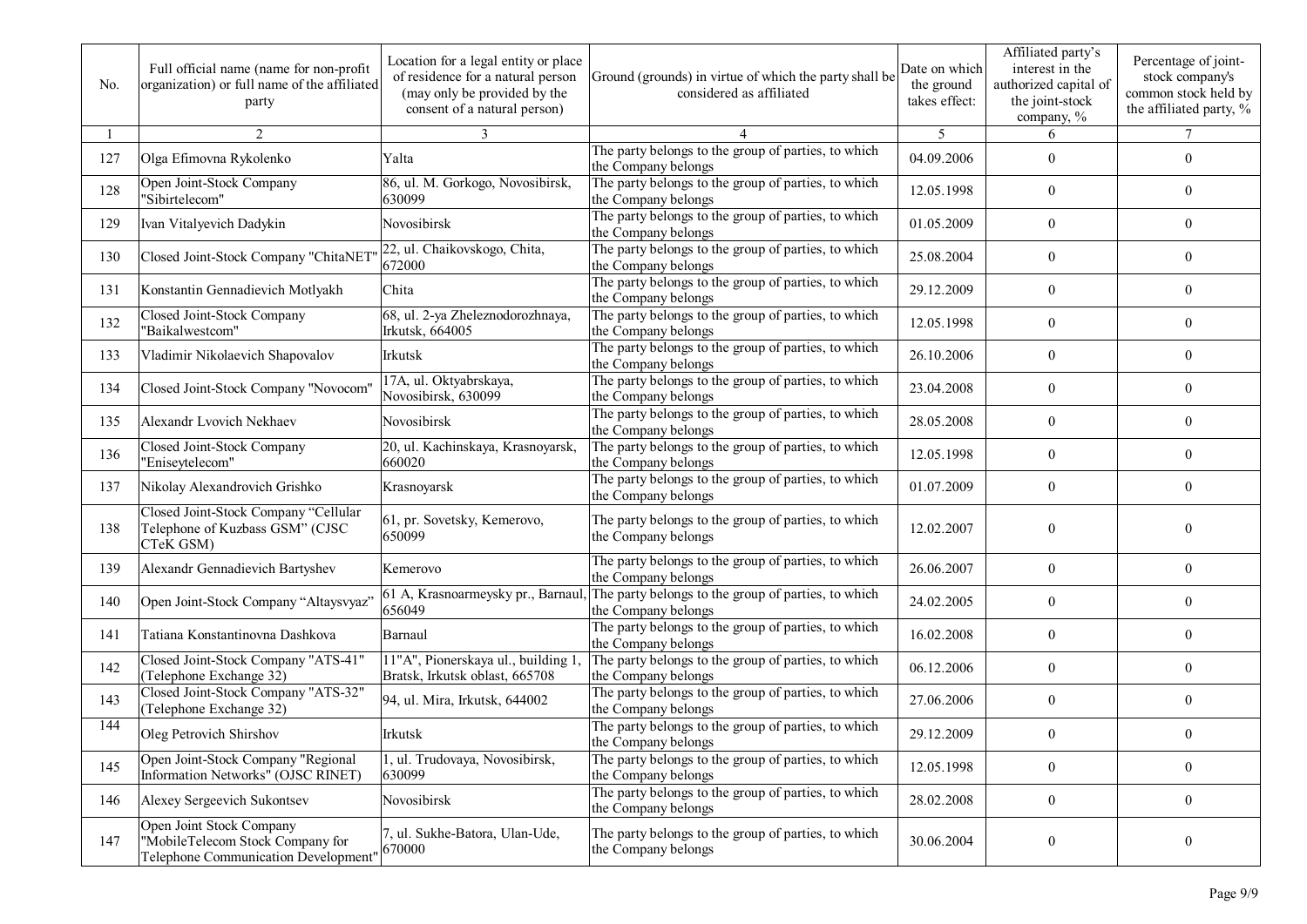| No. | Full official name (name for non-profit<br>organization) or full name of the affiliated<br>party | Location for a legal entity or place<br>of residence for a natural person<br>(may only be provided by the<br>consent of a natural person) | Ground (grounds) in virtue of which the party shall be<br>considered as affiliated | Date on which<br>the ground<br>takes effect: | Affiliated party's<br>interest in the<br>authorized capital of<br>the joint-stock<br>company, % | Percentage of joint-<br>stock company's<br>common stock held by<br>the affiliated party, % |
|-----|--------------------------------------------------------------------------------------------------|-------------------------------------------------------------------------------------------------------------------------------------------|------------------------------------------------------------------------------------|----------------------------------------------|-------------------------------------------------------------------------------------------------|--------------------------------------------------------------------------------------------|
|     | 2                                                                                                | 3                                                                                                                                         |                                                                                    | 5                                            | 6                                                                                               | $\tau$                                                                                     |
| 148 | Igor Kimovich Borzhonov                                                                          | Ulan-Ude                                                                                                                                  | The party belongs to the group of parties, to which<br>the Company belongs         | 25.05.2007                                   | $\overline{0}$                                                                                  | $\overline{0}$                                                                             |
| 149 | Open Joint-Stock Company "Tsentralny<br>Telegraph"                                               | , ul. Tverskaya, Moscow, 125375                                                                                                           | The party belongs to the group of parties, to which<br>the Company belongs         | 12.05.1998                                   | 0.001                                                                                           | 0.001                                                                                      |
| 150 | Igor Viktorovich Zabolotny                                                                       | Moscow                                                                                                                                    | The party belongs to the group of parties, to which<br>the Company belongs         | 02.07.2009                                   | $\overline{0}$                                                                                  | 0                                                                                          |
| 151 | Closed Joint-Stock Company "Open<br>Communications"                                              | 7, ul. Tverskaya, Moscow, 125375                                                                                                          | The party belongs to the group of parties, to which<br>the Company belongs         | 01.01.2000                                   | $\overline{0}$                                                                                  | 0                                                                                          |
| 152 | Alexey Sergeevich Shcheglov                                                                      | Moscow                                                                                                                                    | The party belongs to the group of parties, to which<br>the Company belongs         | 22.12.2009                                   | $\overline{0}$                                                                                  | $\overline{0}$                                                                             |
| 153 | Closed Joint-Stock Company<br>"TSENTEL"                                                          | 7, ul. Tverskaya, Moscow, 125375                                                                                                          | The party belongs to the group of parties, to which<br>the Company belongs         | 12.05.1998                                   | $\overline{0}$                                                                                  | $\overline{0}$                                                                             |
| 154 | Alexey Vladimirovich Tsember                                                                     | Moscow                                                                                                                                    | The party belongs to the group of parties, to which<br>the Company belongs         | 03.03.2010                                   | $\mathbf{0}$                                                                                    | $\mathbf{0}$                                                                               |
| 155 | Open Joint-Stock Company<br>"Uralsvyazinform"                                                    | 11, ul. Mosakovskaya,<br>Ekaterinburg, 620014                                                                                             | The party belongs to the group of parties, to which<br>the Company belongs         | 12.05.1998                                   | $\overline{0}$                                                                                  | $\overline{0}$                                                                             |
| 156 | Sergey Alexeevich Lukash                                                                         | Ekaterinburg                                                                                                                              | The party belongs to the group of parties, to which<br>the Company belongs         | 20.03.2010                                   | $\theta$                                                                                        | $\theta$                                                                                   |
| 157 | Closed Joint-Stock Company "FK-Svyaz"                                                            | 42, ul. Shchepkina, block 2A, suite<br>610, Moscow, 129110, Russia                                                                        | The party belongs to the group of parties, to which<br>the Company belongs         | 02.12.2009                                   | $\overline{0}$                                                                                  | $\theta$                                                                                   |
| 158 | Open Joint-Stock Company "Central<br>Telecommunication Company"                                  | 23, ul. Proletarskaya, Khimki,<br>Moscow Oblast, 141400                                                                                   | The party belongs to the group of parties, to which<br>the Company belongs         | 12.05.1998                                   | $\overline{0}$                                                                                  | $\boldsymbol{0}$                                                                           |
| 159 | Vaagn Artavazdovich Martirosyan                                                                  | Moscow                                                                                                                                    | The party belongs to the group of parties, to which<br>the Company belongs         | 08.06.2007                                   | $\overline{0}$                                                                                  | $\overline{0}$                                                                             |
| 160 | Closed Joint-Stock Company "Vladimir<br>Teleservice"                                             | 20, ul.Gorokhovaya, Vladimir,<br>600017                                                                                                   | The party belongs to the group of parties, to which<br>the Company belongs         | 30.11.2002                                   | $\theta$                                                                                        | $\overline{0}$                                                                             |
| 161 | Alexey Vladimirovich Belov                                                                       | Vladimir                                                                                                                                  | The party belongs to the group of parties, to which<br>the Company belongs         | 03.02.2009                                   | $\overline{0}$                                                                                  | $\overline{0}$                                                                             |
| 162 | Closed Joint-Stock Company Telecom of<br>Ryazan Oblast                                           | , ul. Zatinnaya, Ryazan, 390006                                                                                                           | The party belongs to the group of parties, to which<br>the Company belongs         | 29.06.2009                                   | $\overline{0}$                                                                                  | 0                                                                                          |
| 163 | Galina Alexeevna Chueva                                                                          | Ryazan                                                                                                                                    | The party belongs to the group of parties, to which<br>the Company belongs         | 01.03.2009                                   | $\theta$                                                                                        | $\overline{0}$                                                                             |
| 164 | Closed Joint-Stock Company<br>"TsentrTelecomService"                                             | 23, ul. Proletarskaya, suite 101,<br>Khimki, Moscow Oblast, 141400                                                                        | The party belongs to the group of parties, to which<br>the Company belongs         | 01.01.2003                                   | $\overline{0}$                                                                                  | $\overline{0}$                                                                             |
| 165 | Igor Anatolievich Plyusnin                                                                       | Moscow                                                                                                                                    | The party belongs to the group of parties, to which<br>the Company belongs         | 18.12.2009                                   | $\theta$                                                                                        | $\overline{0}$                                                                             |
| 166 | Limited Liability Company<br>'PrimaFinance"                                                      | 13, ul. Antonova-Ovseenko,<br>building 1, Moscow, 123317                                                                                  | The party belongs to the group of parties, to which<br>the Company belongs         | 29.01.2009                                   | $\boldsymbol{0}$                                                                                | $\boldsymbol{0}$                                                                           |
| 167 | Kirill Sergeevich Terentyev                                                                      | Moscow                                                                                                                                    | The party belongs to the group of parties, to which<br>the Company belongs         | 12.01.2010                                   | $\boldsymbol{0}$                                                                                | $\bf{0}$                                                                                   |
| 168 | Open Joint-Stock Company "Russian<br>Telecommunication Network"                                  | 2/15, ul. Maroseika, Moscow,<br>101000                                                                                                    | The party belongs to the group of parties, to which<br>the Company belongs         | 01.01.2003                                   | $\overline{0}$                                                                                  | $\overline{0}$                                                                             |
| 169 | Georgy Mikhailovich Sushilin                                                                     | Moscow                                                                                                                                    | The party belongs to the group of parties, to which<br>the Company belongs         | 20.06.2008                                   | $\boldsymbol{0}$                                                                                | $\boldsymbol{0}$                                                                           |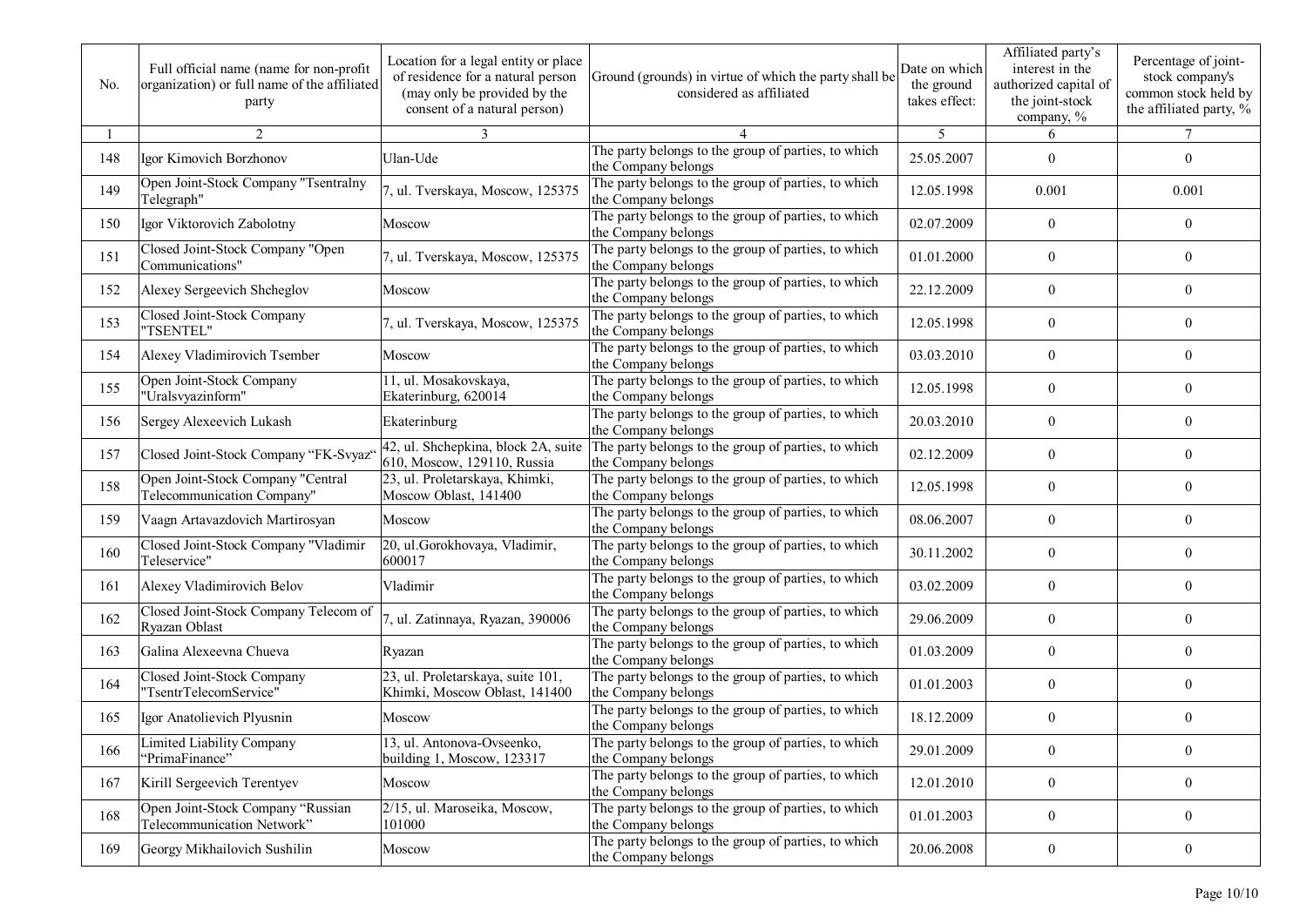| No. | Full official name (name for non-profit<br>organization) or full name of the affiliated<br>party | Location for a legal entity or place<br>of residence for a natural person<br>(may only be provided by the<br>consent of a natural person) | Ground (grounds) in virtue of which the party shall be<br>considered as affiliated | Date on which<br>the ground<br>takes effect: | Affiliated party's<br>interest in the<br>authorized capital of<br>the joint-stock<br>company, % | Percentage of joint-<br>stock company's<br>common stock held by<br>the affiliated party, % |
|-----|--------------------------------------------------------------------------------------------------|-------------------------------------------------------------------------------------------------------------------------------------------|------------------------------------------------------------------------------------|----------------------------------------------|-------------------------------------------------------------------------------------------------|--------------------------------------------------------------------------------------------|
|     | $\mathfrak{D}$                                                                                   |                                                                                                                                           |                                                                                    | $\overline{5}$                               | 6                                                                                               | $\tau$                                                                                     |
| 170 | <b>Limited Liability Company</b><br>"TverTelecom"                                                | 24, ul. Novotorzhskaya, Tver,<br>170000                                                                                                   | The party belongs to the group of parties, to which<br>the Company belongs         | 01.10.2004                                   | $\theta$                                                                                        | $\theta$                                                                                   |
| 171 | Sergey Mikhailovich Malakhov                                                                     | Tver                                                                                                                                      | The party belongs to the group of parties, to which<br>the Company belongs         | 22.01.2009                                   | $\overline{0}$                                                                                  | 0                                                                                          |
| 172 | Limited Liability Company "Vladimir<br>Payphone"                                                 | 32"A", pr. Stroiteley, Vladimir,<br>600014                                                                                                | The party belongs to the group of parties, to which<br>the Company belongs         | 12.05.1998                                   | $\theta$                                                                                        | $\overline{0}$                                                                             |
| 173 | Vladimir Ivanovich Yurkin                                                                        | Vladimir                                                                                                                                  | The party belongs to the group of parties, to which<br>the Company belongs         | 21.04.2010                                   | $\overline{0}$                                                                                  | $\mathbf{0}$                                                                               |
| 174 | Closed Joint-Stock Company "Delta<br>Telecom"                                                    | 12/1, ul. Krasnoprudnaya, building<br>1, suite 15, 17, Moscow, 107140.                                                                    | The party belongs to the group of parties, to which<br>the Company belongs         | 26.12.2007                                   | $\mathbf{0}$                                                                                    | $\overline{0}$                                                                             |
| 175 | Roman Yurievich Yankovsky                                                                        | Moscow                                                                                                                                    | The party belongs to the group of parties, to which<br>the Company belongs         | 14.05.2009                                   | $\overline{0}$                                                                                  | $\mathbf{0}$                                                                               |
| 176 | Limited Liability Company "MobileCom" 17, ul. Mira, Vladimir, 600017                             |                                                                                                                                           | The party belongs to the group of parties, to which<br>the Company belongs         | 01.01.1999                                   | $\overline{0}$                                                                                  | $\mathbf{0}$                                                                               |
| 177 | Limited Liability Company "Telecom-<br>Terminal"                                                 | 13, pr. Lenina, Ivanovo, 153000                                                                                                           | The party belongs to the group of parties, to which<br>the Company belongs         | 01.01.1998                                   | $\overline{0}$                                                                                  | $\theta$                                                                                   |
| 178 | Andrey Borisovich Papulin                                                                        | Ivanovo                                                                                                                                   | The party belongs to the group of parties, to which<br>the Company belongs         | 14.05.2009                                   | $\overline{0}$                                                                                  | $\mathbf{0}$                                                                               |
| 179 | Closed Joint-Stock Company "Teleport-<br>Ivanovo"                                                | 28, ul. Stepanova, Ivanovo, 153000                                                                                                        | The party belongs to the group of parties, to which<br>the Company belongs         | 12.05.1998                                   | $\overline{0}$                                                                                  | $\overline{0}$                                                                             |
| 180 | Svetlana Anatolievna Tsygankova                                                                  | Ivanovo                                                                                                                                   | The party belongs to the group of parties, to which<br>the Company belongs         | 01.07.2009                                   | $\theta$                                                                                        | $\overline{0}$                                                                             |
| 181 | Closed Joint-Stock Company "Operator<br>Center"                                                  | 28, ul. Simeonovskaya, Tver,<br>170000                                                                                                    | The party belongs to the group of parties, to which<br>the Company belongs         | 04.12.2007                                   | $\mathbf{0}$                                                                                    | $\overline{0}$                                                                             |
| 182 | Valery Vladimirovich Utkin                                                                       | Tver                                                                                                                                      | The party belongs to the group of parties, to which<br>the Company belongs         | 01.12.2009                                   | $\overline{0}$                                                                                  | $\overline{0}$                                                                             |
| 183 | <b>Limited Liability Company</b><br>"CenterTelecom-Finance"                                      | 22A, ul. Novotorzhskaya, Tver,<br>170100                                                                                                  | The party belongs to the group of parties, to which<br>the Company belongs         | March 2006                                   | $\overline{0}$                                                                                  | $\theta$                                                                                   |
| 184 | Open Joint-Stock Company "TeleNET"                                                               | 28, ul. Simeonovskaya, Tver,<br>170000                                                                                                    | The party belongs to the group of parties, to which<br>the Company belongs         | 23.11.2005                                   | $\overline{0}$                                                                                  | 0                                                                                          |
| 185 | <b>Limited Liability Company</b><br>"CenterFinance"                                              | 22A, ul. Novotorzhskaya, Tver,<br>170100                                                                                                  | The party belongs to the group of parties, to which<br>the Company belongs         | April 2006                                   | $\overline{0}$                                                                                  | 0                                                                                          |
| 186 | Oleg Viktorovich Bakhmutov                                                                       | Tver                                                                                                                                      | The party belongs to the group of parties, to which<br>the Company belongs         | 17.03.2006                                   | $\boldsymbol{0}$                                                                                | 0                                                                                          |
| 187 | Open Joint-Stock Company "Southern<br>Telecommunication Company"                                 | 66, ul. Karasunskaya, Krasnodar,<br>350000                                                                                                | The party belongs to the group of parties, to which<br>the Company belongs         | 12.05.1998                                   | $\theta$                                                                                        | $\overline{0}$                                                                             |
| 188 | Alexandr Petrovich Shipulin                                                                      | Krasnodar                                                                                                                                 | The party belongs to the group of parties, to which<br>the Company belongs         | 09.06.2009                                   | $\boldsymbol{0}$                                                                                | $\boldsymbol{0}$                                                                           |
| 189 | Open Joint-Stock Company "Orbita"<br>Health Improvement Centre"                                  | village Olginka, Tuapse rayon,<br>Krasnodar krai, 325840                                                                                  | The party belongs to the group of parties, to which<br>the Company belongs         | 18.12.2000                                   | $\boldsymbol{0}$                                                                                | $\boldsymbol{0}$                                                                           |
| 190 | Konstantin Vladimirovich Evtushenko                                                              | Krasnodar                                                                                                                                 | The party belongs to the group of parties, to which<br>the Company belongs         | 08.10.2004                                   | $\overline{0}$                                                                                  | $\overline{0}$                                                                             |
| 191 | Open Joint-Stock Company "V.I.<br>Kuzminov Stavtelecom"                                          | 10/12, pr. Oktyabrskoy revolutsii,<br>Stavropol, 355035                                                                                   | The party belongs to the group of parties, to which<br>the Company belongs         | 12.05.1998                                   | $\boldsymbol{0}$                                                                                | $\boldsymbol{0}$                                                                           |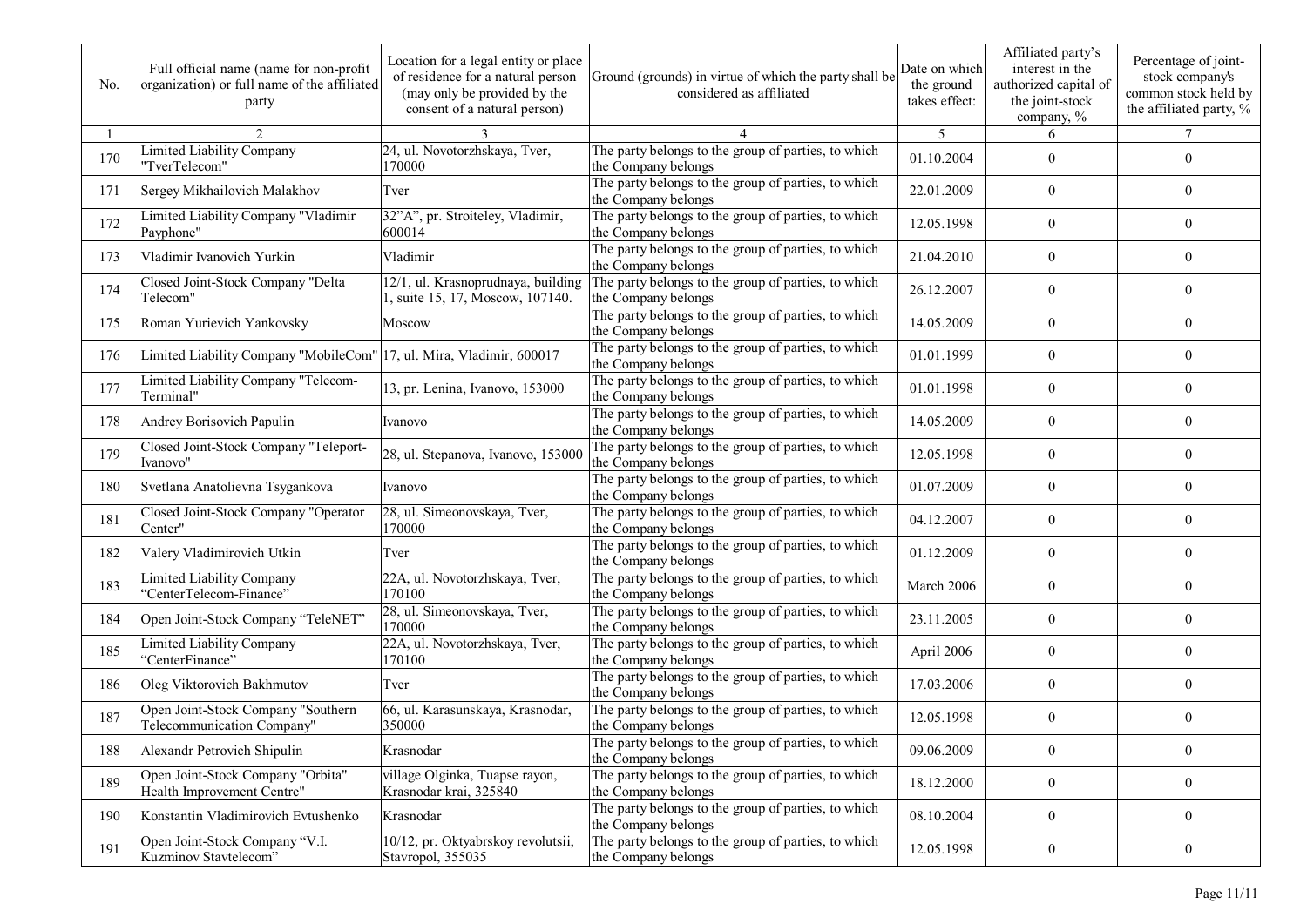| No. | Full official name (name for non-profit<br>organization) or full name of the affiliated<br>party | Location for a legal entity or place<br>of residence for a natural person<br>(may only be provided by the<br>consent of a natural person) | Ground (grounds) in virtue of which the party shall be<br>considered as affiliated | Date on which<br>the ground<br>takes effect: | Affiliated party's<br>interest in the<br>authorized capital of<br>the joint-stock<br>company, % | Percentage of joint-<br>stock company's<br>common stock held by<br>the affiliated party, % |
|-----|--------------------------------------------------------------------------------------------------|-------------------------------------------------------------------------------------------------------------------------------------------|------------------------------------------------------------------------------------|----------------------------------------------|-------------------------------------------------------------------------------------------------|--------------------------------------------------------------------------------------------|
|     | 2                                                                                                | 3                                                                                                                                         |                                                                                    | 5                                            | 6                                                                                               |                                                                                            |
| 192 | Alexandr Vladimirovich Zemtsev                                                                   | Stavropol                                                                                                                                 | The party belongs to the group of parties, to which<br>the Company belongs         | 2006                                         | $\theta$                                                                                        | $\overline{0}$                                                                             |
| 193 | Limited Liability Company<br>'Intmashservice"                                                    | 8, ul. Golubinskaya, Volgograd,<br>400131                                                                                                 | The party belongs to the group of parties, to which<br>the Company belongs         | 12.05.1998                                   | $\theta$                                                                                        | $\overline{0}$                                                                             |
| 194 | Igor Vladimirovich Klitochenko                                                                   | Volgograd                                                                                                                                 | The party belongs to the group of parties, to which<br>the Company belongs         | 07.04.2006                                   | $\theta$                                                                                        | $\overline{0}$                                                                             |
| 195 | Limited Liability Company "UTK-<br>Finance"                                                      | 66, ul. Karasunskaya, Krasnodar,<br>350000                                                                                                | The party belongs to the group of parties, to which<br>the Company belongs         | 25.03.2003                                   | $\mathbf{0}$                                                                                    | $\boldsymbol{0}$                                                                           |
| 196 | Mikhail Gennadievich Kaminsky                                                                    | Krasnodar                                                                                                                                 | The party belongs to the group of parties, to which<br>the Company belongs         | 19.03.2010                                   | $\theta$                                                                                        | $\theta$                                                                                   |
| 197 | Limited Liability Company "Factorial-99                                                          | 47, per. Bratsky, Rostov-on-Don,<br>344082                                                                                                | The party belongs to the group of parties, to which<br>the Company belongs         | 12.05.1998                                   | $\boldsymbol{0}$                                                                                | $\overline{0}$                                                                             |
| 198 | Andrey Vladimirovich Krukhmalev                                                                  | Rostov-on-Don                                                                                                                             | The party belongs to the group of parties, to which<br>the Company belongs         | 2006                                         | $\mathbf{0}$                                                                                    | $\overline{0}$                                                                             |
| 199 | Closed Joint-Stock Company<br>"Yugsvyazstroy"                                                    | 110/1, ul. Aivazovskogo,<br>Krasnodar, 350040                                                                                             | The party belongs to the group of parties, to which<br>the Company belongs         | 24.01.2001                                   | $\theta$                                                                                        | $\theta$                                                                                   |
| 200 | Sergey Mikhailovich Dunaevsky                                                                    | Krasnodar                                                                                                                                 | The party belongs to the group of parties, to which<br>the Company belongs         | 30.10.2009                                   | $\overline{0}$                                                                                  | $\overline{0}$                                                                             |
| 201 | Limited Liability Company "South-Ural<br>Telephone Company"                                      | 33 B, ul. 40 Let Pobedy,<br>Chelyabinsk, 454021                                                                                           | The party belongs to the group of parties, to which<br>the Company belongs         | 23.12.2009                                   | $\boldsymbol{0}$                                                                                | $\boldsymbol{0}$                                                                           |
| 202 | Stanislav Nikolaevich Sidorov                                                                    | Chelyabinsk                                                                                                                               | The party belongs to the group of parties, to which<br>the Company belongs         | 15.01.2010                                   | $\mathbf{0}$                                                                                    | $\overline{0}$                                                                             |
| 203 | Closed Joint-Stock Company "Scientific<br>and Technical Centre "Komset"                          | 7, ul. 1 <sup>st</sup> Parkovaya, Moscow,<br>105037                                                                                       | The party belongs to the group of parties, to which<br>the Company belongs         | 08.11.2009                                   | $\overline{0}$                                                                                  | $\theta$                                                                                   |
| 204 | Alexey Borisovich Vasilyev                                                                       | Moscow                                                                                                                                    | The party belongs to the group of parties, to which<br>the Company belongs         | 08.11.2009                                   | $\mathbf{0}$                                                                                    | $\overline{0}$                                                                             |
| 205 | Open Joint-Stock Company "Information<br>Technologies for Communication" (OJSC<br>Svyazintek)    | 38 ul. Prechistenka, Moscow,<br>119034                                                                                                    | The party belongs to the group of parties, to which<br>the Company belongs         | 08.11.2009                                   | $\theta$                                                                                        | $\overline{0}$                                                                             |
| 206 | Andrey Vitautovich Balchunas                                                                     | Moscow                                                                                                                                    | The party belongs to the group of parties, to which<br>the Company belongs         | 08.11.2009                                   | $\theta$                                                                                        | $\theta$                                                                                   |
| 207 | Closed Joint-Stock Company<br>"Rostelegraph"                                                     | 7, ul. Tverskaya, Moscow, 125375                                                                                                          | The party belongs to the group of parties, to which<br>the Company belongs         | 08.11.2009                                   | $\overline{0}$                                                                                  | $\overline{0}$                                                                             |
| 208 | Viktor Ivanovich Prilipko                                                                        | Moscow                                                                                                                                    | The party belongs to the group of parties, to which<br>the Company belongs         | 08.11.2009                                   | $\theta$                                                                                        | $\theta$                                                                                   |
| 209 | Open Joint-Stock Company "National<br>Payphone Network "                                         | 74 A, pr. Engelsa, St. Petersburg,<br>194214                                                                                              | The party belongs to the group of parties, to which<br>the Company belongs         | 30.09.2005                                   | $\mathbf{0}$                                                                                    | $\overline{0}$                                                                             |
| 210 | Anatoly Ivanovich Afanasyev                                                                      | Moscow                                                                                                                                    | The party belongs to the group of parties, to which<br>the Company belongs         | 31.03.2006                                   | $\theta$                                                                                        | $\theta$                                                                                   |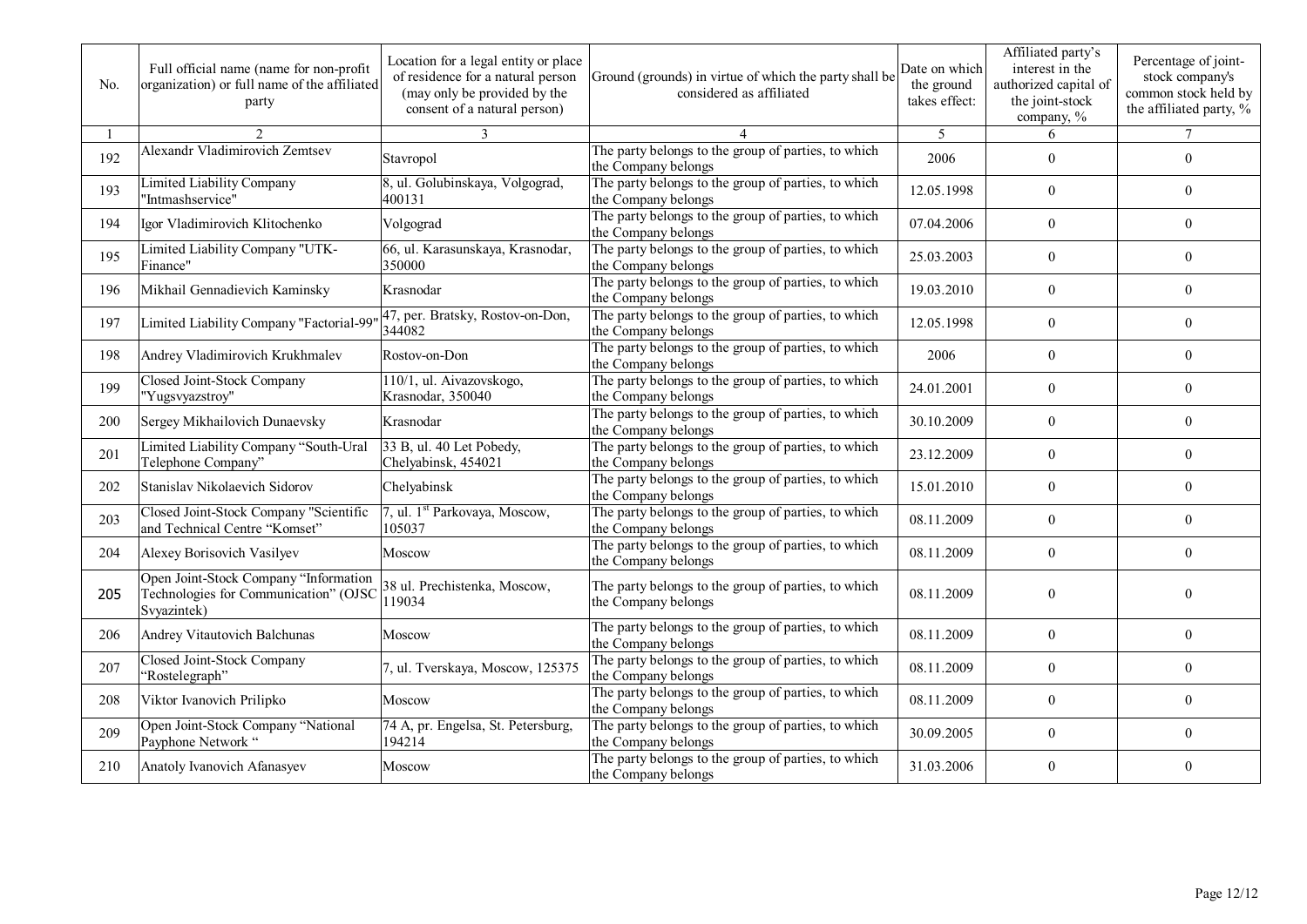| Amendments to the list of affiliated parties as of<br>v.<br> |  |  |   |  |  |  |  |  |
|--------------------------------------------------------------|--|--|---|--|--|--|--|--|
|                                                              |  |  | 0 |  |  |  |  |  |

| No. | Contents of the amendment                                                                             |                                                                                                                                           |                                                                                    | Effective date of the amendment |                                              |  |                                                                                                    | Date of the amendment to the list of<br>affiliated parties                                 |
|-----|-------------------------------------------------------------------------------------------------------|-------------------------------------------------------------------------------------------------------------------------------------------|------------------------------------------------------------------------------------|---------------------------------|----------------------------------------------|--|----------------------------------------------------------------------------------------------------|--------------------------------------------------------------------------------------------|
|     | New members of the Company's Management Board were appointed by the Board of Directors of the Company |                                                                                                                                           |                                                                                    |                                 | 03.08.2010                                   |  |                                                                                                    | 03.08.2010                                                                                 |
| No. | Full official name (name for non-profit<br>organization) or full name of the affiliated<br>party      | Location for a legal entity or place<br>of residence for a natural person<br>(may only be provided by the<br>consent of a natural person) | Ground (grounds) in virtue of which the party shall be<br>considered as affiliated |                                 | Date on which<br>the ground<br>takes effect: |  | Affiliated party's<br>interest in the<br>authorized capital of<br>the joint-stock<br>company, $\%$ | Percentage of joint-<br>stock company's<br>common stock held by<br>the affiliated party, % |

|                                                   |                        | The person is a Member of the Company's |            |  |
|---------------------------------------------------|------------------------|-----------------------------------------|------------|--|
| Oleg Viktorovich Popov                            | St. Petersburg, Russia | Management Board                        | 01.08.2009 |  |
| Data on the affiliated party after the amendment: |                        |                                         |            |  |
|                                                   |                        |                                         |            |  |
|                                                   |                        | The person is a Member of the Company's |            |  |
| Oleg Viktorovich Popov                            | St. Petersburg, Russia | Management Board                        | 03.08.2010 |  |

#### Data on the affiliated party prior to the amendment:

|                                                   |                        | The person is a Member of the Company's | 01.08.2009 |       |       |
|---------------------------------------------------|------------------------|-----------------------------------------|------------|-------|-------|
| Oleg Anatolyevich Semanov                         | St. Petersburg, Russia | Management Board                        |            | 0.002 | 0.002 |
| Data on the affiliated party after the amendment: |                        |                                         |            |       |       |
|                                                   |                        |                                         |            |       |       |
|                                                   |                        | The person is a Member of the Company's | 03.08.2010 |       |       |
| Oleg Anatolyevich Semanov                         | St. Petersburg, Russia | Management Board                        |            | 0.002 | 0.002 |

#### Data on the affiliated party prior to the amendment:

|                                                   |                        | The person is a Member of the Company's | 01.08.2009 |  |
|---------------------------------------------------|------------------------|-----------------------------------------|------------|--|
| Maya Mikhailovna Semchenko                        | St. Petersburg, Russia | Management Board                        |            |  |
| Data on the affiliated party after the amendment: |                        |                                         |            |  |
|                                                   |                        |                                         |            |  |
|                                                   |                        | The person is a Member of the Company's | 03.08.2010 |  |
| Maya Mikhailovna Semchenko                        | St. Petersburg, Russia | Management Board                        |            |  |

| Irina Vladimirovna Tambovskava                    | St. Petersburg, Russia | The person is a Member of the Company's<br>Management Board | 01.08.2009 |  |              |  |  |  |
|---------------------------------------------------|------------------------|-------------------------------------------------------------|------------|--|--------------|--|--|--|
| Data on the affiliated party after the amendment: |                        |                                                             |            |  |              |  |  |  |
|                                                   |                        |                                                             |            |  |              |  |  |  |
|                                                   |                        |                                                             |            |  | Page $13/13$ |  |  |  |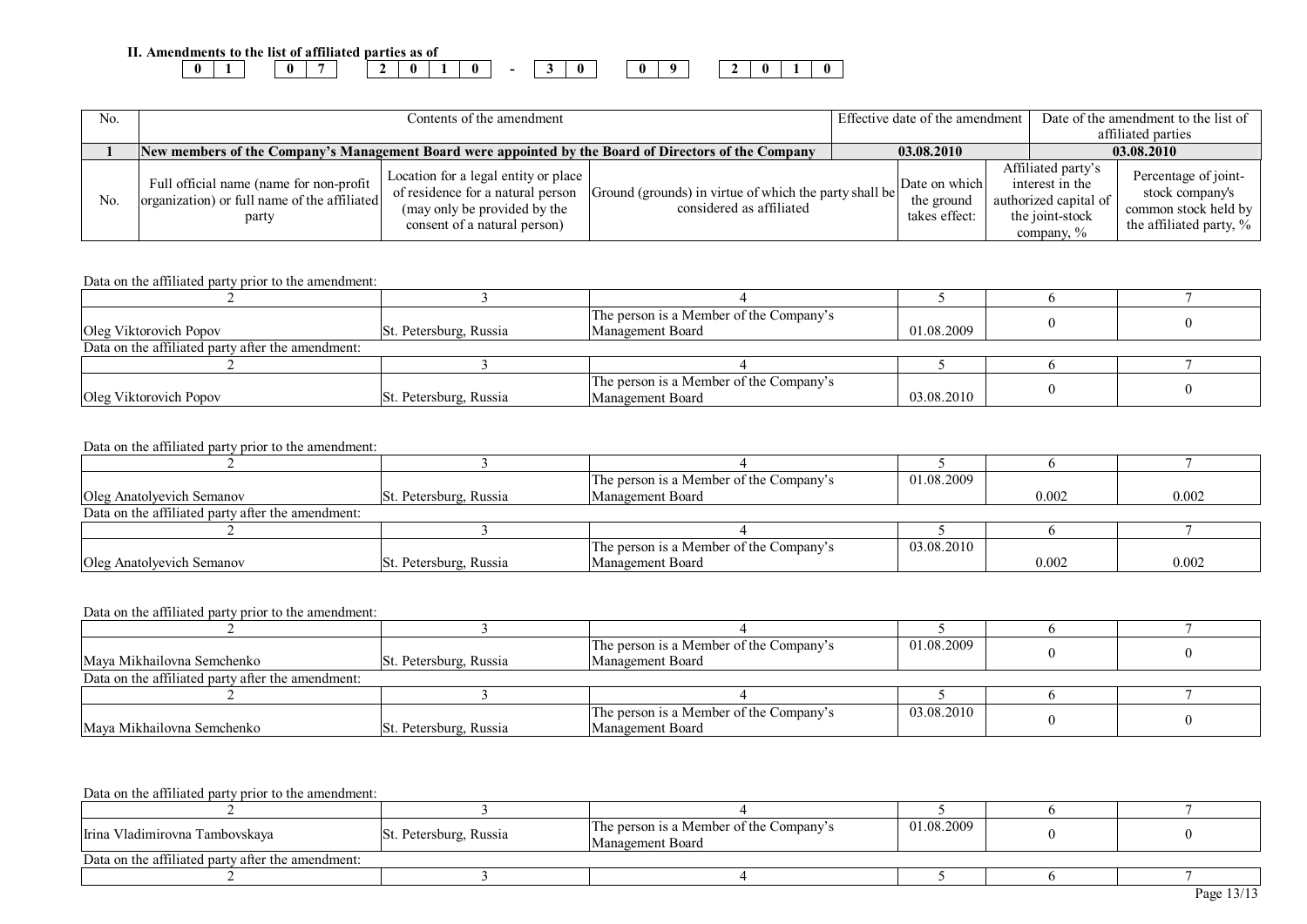| Irina<br>mirovna<br>1 ambovskava<br>ни | $D_{\alpha t}$<br>ISt<br>Russia | the<br>ompany′<br>$\sim$ $\sim$ $\sim$<br>'I he<br>. Memb⁄<br>person<br>-is a<br>Management Board | 2010<br>03.08.2 |  |  |
|----------------------------------------|---------------------------------|---------------------------------------------------------------------------------------------------|-----------------|--|--|
|----------------------------------------|---------------------------------|---------------------------------------------------------------------------------------------------|-----------------|--|--|

| Ella Ivanovna Tomilina                            | St. Petersburg, Russia | The person is a Member of the Company's<br>Management Board | 01.08.2009 |  |  |  |  |
|---------------------------------------------------|------------------------|-------------------------------------------------------------|------------|--|--|--|--|
| Data on the affiliated party after the amendment: |                        |                                                             |            |  |  |  |  |
|                                                   |                        |                                                             |            |  |  |  |  |
| Ella Ivanovna Tomilina                            | St. Petersburg, Russia | The person is a Member of the Company's<br>Management Board | 03.08.2010 |  |  |  |  |

#### Data on the affiliated party prior to the amendment:

| Venera Adykhamovna Khusnutdinova                  |                        | The person is a Member of the Company's<br>Management Board | 01.08.2009 |  |
|---------------------------------------------------|------------------------|-------------------------------------------------------------|------------|--|
|                                                   | St. Petersburg, Russia |                                                             |            |  |
| Data on the affiliated party after the amendment: |                        |                                                             |            |  |
|                                                   |                        |                                                             |            |  |
|                                                   |                        |                                                             |            |  |

#### Data on the affiliated party prior to the amendment:

|                                                   |                        | The person is a Member of the Company's | 01.08.2009 |       |       |
|---------------------------------------------------|------------------------|-----------------------------------------|------------|-------|-------|
| Grigory Borisovich Chernyak                       | St. Petersburg, Russia | Management Board                        |            | 0.033 | 0.035 |
| Data on the affiliated party after the amendment: |                        |                                         |            |       |       |
|                                                   |                        |                                         |            |       |       |
|                                                   |                        | The person is a Member of the Company's | 03.08.2010 |       |       |
| Grigory Borisovich Chernyak                       | St. Petersburg, Russia | Management Board                        |            | 0.033 | 0.035 |

|                                                   |                        | The person is a Member of the Company's | 01.08.2009 |        |        |
|---------------------------------------------------|------------------------|-----------------------------------------|------------|--------|--------|
| Vladimir Ivanovich Shumeyko                       | St. Petersburg, Russia | Management Board                        |            | 0.0001 | 0.0001 |
| Data on the affiliated party after the amendment: |                        |                                         |            |        |        |
|                                                   |                        |                                         |            |        |        |
|                                                   |                        | The person is a Member of the Company's | 03.08.2010 |        |        |
| Vladimir Ivanovich Shumeyko                       | St. Petersburg, Russia | Management Board                        |            | 0.0001 | 0.0001 |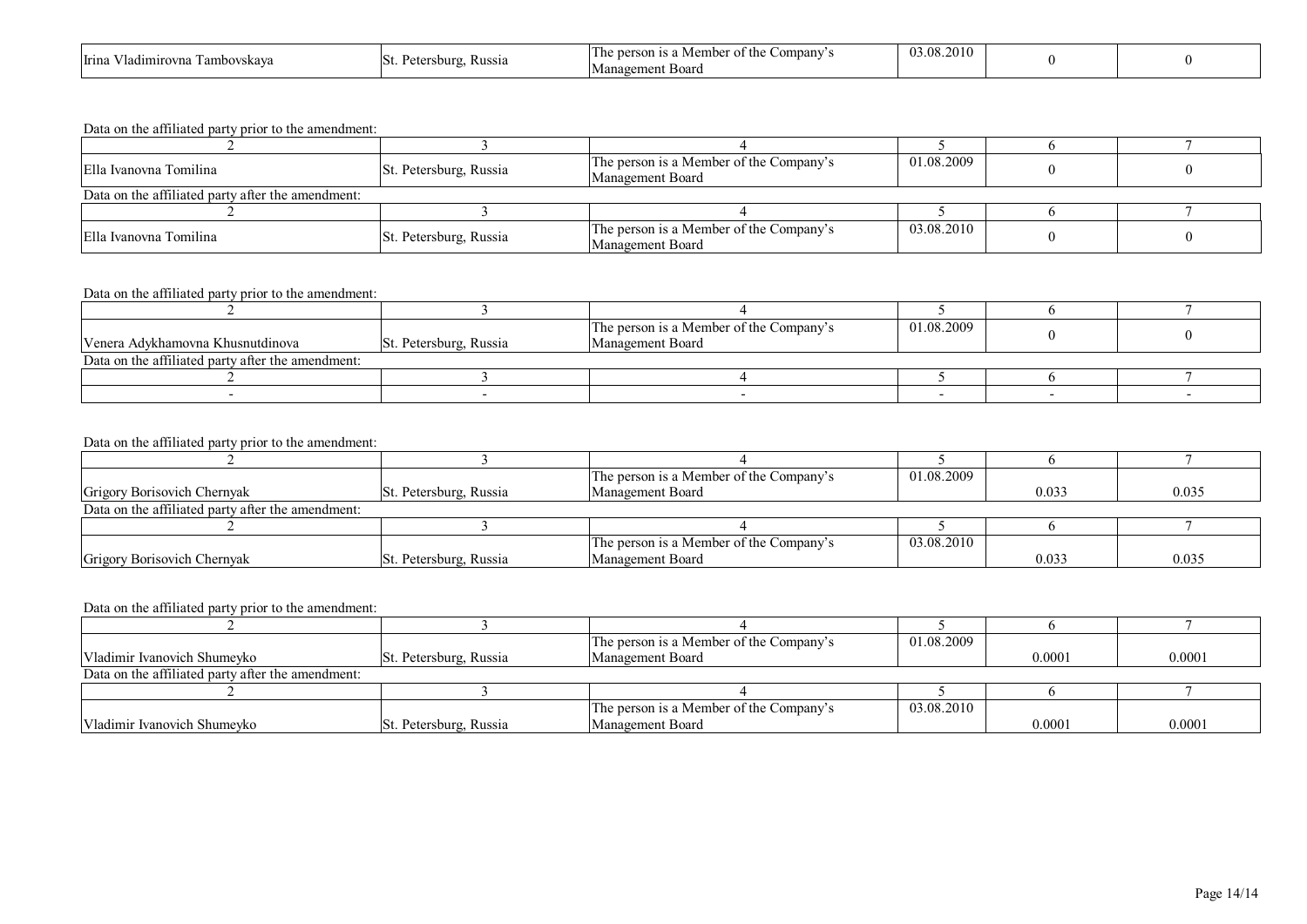| Vitaly Stanislavovich Vitman                      | Murmansk, Russia | The person is a Member of the Company's<br>Management Board | 01.08.2009 | 0.0444 | 0.0548 |
|---------------------------------------------------|------------------|-------------------------------------------------------------|------------|--------|--------|
| Data on the affiliated party after the amendment: |                  |                                                             |            |        |        |
|                                                   |                  |                                                             |            |        |        |
|                                                   |                  |                                                             |            |        |        |

#### Data on the affiliated party prior to the amendment:

| Viktor Ivanovich Plvachenko                       | St. Petersburg, Russia | The person is a Member of the Company's<br>Management Board | 01.08.2009 | 0.0087 | 0.0067 |
|---------------------------------------------------|------------------------|-------------------------------------------------------------|------------|--------|--------|
| Data on the affiliated party after the amendment: |                        |                                                             |            |        |        |
|                                                   |                        |                                                             |            |        |        |
| <b>Viktor Ivanovich Plyachenko</b>                | St. Petersburg, Russia | The person is a Member of the Company's<br>Management Board | 03.08.2010 | 0.0087 | 0.0067 |

### Data on the affiliated party prior to the amendment:

| .                                                 |                 |                                                             |            |  |
|---------------------------------------------------|-----------------|-------------------------------------------------------------|------------|--|
|                                                   |                 |                                                             |            |  |
|                                                   |                 |                                                             |            |  |
|                                                   |                 |                                                             |            |  |
| Data on the affiliated party after the amendment: |                 |                                                             |            |  |
|                                                   |                 |                                                             |            |  |
| Andrey Stepanovich Ganov                          | Vologda, Russia | The person is a Member of the Company's<br>Management Board | 03.08.2010 |  |

| Data on the affiliated party after the amendment: |                        |                                                             |            |  |  |  |  |  |  |
|---------------------------------------------------|------------------------|-------------------------------------------------------------|------------|--|--|--|--|--|--|
|                                                   |                        |                                                             |            |  |  |  |  |  |  |
| Alexey Vladimirovich Shalagin                     | St. Petersburg, Russia | The person is a Member of the Company's<br>Management Board | 03.08.2010 |  |  |  |  |  |  |

| INO. | `ontents<br>amendment<br>the                                                                                                                              | י הי<br>Effective<br>amendment<br>date<br>$\alpha$ + the<br>, uaic | Date of the<br>amendment to the<br>-list     |
|------|-----------------------------------------------------------------------------------------------------------------------------------------------------------|--------------------------------------------------------------------|----------------------------------------------|
|      |                                                                                                                                                           |                                                                    | $\sim$ $\sim$ $\sim$<br>parties<br>attulated |
|      | .<br><b>N</b><br>$\mathbf{F}$ . $\mathbf{F}$<br>cation of the<br>affiliated party<br>erigination date of the s<br>Attic<br>e grounds for being a Company' | <b>03.08.2010</b>                                                  | 03.08.2010                                   |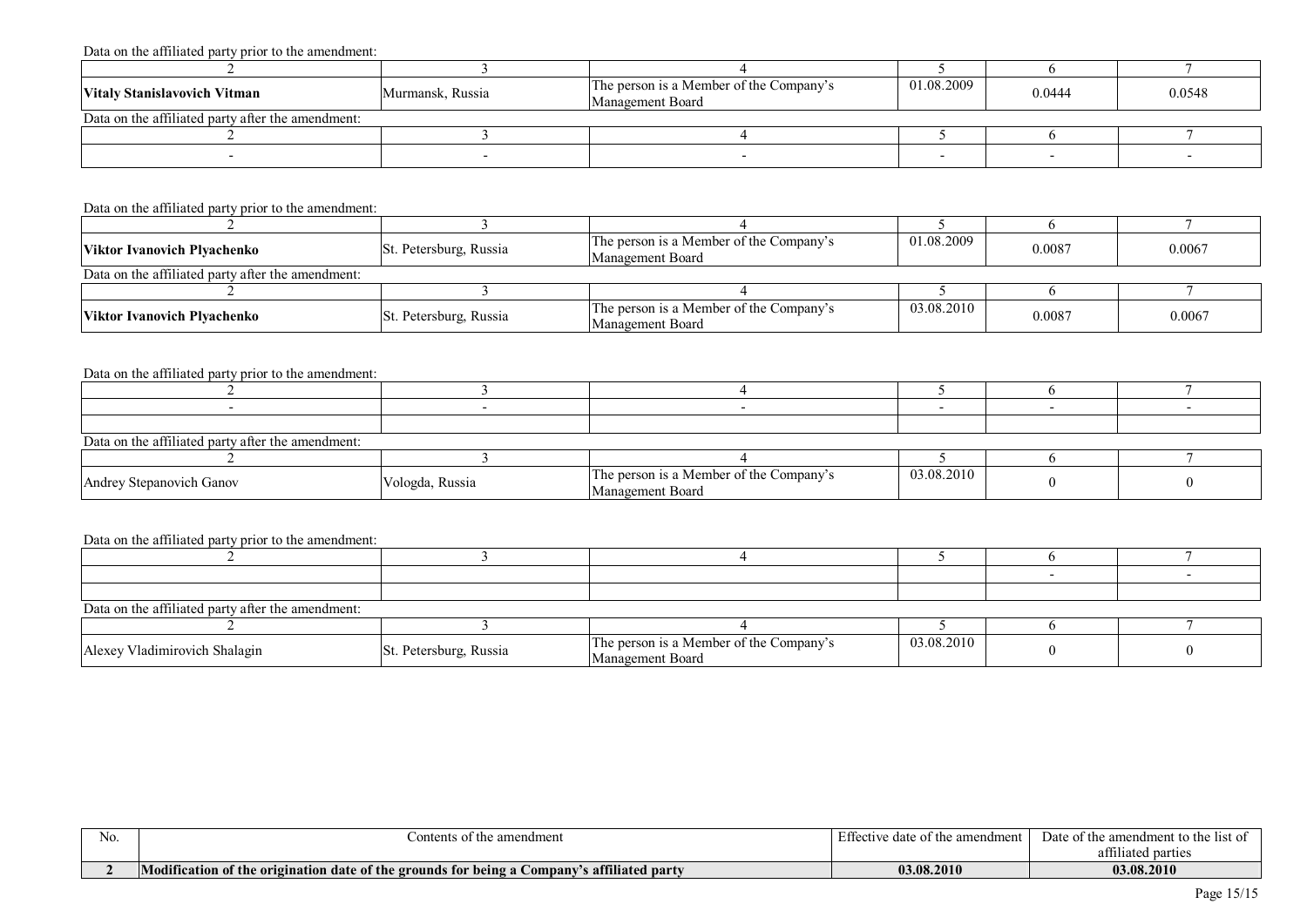| Full official name (name for non-profit)<br>organization) or full name of the affiliated party | Location for a legal entity or place<br>of residence for a natural person<br>(may only be provided by the<br>consent of a natural person) | Ground (grounds) in virtue of which the party shall be<br>considered as affiliated                                                                                                                                                                             | Date on which<br>the ground<br>takes effect:                          | Affiliated party's<br>interest in the<br>authorized capital of<br>the joint-stock<br>company, % | Percentage of joint-<br>stock company's<br>common stock held by<br>the affiliated party, % |
|------------------------------------------------------------------------------------------------|-------------------------------------------------------------------------------------------------------------------------------------------|----------------------------------------------------------------------------------------------------------------------------------------------------------------------------------------------------------------------------------------------------------------|-----------------------------------------------------------------------|-------------------------------------------------------------------------------------------------|--------------------------------------------------------------------------------------------|
|                                                                                                |                                                                                                                                           |                                                                                                                                                                                                                                                                |                                                                       |                                                                                                 |                                                                                            |
| Vladimir Alexandrovich Akulich                                                                 | St. Petersburg, Russia                                                                                                                    | The person is the Company's Chief Executive Officer<br>The person is the Company's Chief Executive Officer<br>The person is the Chairperson of the Company's<br>Management Board<br>The party belongs to the group of parties, to which<br>the Company belongs | starting from<br>23.08.2004<br>24.08.2008<br>23.06.2008<br>23.08.2004 |                                                                                                 |                                                                                            |
| Data on the affiliated party after the amendment:                                              |                                                                                                                                           |                                                                                                                                                                                                                                                                |                                                                       |                                                                                                 |                                                                                            |
|                                                                                                |                                                                                                                                           |                                                                                                                                                                                                                                                                |                                                                       | h.                                                                                              |                                                                                            |
| Vladimir Alexandrovich Akulich                                                                 | St. Petersburg, Russia                                                                                                                    | The person is the Company's Chief Executive Officer<br>The person is the Company's Chief Executive Officer<br>The person is the Chairperson of the Company's<br>Management Board<br>The party belongs to the group of parties, to which<br>the Company belongs | starting from<br>23.08.2004<br>24.08.2008<br>03.08.2010<br>23.08.2004 |                                                                                                 |                                                                                            |

| N <sub>O</sub> | amendment<br>Contents of<br>t the                                                                                                   | , oo<br>the amendment<br>Ette<br>loto ot tl<br>IVU UUUU VII | Date of the amendment to the list of |  |
|----------------|-------------------------------------------------------------------------------------------------------------------------------------|-------------------------------------------------------------|--------------------------------------|--|
|                |                                                                                                                                     |                                                             | om 11<br>attiliated parties          |  |
|                | s affiliated<br>$\mathbf{r}$<br>Adjustment of the information related to the grounds for being a C<br><b>party</b><br><b>€ompan</b> | 14.07.2010                                                  | 03.08.2010                           |  |

| Full official name (name for non-profit)<br>organization) or full name of the affiliated party | Location for a legal entity or place<br>of residence for a natural person<br>(may only be provided by the<br>consent of a natural person) | Ground (grounds) in virtue of which the party shall be<br>considered as affiliated                                                               | Date on which<br>the ground<br>takes effect: | Affiliated party's<br>interest in the<br>authorized capital of<br>the joint-stock<br>company, $\%$ | Percentage of joint-<br>stock company's<br>common stock held by<br>the affiliated party, % |
|------------------------------------------------------------------------------------------------|-------------------------------------------------------------------------------------------------------------------------------------------|--------------------------------------------------------------------------------------------------------------------------------------------------|----------------------------------------------|----------------------------------------------------------------------------------------------------|--------------------------------------------------------------------------------------------|
|                                                                                                |                                                                                                                                           |                                                                                                                                                  |                                              |                                                                                                    |                                                                                            |
| Alexandr Yurievich Provotorov                                                                  | Moscow, Russia                                                                                                                            | The person is a Member of the Board of Directors of  <br>the Company                                                                             | 19.06.2010                                   |                                                                                                    |                                                                                            |
| Data on the affiliated party after the amendment:                                              |                                                                                                                                           |                                                                                                                                                  |                                              |                                                                                                    |                                                                                            |
|                                                                                                |                                                                                                                                           |                                                                                                                                                  |                                              |                                                                                                    |                                                                                            |
| Alexandr Yurievich Provotorov                                                                  | Moscow, Russia                                                                                                                            | The person is a Member of the Board of Directors of<br>the Company<br>The party belongs to the group of parties, to which<br>the Company belongs | 19.06.2010<br>14.07.2010                     |                                                                                                    |                                                                                            |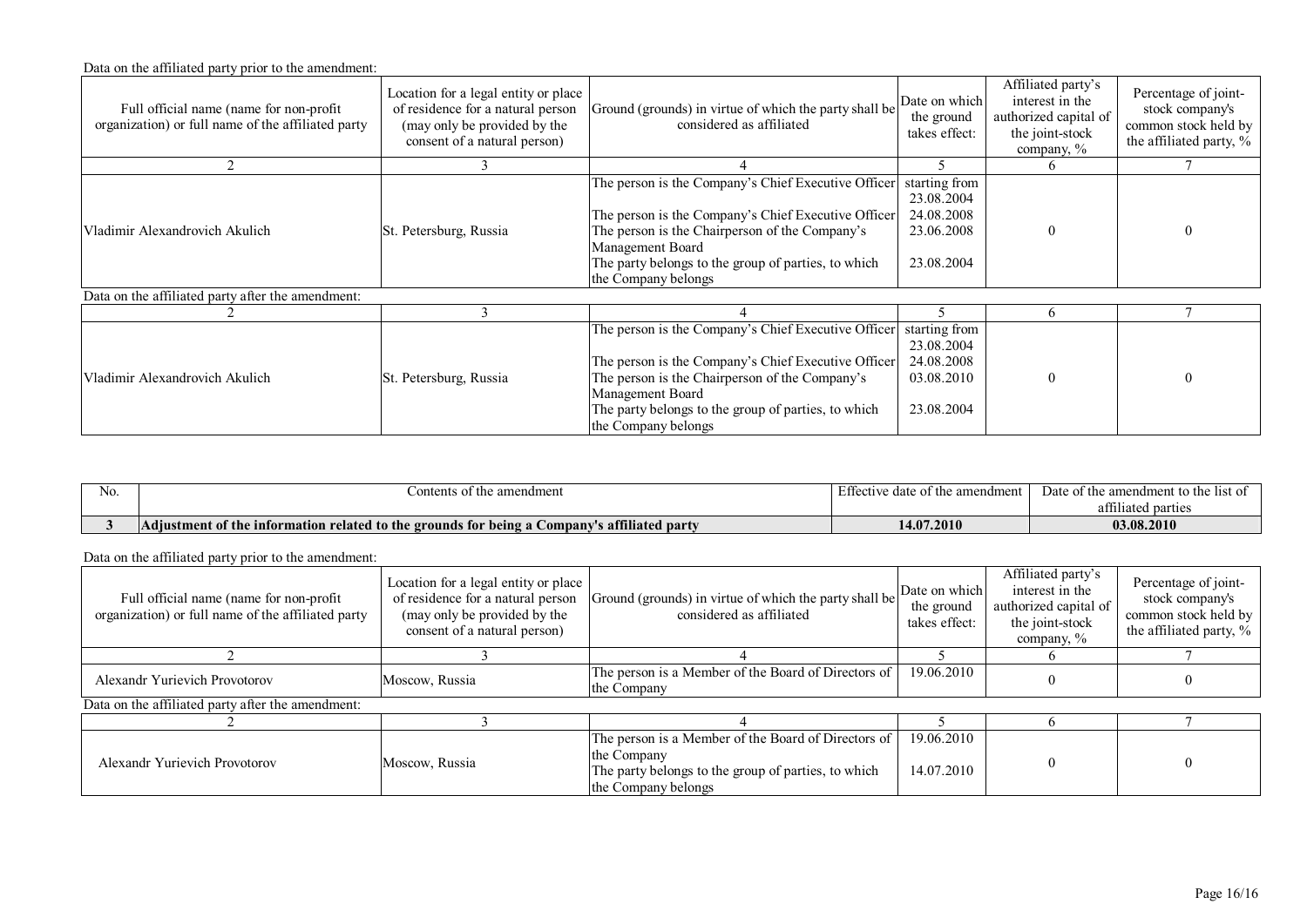| N <sub>O</sub> | Contents of the amendment                                       | Effeo<br>ive date of the amendment | Date of<br>of the l<br>amendment to the<br>11 C T |  |
|----------------|-----------------------------------------------------------------|------------------------------------|---------------------------------------------------|--|
|                |                                                                 |                                    | $\sim$ $\sim$<br>parties<br>attı<br>hated         |  |
|                | affiliated party<br>Adjustment of the interest of the<br>ompany | 28.05.2010                         | 03.08.2010                                        |  |

| Full official name (name for non-profit<br>organization) or full name of the affiliated party | Location for a legal entity or place<br>of residence for a natural person<br>(may only be provided by the<br>consent of a natural person) | Ground (grounds) in virtue of which the party shall be<br>considered as affiliated | Date on which<br>the ground<br>takes effect: | Affiliated party's<br>interest in the<br>authorized capital of<br>the joint-stock<br>company, $\%$ | Percentage of joint-<br>stock company's<br>common stock held by<br>the affiliated party, % |
|-----------------------------------------------------------------------------------------------|-------------------------------------------------------------------------------------------------------------------------------------------|------------------------------------------------------------------------------------|----------------------------------------------|----------------------------------------------------------------------------------------------------|--------------------------------------------------------------------------------------------|
|                                                                                               |                                                                                                                                           |                                                                                    |                                              |                                                                                                    |                                                                                            |
| Viktor Alexandrovich Nikitin                                                                  | Murmansk, Russia                                                                                                                          | The party belongs to the group of parties, to which<br>the Company belongs         | 28.05.2010                                   |                                                                                                    |                                                                                            |
| Data on the affiliated party after the amendment:                                             |                                                                                                                                           |                                                                                    |                                              |                                                                                                    |                                                                                            |
|                                                                                               |                                                                                                                                           |                                                                                    |                                              |                                                                                                    |                                                                                            |
| Viktor Alexandrovich Nikitin                                                                  | Murmansk, Russia                                                                                                                          | The party belongs to the group of parties, to which<br>the Company belongs         | 28.05.2010                                   | 0.022                                                                                              | 0.027                                                                                      |

| N <sub>0</sub> | Contents of the amendment                                                                                                                                       |                                                                                                                                           |                                                                                    | Effective date of the amendment |                                              |  | Date of the amendment to the list of<br>affiliated parties                                         |                                                                                            |
|----------------|-----------------------------------------------------------------------------------------------------------------------------------------------------------------|-------------------------------------------------------------------------------------------------------------------------------------------|------------------------------------------------------------------------------------|---------------------------------|----------------------------------------------|--|----------------------------------------------------------------------------------------------------|--------------------------------------------------------------------------------------------|
|                | Change in the affiliated party's interest in the Company's authorized capital and in percentage of the Company's  <br>common stock held by the affiliated party |                                                                                                                                           |                                                                                    |                                 | 24.08.2010                                   |  | 25.08.2010                                                                                         |                                                                                            |
| N <sub>0</sub> | Full official name (name for non-profit  <br>organization) or full name of the affiliated<br>party                                                              | Location for a legal entity or place<br>of residence for a natural person<br>(may only be provided by the<br>consent of a natural person) | Ground (grounds) in virtue of which the party shall be<br>considered as affiliated |                                 | Date on which<br>the ground<br>takes effect: |  | Affiliated party's<br>interest in the<br>authorized capital of<br>the joint-stock<br>company, $\%$ | Percentage of joint-<br>stock company's<br>common stock held by<br>the affiliated party, % |

|                                                   |                        | The person is the Company's Chief Executive Officer                        | 23.08.2004 |          |   |
|---------------------------------------------------|------------------------|----------------------------------------------------------------------------|------------|----------|---|
|                                                   |                        | The person is the Company's Chief Executive Officer                        | 24.08.2008 |          |   |
| Vladimir Alexandrovich Akulich                    | St. Petersburg, Russia | The person is the Chairperson of the Company's<br>Management Board         | 03.08.2010 | $\theta$ | 0 |
|                                                   |                        | The party belongs to the group of parties, to which<br>the Company belongs | 23.08.2004 |          |   |
| Data on the affiliated party after the amendment: |                        |                                                                            |            |          |   |
|                                                   |                        |                                                                            |            |          |   |
|                                                   |                        | The person is the Company's Chief Executive Officer                        | 23.08.2004 |          |   |
|                                                   |                        | The person is the Company's Chief Executive Officer                        | 24.08.2008 |          |   |
| Vladimir Alexandrovich Akulich                    | St. Petersburg, Russia | The person is the Chairperson of the Company's                             | 03.08.2010 | $\Omega$ | 0 |
|                                                   |                        | Management Board                                                           |            |          |   |
|                                                   |                        | The party belongs to the group of parties, to which                        | 23.08.2004 |          |   |
|                                                   |                        | the Company belongs                                                        |            |          |   |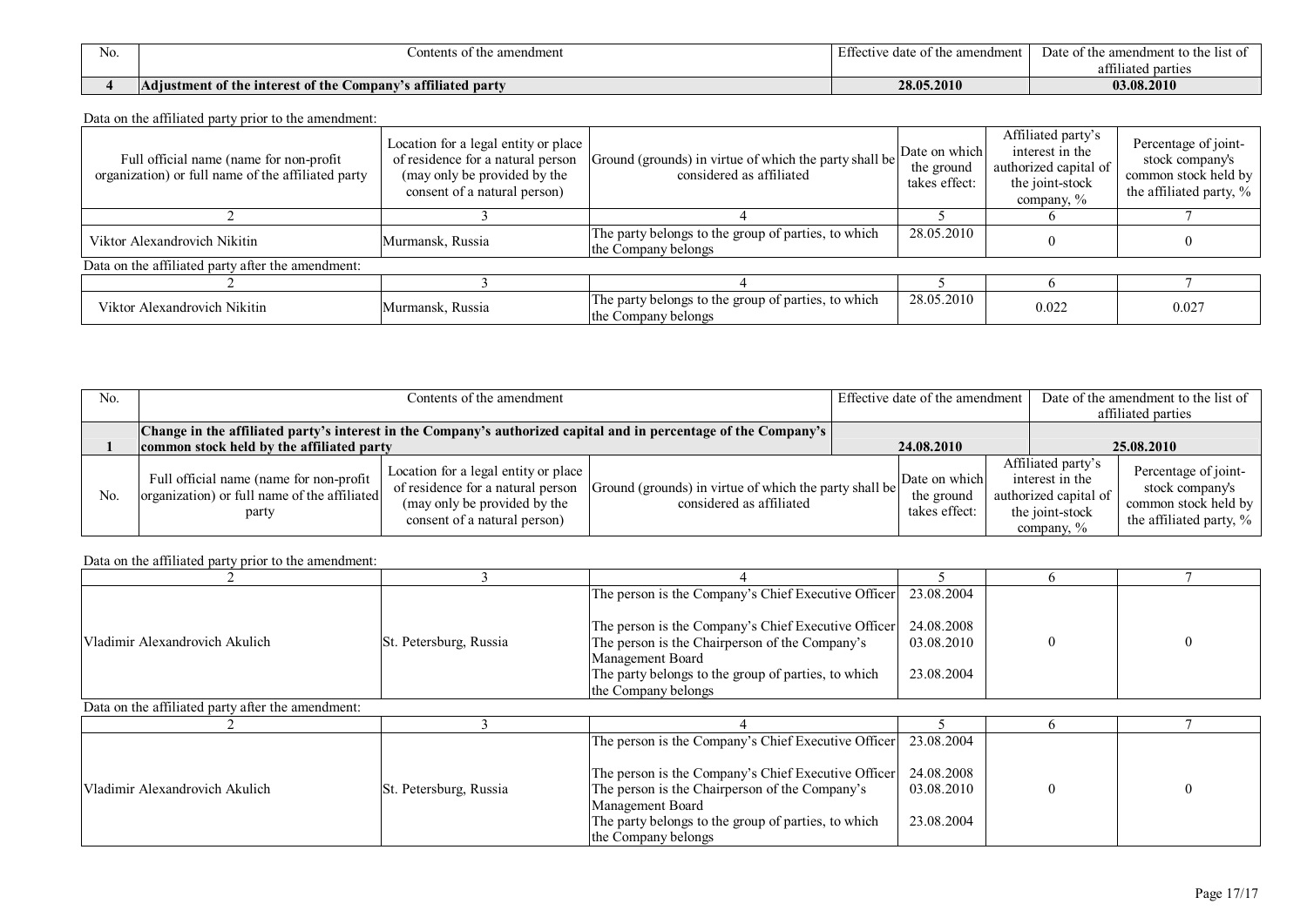| N <sub>0</sub> | Contents of the amendment                                                                                                                                     |                                                                                                                                           |                                                                                    |  | Effective date of the amendment              |  |                                                                                                 | Date of the amendment to the list of<br>affiliated parties                                 |  |
|----------------|---------------------------------------------------------------------------------------------------------------------------------------------------------------|-------------------------------------------------------------------------------------------------------------------------------------------|------------------------------------------------------------------------------------|--|----------------------------------------------|--|-------------------------------------------------------------------------------------------------|--------------------------------------------------------------------------------------------|--|
|                | Change in the affiliated party's interest in the Company's authorized capital and in percentage of the Company's<br>common stock held by the affiliated party |                                                                                                                                           |                                                                                    |  | 17.09.2010                                   |  | 20.09.2010                                                                                      |                                                                                            |  |
| N <sub>0</sub> | Full official name (name for non-profit<br>organization) or full name of the affiliated<br>party                                                              | Location for a legal entity or place<br>of residence for a natural person<br>(may only be provided by the<br>consent of a natural person) | Ground (grounds) in virtue of which the party shall be<br>considered as affiliated |  | Date on which<br>the ground<br>takes effect: |  | Affiliated party's<br>interest in the<br>authorized capital of<br>the joint-stock<br>company, % | Percentage of joint-<br>stock company's<br>common stock held by<br>the affiliated party, % |  |

| Evgeny Valerievich Yurchenko                      | Moscow, Russia | The person is a Member of the Board of Directors of<br>the Company<br>The party belongs to the group of parties, to which<br>the Company belongs   | 19.06.2010<br>10.02.2009 | 1.7353 | 1.8102 |
|---------------------------------------------------|----------------|----------------------------------------------------------------------------------------------------------------------------------------------------|--------------------------|--------|--------|
| Data on the affiliated party after the amendment: |                |                                                                                                                                                    |                          |        |        |
|                                                   |                |                                                                                                                                                    |                          |        |        |
| Evgeny Valerievich Yurchenko                      | Moscow, Russia | The person is a Member of the Board of Directors of  <br>the Company<br>The party belongs to the group of parties, to which<br>the Company belongs | 19.06.2010<br>10.02.2009 | 1.886  | 2.004  |

| No. | Contents of the amendment                                                                          |                                                                                                                                           |                                                                                    | Effective date of the amendment |                                              |  | Date of the amendment to the list of<br>affiliated parties                                         |                                                                                               |
|-----|----------------------------------------------------------------------------------------------------|-------------------------------------------------------------------------------------------------------------------------------------------|------------------------------------------------------------------------------------|---------------------------------|----------------------------------------------|--|----------------------------------------------------------------------------------------------------|-----------------------------------------------------------------------------------------------|
|     | The party is affiliated in connection with joining the group of parties to which the               |                                                                                                                                           |                                                                                    |                                 |                                              |  |                                                                                                    |                                                                                               |
|     | Company belongs                                                                                    |                                                                                                                                           |                                                                                    | 03.06.2010                      |                                              |  | 30.09.2010                                                                                         |                                                                                               |
| No. | Full official name (name for non-profit  <br>organization) or full name of the affiliated<br>party | Location for a legal entity or place<br>of residence for a natural person<br>(may only be provided by the<br>consent of a natural person) | Ground (grounds) in virtue of which the party shall be<br>considered as affiliated |                                 | Date on which<br>the ground<br>takes effect: |  | Affiliated party's<br>interest in the<br>authorized capital of<br>the joint-stock<br>company, $\%$ | Percentage of joint-<br>stock company's<br>common stock held by<br>the affiliated party, $\%$ |

| Data on the affiliated party after the amendment:        |                                                         |                                                                            |            |  |  |  |  |  |  |
|----------------------------------------------------------|---------------------------------------------------------|----------------------------------------------------------------------------|------------|--|--|--|--|--|--|
|                                                          |                                                         |                                                                            |            |  |  |  |  |  |  |
| <b>TELESET NETWORKS PUBLIC</b><br><b>COMPANY LIMITED</b> | Lemesou, 89 Aglantzia, P.C.<br>$2121$ , Nicosia, Cyprus | The party belongs to the group of parties, to<br>which the Company belongs | 03.06.2010 |  |  |  |  |  |  |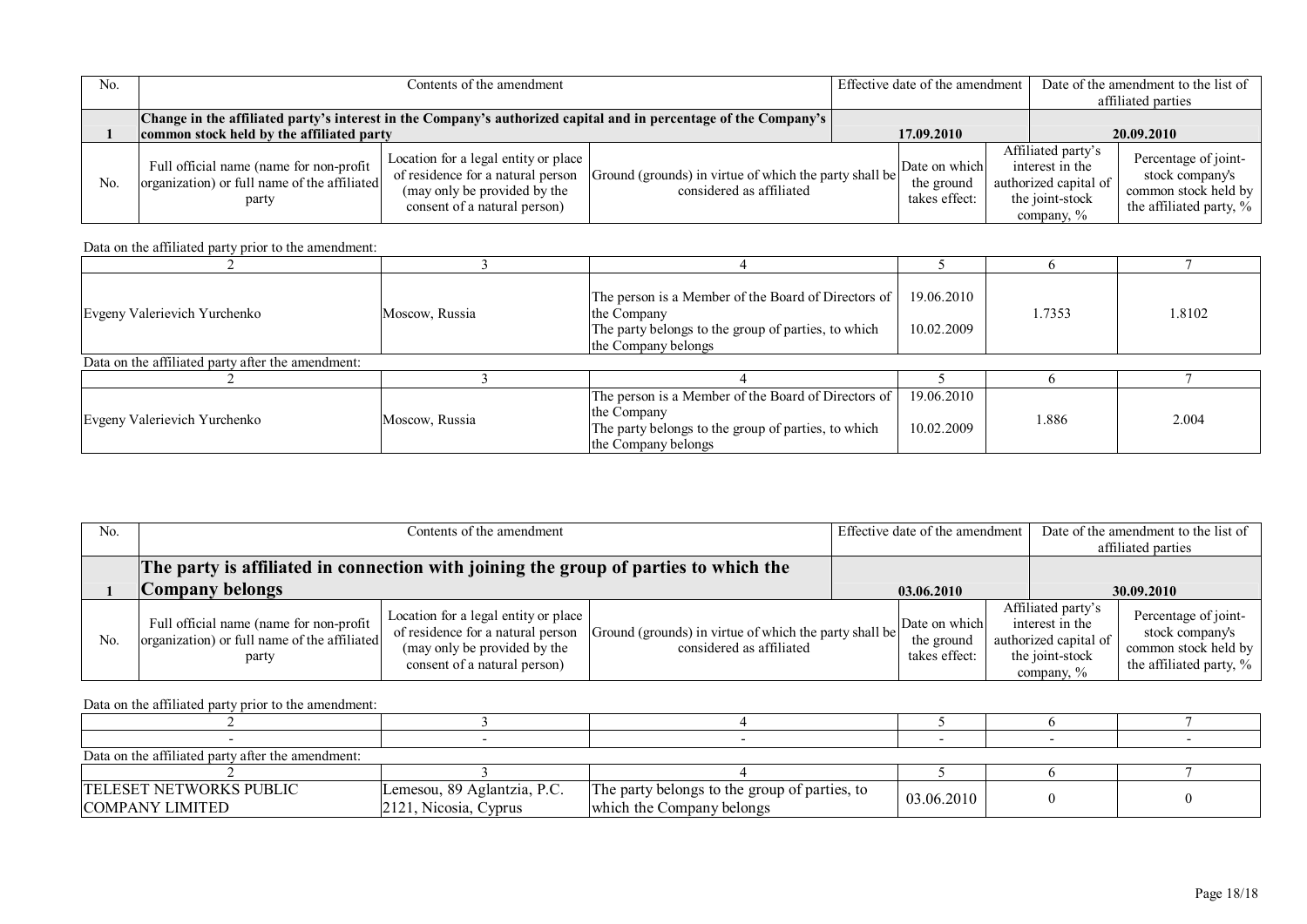| N <sub>0</sub> |                                                                                                      | Contents of the amendment                                                                                                                 |                                                                                    |            | Effective date of the amendment              |                                  |                                                                | Date of the amendment to the list of                                                          |  |
|----------------|------------------------------------------------------------------------------------------------------|-------------------------------------------------------------------------------------------------------------------------------------------|------------------------------------------------------------------------------------|------------|----------------------------------------------|----------------------------------|----------------------------------------------------------------|-----------------------------------------------------------------------------------------------|--|
|                |                                                                                                      |                                                                                                                                           |                                                                                    |            |                                              |                                  |                                                                | affiliated parties                                                                            |  |
|                | The party is affiliated in connection with joining the group of parties to which the Company belongs |                                                                                                                                           |                                                                                    | 25.06.2010 |                                              |                                  | 30.09.2010                                                     |                                                                                               |  |
| No.            | Full official name (name for non-profit)<br>organization) or full name of the affiliated<br>party    | Location for a legal entity or place<br>of residence for a natural person<br>(may only be provided by the<br>consent of a natural person) | Ground (grounds) in virtue of which the party shall be<br>considered as affiliated |            | Date on which<br>the ground<br>takes effect: | the joint-stock<br>company, $\%$ | Affiliated party's<br>interest in the<br>authorized capital of | Percentage of joint-<br>stock company's<br>common stock held by<br>the affiliated party, $\%$ |  |

| Data on the affiliated party after the amendment: |                 |                                                                            |            |  |  |  |  |  |  |
|---------------------------------------------------|-----------------|----------------------------------------------------------------------------|------------|--|--|--|--|--|--|
|                                                   |                 |                                                                            |            |  |  |  |  |  |  |
| Elena Valerievna Neverova                         | Nizhny Novgorod | The party belongs to the group of parties, to<br>which the Company belongs | 25.06.2010 |  |  |  |  |  |  |

| N <sub>0</sub> | Contents of the amendment                                                                            |                                                                                                                                           |                                                                                    | Effective date of the amendment |                                              |  | Date of the amendment to the list of<br>affiliated parties                                         |                                                                                            |
|----------------|------------------------------------------------------------------------------------------------------|-------------------------------------------------------------------------------------------------------------------------------------------|------------------------------------------------------------------------------------|---------------------------------|----------------------------------------------|--|----------------------------------------------------------------------------------------------------|--------------------------------------------------------------------------------------------|
|                | The party is affiliated in connection with joining the group of parties to which the Company belongs |                                                                                                                                           |                                                                                    | 03.06.2010                      |                                              |  | 30.09.2010                                                                                         |                                                                                            |
| N <sub>0</sub> | Full official name (name for non-profit  <br>organization) or full name of the affiliated<br>party   | Location for a legal entity or place<br>of residence for a natural person<br>(may only be provided by the<br>consent of a natural person) | Ground (grounds) in virtue of which the party shall be<br>considered as affiliated |                                 | Date on which<br>the ground<br>takes effect: |  | Affiliated party's<br>interest in the<br>authorized capital of<br>the joint-stock<br>company, $\%$ | Percentage of joint-<br>stock company's<br>common stock held by<br>the affiliated party, % |

| Data on the affiliated party after the amendment: |                                                                                     |                                               |            |  |  |  |  |  |  |
|---------------------------------------------------|-------------------------------------------------------------------------------------|-----------------------------------------------|------------|--|--|--|--|--|--|
|                                                   |                                                                                     |                                               |            |  |  |  |  |  |  |
| Limited Liability Company "Teleset"               | 8, ul. Rakhimova, Kazan,<br>Republic of Tatarstan, 420006 which the Company belongs | The party belongs to the group of parties, to | 03.06.2010 |  |  |  |  |  |  |

| NO. | $\cdot$ ontents o<br>t the amendment                                                                                                                                        | Effective date of the amendment | Date of the amendment to the list of          |
|-----|-----------------------------------------------------------------------------------------------------------------------------------------------------------------------------|---------------------------------|-----------------------------------------------|
|     |                                                                                                                                                                             |                                 | $\sim$ $\sim$ $\sim$<br>parties<br>affiliated |
|     | 0011<br>m<br>the group of parties to which the<br><b>is attiliated in connection with</b><br>joining<br>$\angle$ ompany<br><sup>'</sup> belongs<br>$\blacksquare$ The party | 03.06.2010                      | 30.09.2010                                    |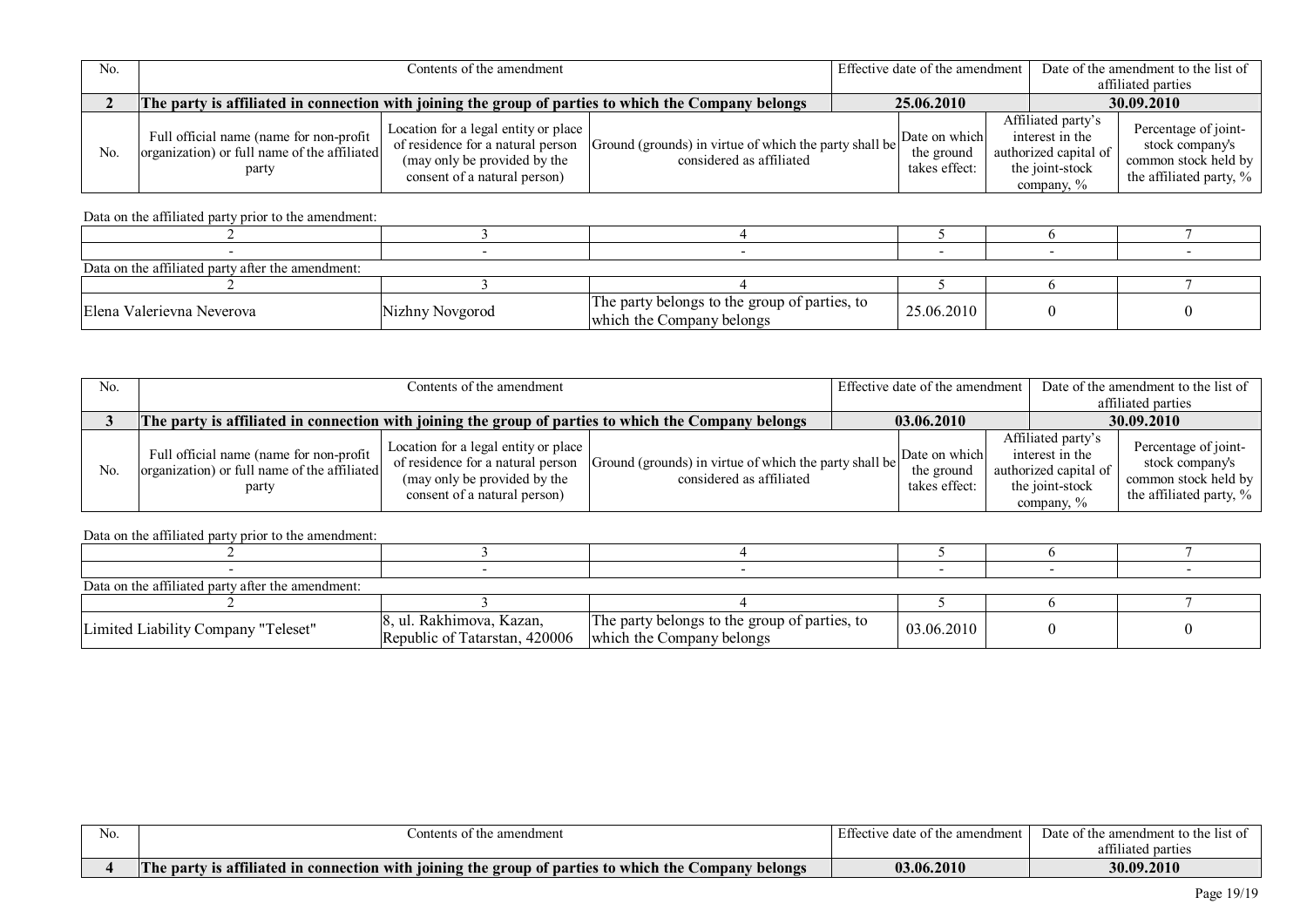| No. | Full official name (name for non-profit<br>organization) or full name of the affiliated<br>party | Location for a legal entity or place<br>of residence for a natural person<br>(may only be provided by the<br>consent of a natural person) | Ground (grounds) in virtue of which the party shall be<br>considered as affiliated | Date on which<br>the ground<br>takes effect: | Affiliated party's<br>interest in the<br>authorized capital of<br>the joint-stock<br>company, % | Percentage of joint-<br>stock company's<br>common stock held by<br>the affiliated party, $\%$ |
|-----|--------------------------------------------------------------------------------------------------|-------------------------------------------------------------------------------------------------------------------------------------------|------------------------------------------------------------------------------------|----------------------------------------------|-------------------------------------------------------------------------------------------------|-----------------------------------------------------------------------------------------------|
|-----|--------------------------------------------------------------------------------------------------|-------------------------------------------------------------------------------------------------------------------------------------------|------------------------------------------------------------------------------------|----------------------------------------------|-------------------------------------------------------------------------------------------------|-----------------------------------------------------------------------------------------------|

| Data on the affiliated party after the amendment: |                                                                                     |                                               |            |  |  |  |  |  |  |
|---------------------------------------------------|-------------------------------------------------------------------------------------|-----------------------------------------------|------------|--|--|--|--|--|--|
|                                                   |                                                                                     |                                               |            |  |  |  |  |  |  |
| Limited Liability Company "Teleset Invest"        | 8, ul. Rakhimova, Kazan,<br>Republic of Tatarstan, 420006 which the Company belongs | The party belongs to the group of parties, to | 03.06.2010 |  |  |  |  |  |  |

| No. |                                                                                                      | Contents of the amendment                                                                                                                 |                                                                                    |  |                                              | Effective date of the amendment | Date of the amendment to the list of                                                               |                                                                                               |
|-----|------------------------------------------------------------------------------------------------------|-------------------------------------------------------------------------------------------------------------------------------------------|------------------------------------------------------------------------------------|--|----------------------------------------------|---------------------------------|----------------------------------------------------------------------------------------------------|-----------------------------------------------------------------------------------------------|
|     |                                                                                                      |                                                                                                                                           |                                                                                    |  |                                              |                                 |                                                                                                    | affiliated parties                                                                            |
|     | The party is affiliated in connection with joining the group of parties to which the Company belongs |                                                                                                                                           |                                                                                    |  | 03.06.2010                                   |                                 | 30.09.2010                                                                                         |                                                                                               |
| No. | Full official name (name for non-profit<br>organization) or full name of the affiliated<br>party     | Location for a legal entity or place<br>of residence for a natural person<br>(may only be provided by the<br>consent of a natural person) | Ground (grounds) in virtue of which the party shall be<br>considered as affiliated |  | Date on which<br>the ground<br>takes effect: |                                 | Affiliated party's<br>interest in the<br>authorized capital of<br>the joint-stock<br>company, $\%$ | Percentage of joint-<br>stock company's<br>common stock held by<br>the affiliated party, $\%$ |

Data on the affiliated party prior to the amendment:

| Data on the affiliated party after the amendment: |                                                                                     |                                               |            |  |  |  |  |  |  |
|---------------------------------------------------|-------------------------------------------------------------------------------------|-----------------------------------------------|------------|--|--|--|--|--|--|
|                                                   |                                                                                     |                                               |            |  |  |  |  |  |  |
| Open Joint-Stock Company "TNPKO"                  | 8, ul. Rakhimova, Kazan,<br>Republic of Tatarstan, 420006 which the Company belongs | The party belongs to the group of parties, to | 03.06.2010 |  |  |  |  |  |  |

| N <sub>0</sub> | Contents of the amendment                                                                            |                                                                                                                                           |                                                                                    |  | Effective date of the amendment              |  |                                                                                                    | Date of the amendment to the list of                                                       |  |
|----------------|------------------------------------------------------------------------------------------------------|-------------------------------------------------------------------------------------------------------------------------------------------|------------------------------------------------------------------------------------|--|----------------------------------------------|--|----------------------------------------------------------------------------------------------------|--------------------------------------------------------------------------------------------|--|
|                |                                                                                                      |                                                                                                                                           |                                                                                    |  |                                              |  |                                                                                                    | affiliated parties                                                                         |  |
|                | The party is affiliated in connection with joining the group of parties to which the Company belongs |                                                                                                                                           |                                                                                    |  | 03.06.2010                                   |  | 30.09.2010                                                                                         |                                                                                            |  |
| No.            | Full official name (name for non-profit<br>organization) or full name of the affiliated<br>party     | Location for a legal entity or place<br>of residence for a natural person<br>(may only be provided by the<br>consent of a natural person) | Ground (grounds) in virtue of which the party shall be<br>considered as affiliated |  | Date on which<br>the ground<br>takes effect: |  | Affiliated party's<br>interest in the<br>authorized capital of<br>the joint-stock<br>company, $\%$ | Percentage of joint-<br>stock company's<br>common stock held by<br>the affiliated party, % |  |

Data on the affiliated party prior to the amendment:

Data on the affiliated party after the amendment: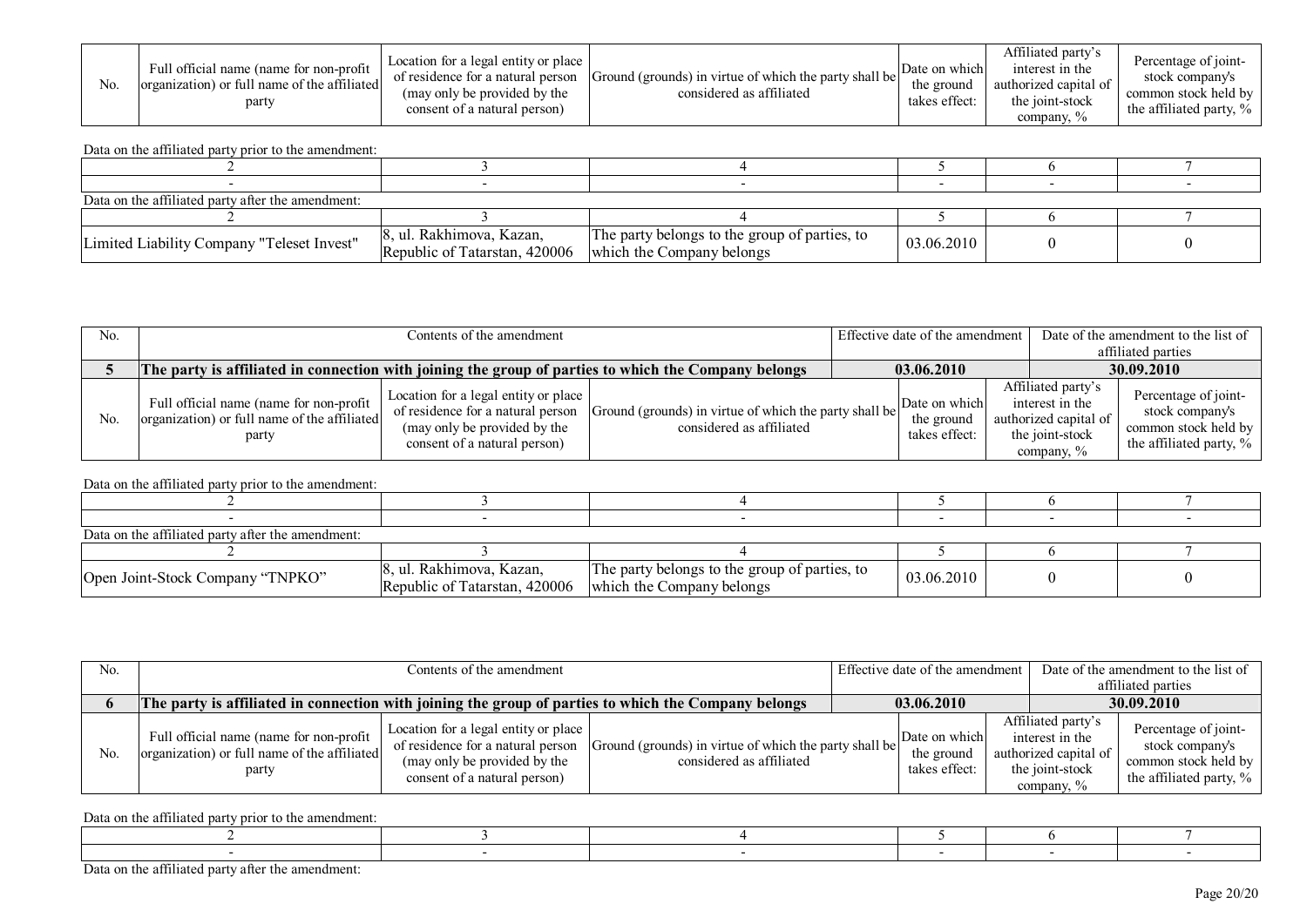| Roman<br>Alexandrovich Shaikhutdinov | $\sim$<br>.<br>. Republic of<br>1 atarstan<br>Kazan. | The party<br>belongs to the<br>e group of parties, to<br>Company<br>belongs<br>which the | 03.06.2010 |  |
|--------------------------------------|------------------------------------------------------|------------------------------------------------------------------------------------------|------------|--|

| No.            |                                                                                                      | Contents of the amendment                                                                                                                 |                                                                                    |  |                                              | Effective date of the amendment                                                                    | Date of the amendment to the list of |                                                                                            |
|----------------|------------------------------------------------------------------------------------------------------|-------------------------------------------------------------------------------------------------------------------------------------------|------------------------------------------------------------------------------------|--|----------------------------------------------|----------------------------------------------------------------------------------------------------|--------------------------------------|--------------------------------------------------------------------------------------------|
|                |                                                                                                      |                                                                                                                                           |                                                                                    |  |                                              |                                                                                                    |                                      | affiliated parties                                                                         |
|                | The party is affiliated in connection with joining the group of parties to which the Company belongs |                                                                                                                                           |                                                                                    |  | 03.06.2010                                   |                                                                                                    | 30.09.2010                           |                                                                                            |
| N <sub>0</sub> | Full official name (name for non-profit )<br>organization) or full name of the affiliated<br>party   | Location for a legal entity or place<br>of residence for a natural person<br>(may only be provided by the<br>consent of a natural person) | Ground (grounds) in virtue of which the party shall be<br>considered as affiliated |  | Date on which<br>the ground<br>takes effect: | Affiliated party's<br>interest in the<br>authorized capital of<br>the joint-stock<br>company, $\%$ |                                      | Percentage of joint-<br>stock company's<br>common stock held by<br>the affiliated party, % |

| Data on the affiliated party after the amendment: |                                |                                               |            |  |  |  |  |  |  |
|---------------------------------------------------|--------------------------------|-----------------------------------------------|------------|--|--|--|--|--|--|
|                                                   |                                |                                               |            |  |  |  |  |  |  |
| Limited Liability Company "Simbirsk"              | [21, ul. Ryabikova, Ulyanovsk, | The party belongs to the group of parties, to | 03.06.2010 |  |  |  |  |  |  |
| Telecommunication Systems"                        | 432045                         | which the Company belongs                     |            |  |  |  |  |  |  |

| No. | Contents of the amendment                                                                            |                                                                                                                                           |                                                                                    |            | Effective date of the amendment              |                                                                                                 | Date of the amendment to the list of<br>affiliated parties                                    |
|-----|------------------------------------------------------------------------------------------------------|-------------------------------------------------------------------------------------------------------------------------------------------|------------------------------------------------------------------------------------|------------|----------------------------------------------|-------------------------------------------------------------------------------------------------|-----------------------------------------------------------------------------------------------|
|     | The party is affiliated in connection with joining the group of parties to which the Company belongs |                                                                                                                                           |                                                                                    | 03.06.2010 |                                              |                                                                                                 | 30.09.2010                                                                                    |
| No. | Full official name (name for non-profit<br>organization) or full name of the affiliated<br>party     | Location for a legal entity or place<br>of residence for a natural person<br>(may only be provided by the<br>consent of a natural person) | Ground (grounds) in virtue of which the party shall be<br>considered as affiliated |            | Date on which<br>the ground<br>takes effect: | Affiliated party's<br>interest in the<br>authorized capital of<br>the joint-stock<br>company, % | Percentage of joint-<br>stock company's<br>common stock held by<br>the affiliated party, $\%$ |

| Data on the affiliated party after the amendment: |                  |                                                                            |            |  |  |  |  |  |  |
|---------------------------------------------------|------------------|----------------------------------------------------------------------------|------------|--|--|--|--|--|--|
|                                                   |                  |                                                                            |            |  |  |  |  |  |  |
| Alexandr Alexeevich Polovov                       | <b>Ulyanovsk</b> | The party belongs to the group of parties, to<br>which the Company belongs | 03.06.2010 |  |  |  |  |  |  |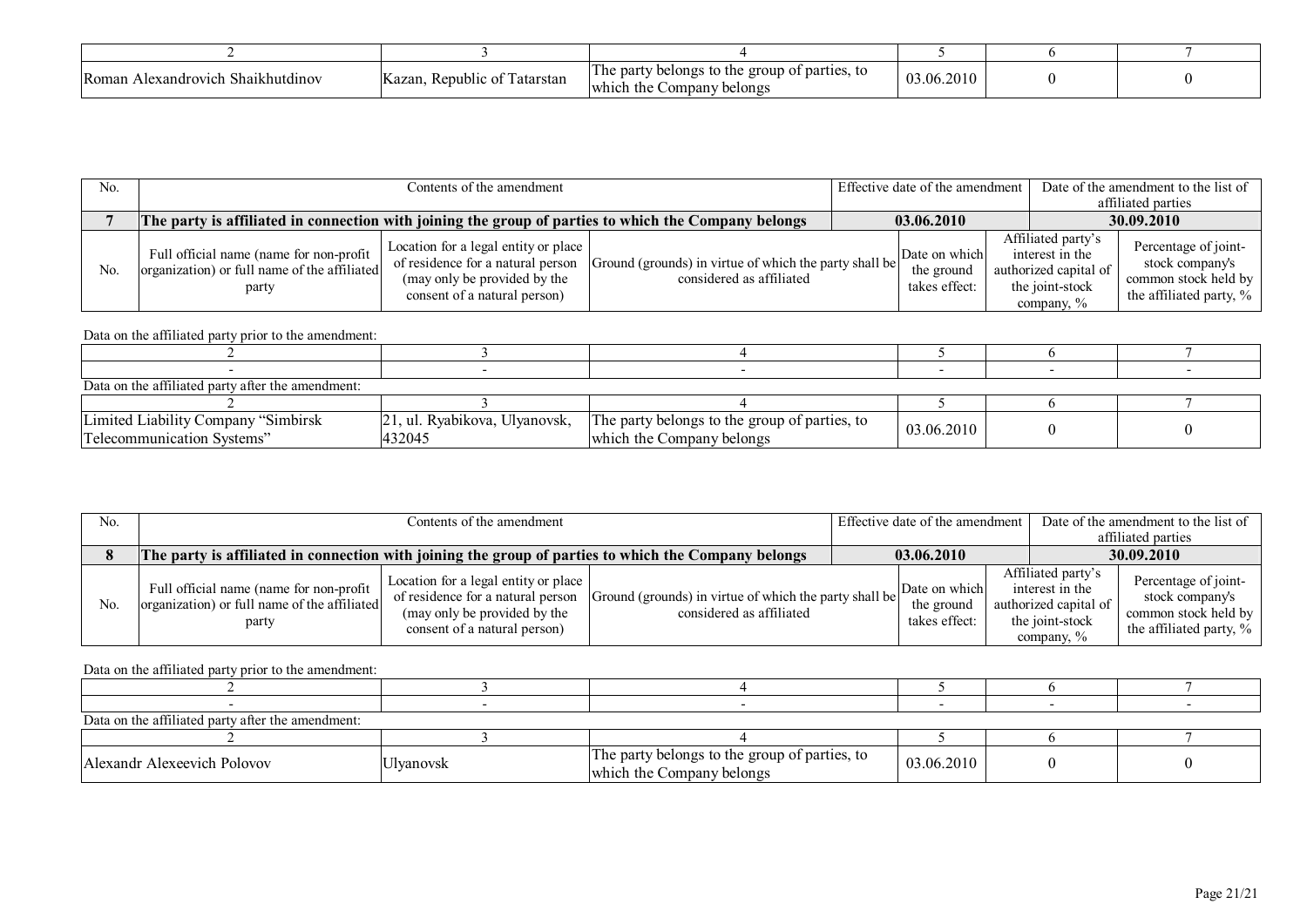| N <sub>0</sub> |                                                                                                      | Contents of the amendment                                                                                                                 |                                                                                    |  |                                              | Effective date of the amendment | Date of the amendment to the list of                                                               |                                                                                               |  |
|----------------|------------------------------------------------------------------------------------------------------|-------------------------------------------------------------------------------------------------------------------------------------------|------------------------------------------------------------------------------------|--|----------------------------------------------|---------------------------------|----------------------------------------------------------------------------------------------------|-----------------------------------------------------------------------------------------------|--|
|                |                                                                                                      |                                                                                                                                           |                                                                                    |  |                                              |                                 |                                                                                                    | affiliated parties                                                                            |  |
|                | The party is affiliated in connection with joining the group of parties to which the Company belongs |                                                                                                                                           |                                                                                    |  | 03.06.2010                                   |                                 | 30.09.2010                                                                                         |                                                                                               |  |
| No             | Full official name (name for non-profit<br>organization) or full name of the affiliated<br>party     | Location for a legal entity or place<br>of residence for a natural person<br>(may only be provided by the<br>consent of a natural person) | Ground (grounds) in virtue of which the party shall be<br>considered as affiliated |  | Date on which<br>the ground<br>takes effect: |                                 | Affiliated party's<br>interest in the<br>authorized capital of<br>the joint-stock<br>company, $\%$ | Percentage of joint-<br>stock company's<br>common stock held by<br>the affiliated party, $\%$ |  |

| Data on the affiliated party after the amendment: |                                                                            |                                                                            |            |  |  |  |  |  |  |
|---------------------------------------------------|----------------------------------------------------------------------------|----------------------------------------------------------------------------|------------|--|--|--|--|--|--|
|                                                   |                                                                            |                                                                            |            |  |  |  |  |  |  |
| Limited Liability Company "Svyazinvest"           | 4, blvd Yamasheva,<br>Naberezhnye Chelny, Republic<br>of Tatarstan, 423850 | The party belongs to the group of parties, to<br>which the Company belongs | 03.06.2010 |  |  |  |  |  |  |

| No. |                                                                                                     | Contents of the amendment                                                                                                                 |                                                                                    |  | Effective date of the amendment I            |  |                                                                                                    | Date of the amendment to the list of<br>affiliated parties                                 |
|-----|-----------------------------------------------------------------------------------------------------|-------------------------------------------------------------------------------------------------------------------------------------------|------------------------------------------------------------------------------------|--|----------------------------------------------|--|----------------------------------------------------------------------------------------------------|--------------------------------------------------------------------------------------------|
|     | Revision of the origination date of the grounds for being affiliated for the party belonging to the |                                                                                                                                           |                                                                                    |  |                                              |  |                                                                                                    |                                                                                            |
| 10  | Company's group of parties                                                                          |                                                                                                                                           |                                                                                    |  | 22.11.2009                                   |  | 30.09.2010                                                                                         |                                                                                            |
| No. | Full official name (name for non-profit  <br>organization) or full name of the affiliated<br>party  | Location for a legal entity or place<br>of residence for a natural person<br>(may only be provided by the<br>consent of a natural person) | Ground (grounds) in virtue of which the party shall be<br>considered as affiliated |  | Date on which<br>the ground<br>takes effect: |  | Affiliated party's<br>interest in the<br>authorized capital of<br>the joint-stock<br>company, $\%$ | Percentage of joint-<br>stock company's<br>common stock held by<br>the affiliated party, % |

| Mikhail Viktorovich Petrov                        | Nizhny Novgorod | The party belongs to the group of parties, to<br>which the Company belongs | 22.11.2007 |  |  |  |  |  |
|---------------------------------------------------|-----------------|----------------------------------------------------------------------------|------------|--|--|--|--|--|
| Data on the affiliated party after the amendment: |                 |                                                                            |            |  |  |  |  |  |
|                                                   |                 |                                                                            |            |  |  |  |  |  |
| Mikhail Viktorovich Petrov                        | Nizhny Novgorod | The party belongs to the group of parties, to<br>which the Company belongs | 20.11.2009 |  |  |  |  |  |

| No. | Contents of the amendment                                                                           | Effective date of the amendment | Date of the amendment to the list of |
|-----|-----------------------------------------------------------------------------------------------------|---------------------------------|--------------------------------------|
|     |                                                                                                     |                                 | affiliated parties                   |
|     | Revision of the origination date of the grounds for being affiliated for the party belonging to the |                                 |                                      |
|     | Company's group of parties                                                                          | 01.10.2009                      | 30.09.2010                           |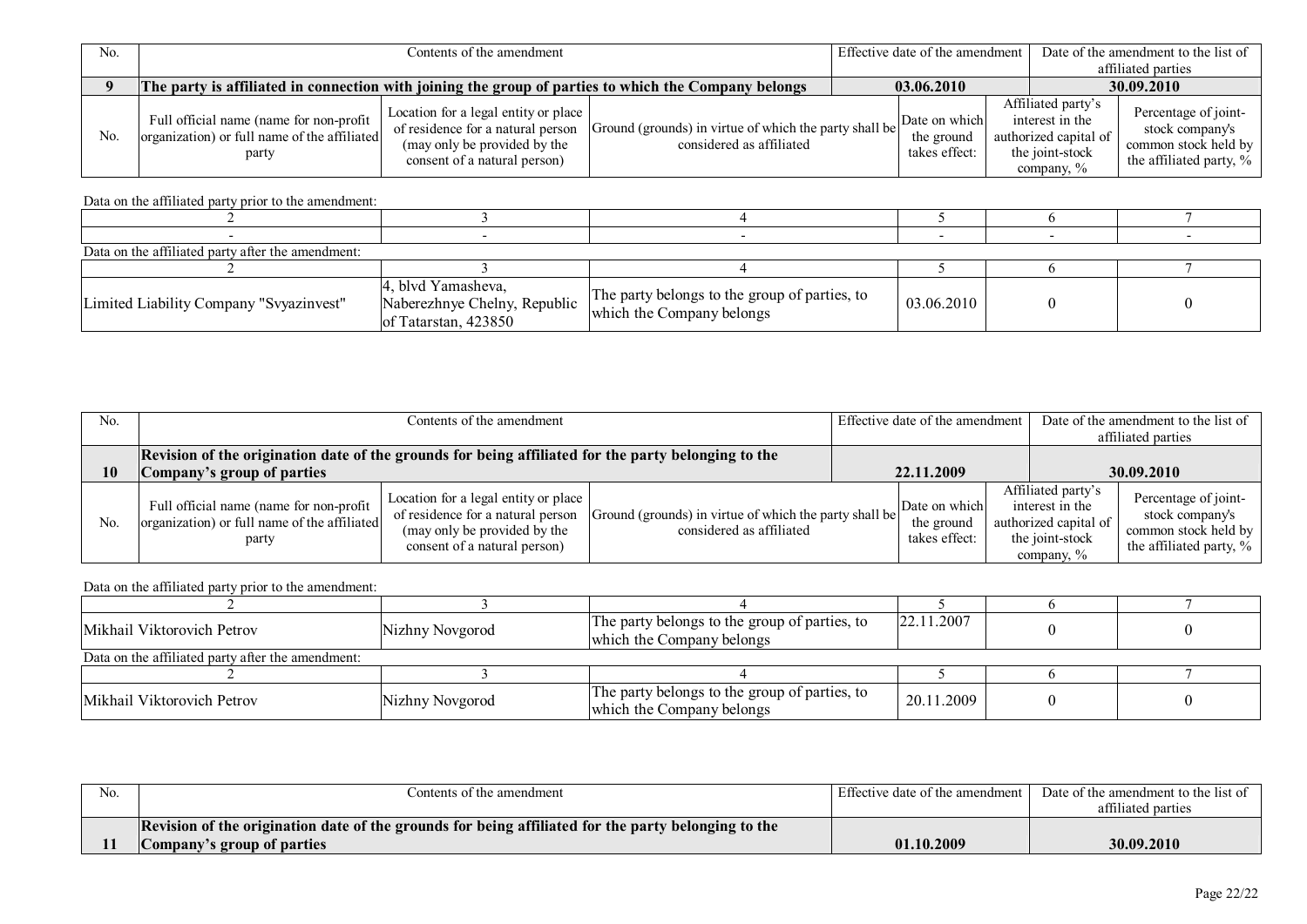| N <sub>0</sub> | Full official name (name for non-profit<br>organization) or full name of the affiliated<br>party | Location for a legal entity or place<br>of residence for a natural person<br>(may only be provided by the<br>consent of a natural person) | Ground (grounds) in virtue of which the party shall be<br>considered as affiliated | Date on which<br>the ground<br>takes effect: | Affiliated party's<br>interest in the<br>authorized capital of<br>the joint-stock<br>company, % | Percentage of joint-<br>stock company's<br>common stock held by<br>the affiliated party, $\%$ |
|----------------|--------------------------------------------------------------------------------------------------|-------------------------------------------------------------------------------------------------------------------------------------------|------------------------------------------------------------------------------------|----------------------------------------------|-------------------------------------------------------------------------------------------------|-----------------------------------------------------------------------------------------------|
|----------------|--------------------------------------------------------------------------------------------------|-------------------------------------------------------------------------------------------------------------------------------------------|------------------------------------------------------------------------------------|----------------------------------------------|-------------------------------------------------------------------------------------------------|-----------------------------------------------------------------------------------------------|

| Sergey Anatolievich Zakharov                      | Nizhny Novgorod | The party belongs to the group of parties, to<br>which the Company belongs | [04.10.2008] |  |
|---------------------------------------------------|-----------------|----------------------------------------------------------------------------|--------------|--|
| Data on the affiliated party after the amendment: |                 |                                                                            |              |  |
|                                                   |                 |                                                                            |              |  |
| Sergey Anatolievich Zakharov                      | Nizhny Novgorod | The party belongs to the group of parties, to<br>which the Company belongs | 01.10.2009   |  |

| No.            | Contents of the amendment                                                                                                         |                                                                                                                                           |                                                                                    | Effective date of the amendment I |                                              |  | Date of the amendment to the list of<br>affiliated parties                                         |                                                                                            |
|----------------|-----------------------------------------------------------------------------------------------------------------------------------|-------------------------------------------------------------------------------------------------------------------------------------------|------------------------------------------------------------------------------------|-----------------------------------|----------------------------------------------|--|----------------------------------------------------------------------------------------------------|--------------------------------------------------------------------------------------------|
| 12             | Revision of the origination date of the grounds for being affiliated for the party belonging to the<br>Company's group of parties |                                                                                                                                           |                                                                                    |                                   | 23.08.2009                                   |  |                                                                                                    | 30.09.2010                                                                                 |
| N <sub>0</sub> | Full official name (name for non-profit<br>organization) or full name of the affiliated<br>party                                  | Location for a legal entity or place<br>of residence for a natural person<br>(may only be provided by the<br>consent of a natural person) | Ground (grounds) in virtue of which the party shall be<br>considered as affiliated |                                   | Date on which<br>the ground<br>takes effect: |  | Affiliated party's<br>interest in the<br>authorized capital of<br>the joint-stock<br>company, $\%$ | Percentage of joint-<br>stock company's<br>common stock held by<br>the affiliated party, % |

| Nikolay Mikhailovich Shuleshov                    | Nizhny Novgorod | The party belongs to the group of parties, to<br>which the Company belongs | 30.06.2006 |  |
|---------------------------------------------------|-----------------|----------------------------------------------------------------------------|------------|--|
| Data on the affiliated party after the amendment: |                 |                                                                            |            |  |
|                                                   |                 |                                                                            |            |  |
| Nikolay Mikhailovich Shuleshov                    | Nizhny Novgorod | The party belongs to the group of parties, to<br>which the Company belongs | 23.08.2009 |  |

| No. | Contents of the amendment                                                                                            | . Effective date of the amendment | Date of the amendment to the list of |
|-----|----------------------------------------------------------------------------------------------------------------------|-----------------------------------|--------------------------------------|
|     |                                                                                                                      |                                   | parties<br>affiliated                |
| ⊥◡  | vision of the origination date of the grounds for being affiliated for the party<br>belonging to the<br>$\mathbf{A}$ | 04.06.2010                        | 30.09.2010                           |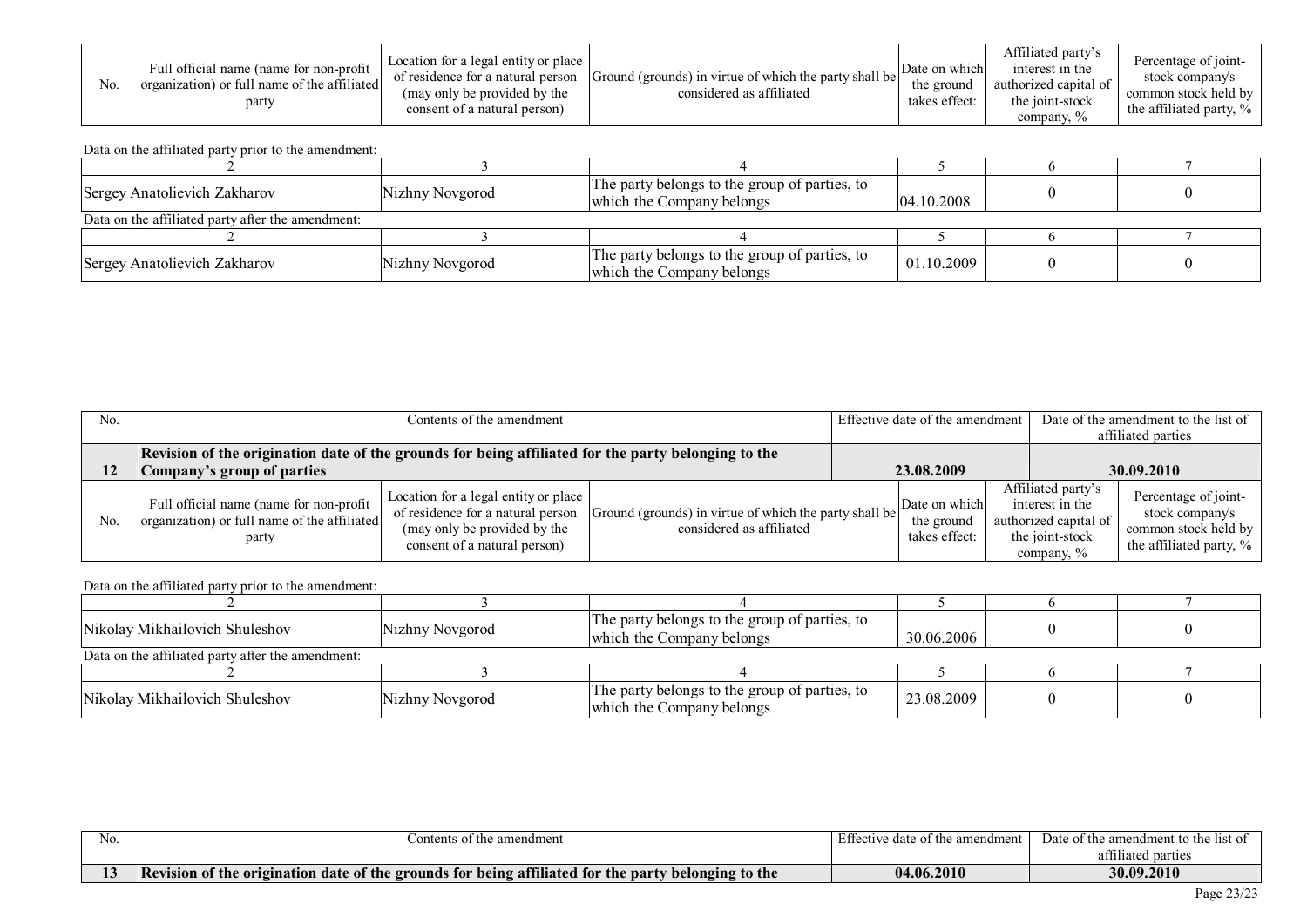|     | <b>Company's group of parties</b>                                                                |                                                                                                                                           |                                                                                    |                                              |                                                                                                 |                                                                                               |
|-----|--------------------------------------------------------------------------------------------------|-------------------------------------------------------------------------------------------------------------------------------------------|------------------------------------------------------------------------------------|----------------------------------------------|-------------------------------------------------------------------------------------------------|-----------------------------------------------------------------------------------------------|
| No. | Full official name (name for non-profit<br>organization) or full name of the affiliated<br>party | Location for a legal entity or place<br>of residence for a natural person<br>(may only be provided by the<br>consent of a natural person) | Ground (grounds) in virtue of which the party shall be<br>considered as affiliated | Date on which<br>the ground<br>takes effect: | Affiliated party's<br>interest in the<br>authorized capital of<br>the joint-stock<br>company, % | Percentage of joint-<br>stock company's<br>common stock held by<br>the affiliated party, $\%$ |

| Andrey Borisovich Sobolev                         | <b>Orenburg</b> | The party belongs to the group of parties, to<br>which the Company belongs | 120.01.2009 |  |
|---------------------------------------------------|-----------------|----------------------------------------------------------------------------|-------------|--|
| Data on the affiliated party after the amendment: |                 |                                                                            |             |  |
|                                                   |                 |                                                                            |             |  |
| Andrey Borisovich Sobolev                         | Orenburg        | The party belongs to the group of parties, to<br>which the Company belongs | 04.06.2010  |  |

| No. | Contents of the amendment                                                                                                         |                                                                                                                                           |                                                                                    | Effective date of the amendment I |                                              |  |                                                                                                    | Date of the amendment to the list of<br>affiliated parties                                 |
|-----|-----------------------------------------------------------------------------------------------------------------------------------|-------------------------------------------------------------------------------------------------------------------------------------------|------------------------------------------------------------------------------------|-----------------------------------|----------------------------------------------|--|----------------------------------------------------------------------------------------------------|--------------------------------------------------------------------------------------------|
|     | Revision of the origination date of the grounds for being affiliated for the party belonging to the<br>Company's group of parties |                                                                                                                                           |                                                                                    |                                   | 01.08.2008                                   |  |                                                                                                    | 30.09.2010                                                                                 |
| No  | Full official name (name for non-profit<br>organization) or full name of the affiliated<br>party                                  | Location for a legal entity or place<br>of residence for a natural person<br>(may only be provided by the<br>consent of a natural person) | Ground (grounds) in virtue of which the party shall be<br>considered as affiliated |                                   | Date on which<br>the ground<br>takes effect: |  | Affiliated party's<br>interest in the<br>authorized capital of<br>the joint-stock<br>company, $\%$ | Percentage of joint-<br>stock company's<br>common stock held by<br>the affiliated party, % |

| Valery Alexandrovich Roshchin                     | Nizhny Novgorod | The party belongs to the group of parties, to<br>which the Company belongs | 17.05.2008 |  |
|---------------------------------------------------|-----------------|----------------------------------------------------------------------------|------------|--|
| Data on the affiliated party after the amendment: |                 |                                                                            |            |  |
|                                                   |                 |                                                                            |            |  |
| Valery Alexandrovich Roshchin                     | Nizhny Novgorod | The party belongs to the group of parties, to<br>which the Company belongs | 01.08.2008 |  |

| No.      | amendment<br>ontents<br>, of the                                                                                                                     | Effec<br>amendment -<br>oto.<br>or me<br>re uaie | Date<br>⊤th⇔<br>mendmen<br>ameno<br>the<br>11St 01<br>. |
|----------|------------------------------------------------------------------------------------------------------------------------------------------------------|--------------------------------------------------|---------------------------------------------------------|
|          |                                                                                                                                                      |                                                  | attı<br>nortio<br>n ta<br>iaicu<br>partico              |
| 1 E<br>- | to the <b>s</b><br>' belonging<br>t of powers for the<br>$\angle$ ompany<br>$^{\circ}$ $^{\circ}$ roup $_{\odot}$ .<br>of parties<br>: par<br>nation | .05.2010<br>$\mathbf{0}$                         | 30.09.2010                                              |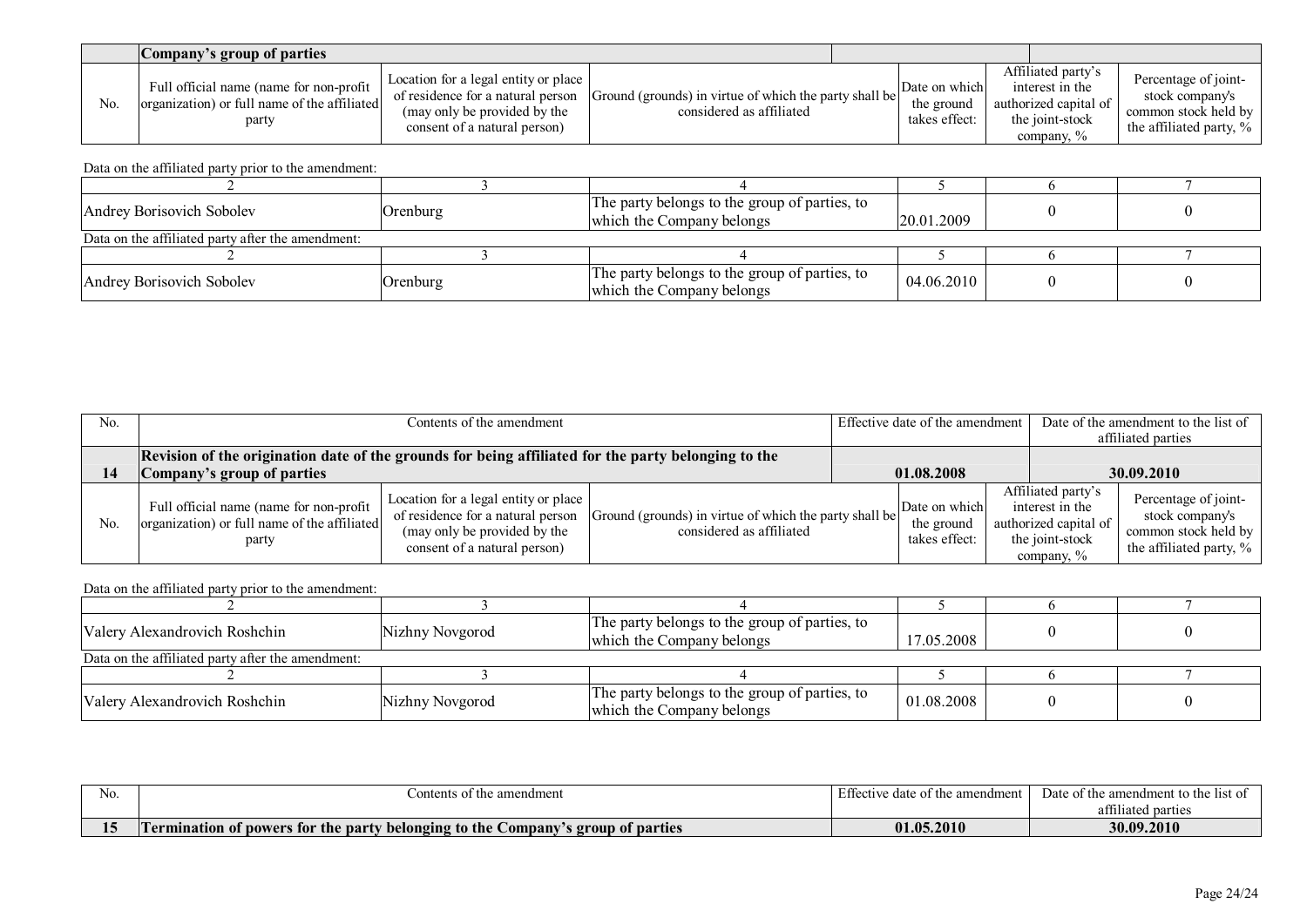| N <sub>0</sub> | Full official name (name for non-profit<br>organization) or full name of the affiliated<br>party | Location for a legal entity or place<br>of residence for a natural person<br>(may only be provided by the<br>consent of a natural person) | Ground (grounds) in virtue of which the party shall be<br>considered as affiliated | Date on which<br>the ground<br>takes effect: | Affiliated party's<br>interest in the<br>authorized capital of<br>the joint-stock<br>company, % | Percentage of joint-<br>stock company's<br>common stock held by<br>the affiliated party, $\%$ |
|----------------|--------------------------------------------------------------------------------------------------|-------------------------------------------------------------------------------------------------------------------------------------------|------------------------------------------------------------------------------------|----------------------------------------------|-------------------------------------------------------------------------------------------------|-----------------------------------------------------------------------------------------------|
|----------------|--------------------------------------------------------------------------------------------------|-------------------------------------------------------------------------------------------------------------------------------------------|------------------------------------------------------------------------------------|----------------------------------------------|-------------------------------------------------------------------------------------------------|-----------------------------------------------------------------------------------------------|

| Anna Vladimirovna Sellik                          | St. Petersburg | The party belongs to the group of parties, to<br>which the Company belongs | 21.07.2009 |  |
|---------------------------------------------------|----------------|----------------------------------------------------------------------------|------------|--|
| Data on the affiliated party after the amendment: |                |                                                                            |            |  |
|                                                   |                |                                                                            |            |  |
|                                                   |                |                                                                            |            |  |

| No.            |                                                                                                      | Contents of the amendment                                                                                                                 |                                                                                    |  |                                              | Effective date of the amendment | Date of the amendment to the list of                                                               |                                                                                               |
|----------------|------------------------------------------------------------------------------------------------------|-------------------------------------------------------------------------------------------------------------------------------------------|------------------------------------------------------------------------------------|--|----------------------------------------------|---------------------------------|----------------------------------------------------------------------------------------------------|-----------------------------------------------------------------------------------------------|
|                |                                                                                                      |                                                                                                                                           |                                                                                    |  |                                              |                                 | affiliated parties                                                                                 |                                                                                               |
| 16             | The party is affiliated in connection with joining the group of parties to which the Company belongs |                                                                                                                                           |                                                                                    |  | 01.05.2010                                   |                                 | 30.09.2010                                                                                         |                                                                                               |
| N <sub>o</sub> | Full official name (name for non-profit  <br>organization) or full name of the affiliated<br>party   | Location for a legal entity or place<br>of residence for a natural person<br>(may only be provided by the<br>consent of a natural person) | Ground (grounds) in virtue of which the party shall be<br>considered as affiliated |  | Date on which<br>the ground<br>takes effect: |                                 | Affiliated party's<br>interest in the<br>authorized capital of<br>the joint-stock<br>company, $\%$ | Percentage of joint-<br>stock company's<br>common stock held by<br>the affiliated party, $\%$ |

Data on the affiliated party prior to the amendment:

| Data on the affiliated party after the amendment: |                |                                                                            |            |  |  |  |  |  |
|---------------------------------------------------|----------------|----------------------------------------------------------------------------|------------|--|--|--|--|--|
|                                                   |                |                                                                            |            |  |  |  |  |  |
| Andrey Ivanovich Fedorov                          | St. Petersburg | The party belongs to the group of parties, to<br>which the Company belongs | 01.05.2010 |  |  |  |  |  |

| No. |                                                                                                                                   | Contents of the amendment                                                                                                                 |                                                                                    |  | Effective date of the amendment b            |            |                                                                                                    | Date of the amendment to the list of<br>affiliated parties                                 |  |
|-----|-----------------------------------------------------------------------------------------------------------------------------------|-------------------------------------------------------------------------------------------------------------------------------------------|------------------------------------------------------------------------------------|--|----------------------------------------------|------------|----------------------------------------------------------------------------------------------------|--------------------------------------------------------------------------------------------|--|
|     | Revision of the origination date of the grounds for being affiliated for the party belonging to the<br>Company's group of parties |                                                                                                                                           | 21.04.2010                                                                         |  |                                              | 30.09.2010 |                                                                                                    |                                                                                            |  |
| No. | Full official name (name for non-profit<br>organization) or full name of the affiliated<br>party                                  | Location for a legal entity or place<br>of residence for a natural person<br>(may only be provided by the<br>consent of a natural person) | Ground (grounds) in virtue of which the party shall be<br>considered as affiliated |  | Date on which<br>the ground<br>takes effect: |            | Affiliated party's<br>interest in the<br>authorized capital of<br>the joint-stock<br>company, $\%$ | Percentage of joint-<br>stock company's<br>common stock held by<br>the affiliated party, % |  |

| Vladimir Ivanovich Yurkin                         | Vladimir | The party belongs to the group of parties, to<br>which the Company belongs | 1.04.2008 |  |  |  |  |
|---------------------------------------------------|----------|----------------------------------------------------------------------------|-----------|--|--|--|--|
| Data on the affiliated party after the amendment: |          |                                                                            |           |  |  |  |  |
|                                                   |          |                                                                            |           |  |  |  |  |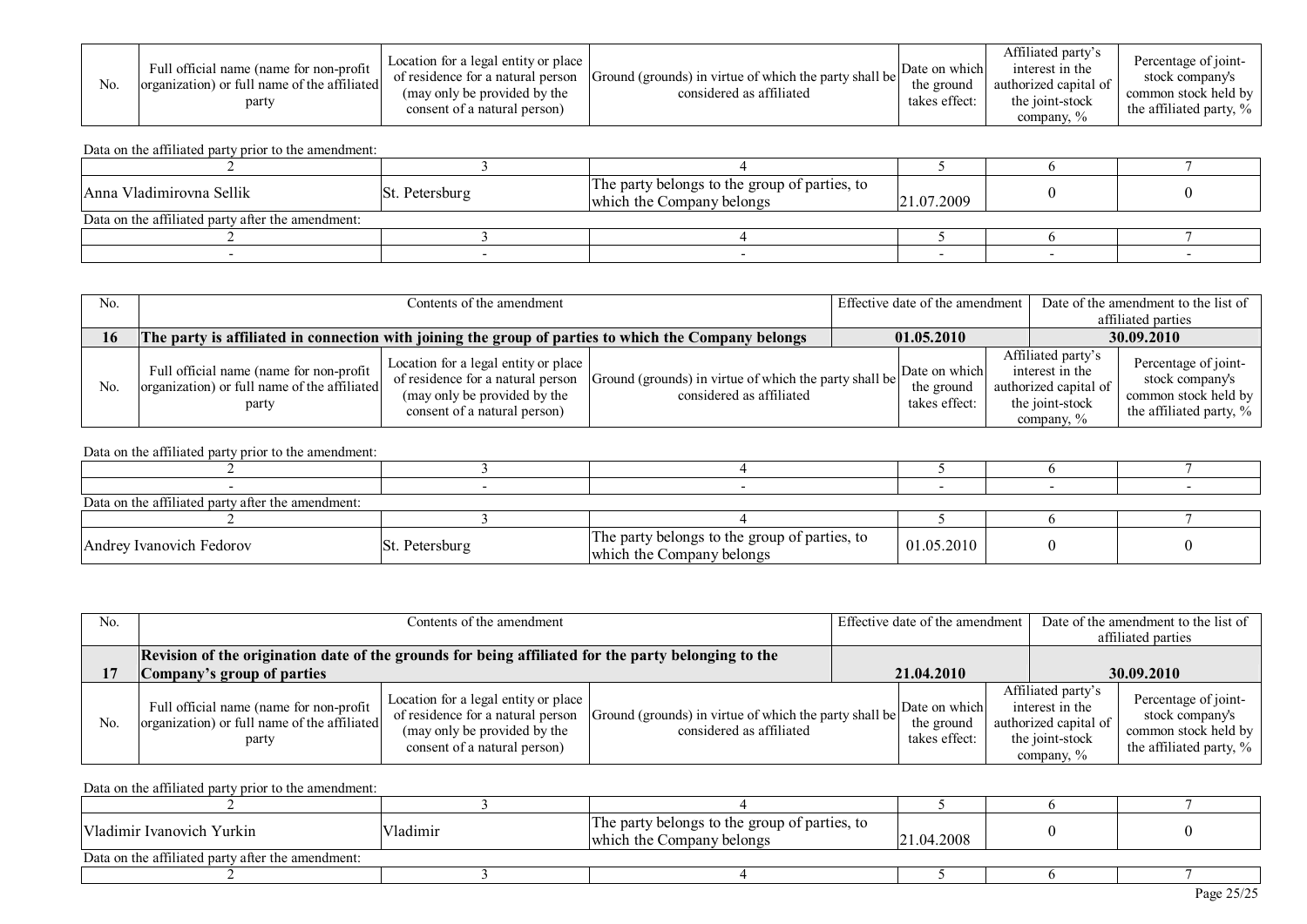| $\mathbf{1}$ $\mathbf{7}$<br>vanovic'<br>urkın<br>adımır " | $\mathbf{r}$<br>ladımı | of parties.<br>par<br>$L$ 1011 $2^c$<br>τo<br>r ne-<br><br><u>tne</u><br>,,,,<br>the<br>$\mathcal{L}^{\text{OPT}}$<br>Jany.<br>belongs<br>-wh<br>ю | 201<br> |  |  |
|------------------------------------------------------------|------------------------|----------------------------------------------------------------------------------------------------------------------------------------------------|---------|--|--|
|------------------------------------------------------------|------------------------|----------------------------------------------------------------------------------------------------------------------------------------------------|---------|--|--|

| No.            |                                                                                                   | Contents of the amendment                                                                                                                 |                                                                                    |            |                                              | Effective date of the amendment | Date of the amendment to the list of                                                            |                                                                                               |
|----------------|---------------------------------------------------------------------------------------------------|-------------------------------------------------------------------------------------------------------------------------------------------|------------------------------------------------------------------------------------|------------|----------------------------------------------|---------------------------------|-------------------------------------------------------------------------------------------------|-----------------------------------------------------------------------------------------------|
|                |                                                                                                   |                                                                                                                                           |                                                                                    |            |                                              |                                 | affiliated parties                                                                              |                                                                                               |
| 18             | Updating the address of a party belonging to the Company's group of parties                       |                                                                                                                                           |                                                                                    | 12.04.2010 |                                              |                                 | 30.09.2010                                                                                      |                                                                                               |
| N <sub>0</sub> | Full official name (name for non-profit)<br>organization) or full name of the affiliated<br>party | Location for a legal entity or place<br>of residence for a natural person<br>(may only be provided by the<br>consent of a natural person) | Ground (grounds) in virtue of which the party shall be<br>considered as affiliated |            | Date on which<br>the ground<br>takes effect: |                                 | Affiliated party's<br>interest in the<br>authorized capital of<br>the joint-stock<br>company, % | Percentage of joint-<br>stock company's<br>common stock held by<br>the affiliated party, $\%$ |

| Closed Joint-Stock Company "TELECOM" of 33, ul. Uritskogo, Ryazan,<br>Ryazan Oblast | 390000 | The party belongs to the group of parties, to<br>which the Company belongs | 29.06.2009 |  |  |  |  |  |
|-------------------------------------------------------------------------------------|--------|----------------------------------------------------------------------------|------------|--|--|--|--|--|
| Data on the affiliated party after the amendment:                                   |        |                                                                            |            |  |  |  |  |  |
|                                                                                     |        |                                                                            |            |  |  |  |  |  |
| Closed Joint-Stock Company "TELECOM" of 7, ul. Zatinnaya, Ryazan,<br>Ryazan Oblast  | 390006 | The party belongs to the group of parties, to<br>which the Company belongs | 29.06.2009 |  |  |  |  |  |

| N <sub>0</sub> | Contents of the amendment                                                                          |                                                                                                                                           |                                                                                    |            | Effective date of the amendment              |                                                                                                    | Date of the amendment to the list of                                                       |  |
|----------------|----------------------------------------------------------------------------------------------------|-------------------------------------------------------------------------------------------------------------------------------------------|------------------------------------------------------------------------------------|------------|----------------------------------------------|----------------------------------------------------------------------------------------------------|--------------------------------------------------------------------------------------------|--|
| 19             | Removal of a party belonging to the group of parties to which the Company belongs, upon winding-up |                                                                                                                                           |                                                                                    | 07.06.2010 |                                              |                                                                                                    | affiliated parties<br>30.09.2010                                                           |  |
| N <sub>0</sub> | Full official name (name for non-profit  <br>organization) or full name of the affiliated<br>party | Location for a legal entity or place<br>of residence for a natural person<br>(may only be provided by the<br>consent of a natural person) | Ground (grounds) in virtue of which the party shall be<br>considered as affiliated |            | Date on which<br>the ground<br>takes effect: | Affiliated party's<br>interest in the<br>authorized capital of<br>the joint-stock<br>company, $\%$ | Percentage of joint-<br>stock company's<br>common stock held by<br>the affiliated party, % |  |

| Limited Liability Company "Operatorsky            | [27, ul. Volodarskogo, Tver, | The party belongs to the group of parties, to |            |  |  |  |  |  |  |
|---------------------------------------------------|------------------------------|-----------------------------------------------|------------|--|--|--|--|--|--|
| Center"                                           | 170000                       | which the Company belongs                     | 23.11.2005 |  |  |  |  |  |  |
| Data on the affiliated party after the amendment: |                              |                                               |            |  |  |  |  |  |  |
|                                                   |                              |                                               |            |  |  |  |  |  |  |
|                                                   |                              |                                               |            |  |  |  |  |  |  |